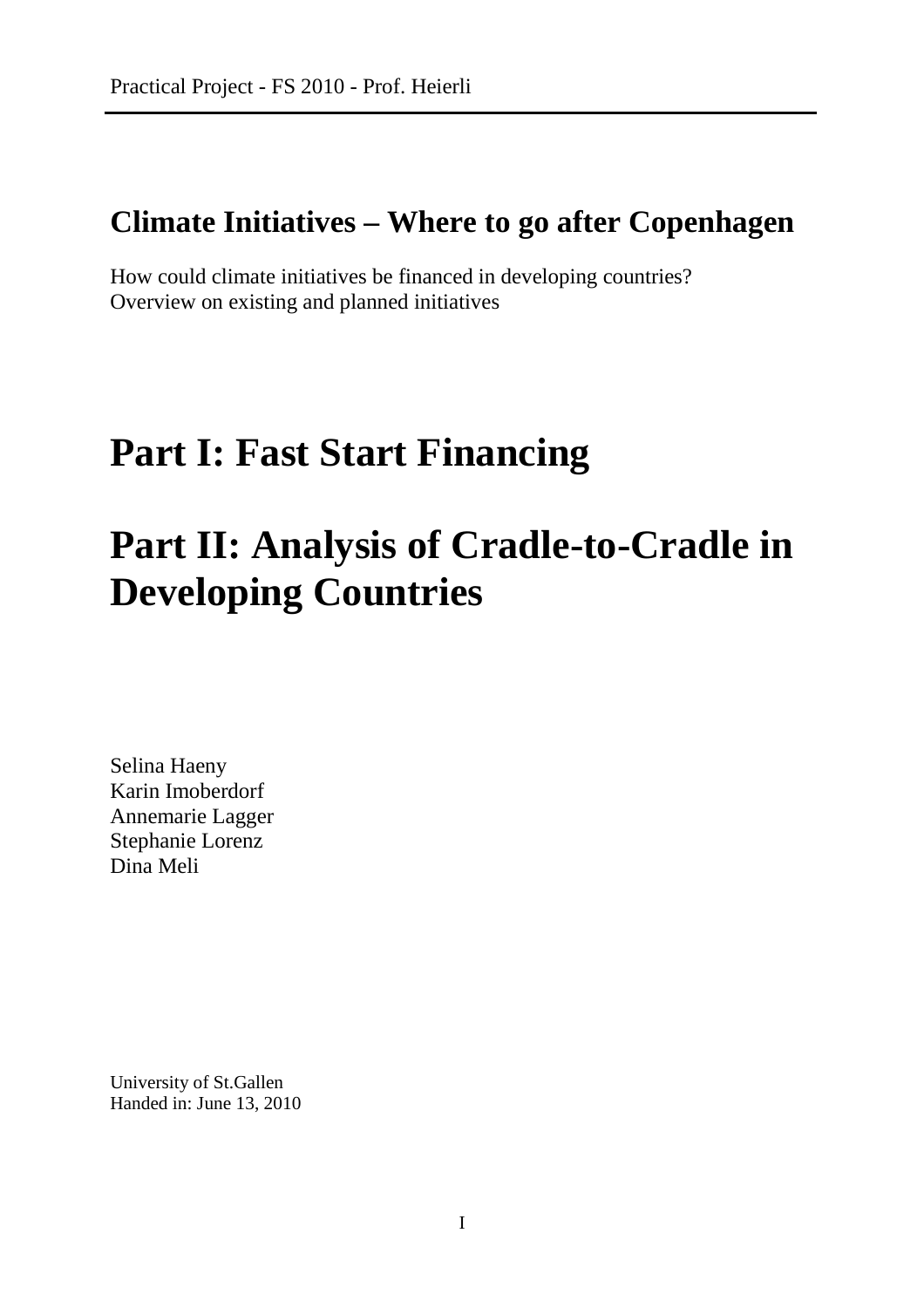# **Table of Contents**

| $\mathbf{1}$   |       |                                                                           |  |  |
|----------------|-------|---------------------------------------------------------------------------|--|--|
| 1.1            |       |                                                                           |  |  |
| 1.2            |       |                                                                           |  |  |
|                | 1.2.1 |                                                                           |  |  |
|                | 1.2.2 |                                                                           |  |  |
|                | 1.2.3 |                                                                           |  |  |
| 1.3            |       |                                                                           |  |  |
| 1.4            |       |                                                                           |  |  |
| $\overline{2}$ |       | PART II - ANALYSIS OF CRADLE-TO-CRADLE IN DEVELOPING COUNTRIES 12         |  |  |
| 2.1            |       |                                                                           |  |  |
| 2.2            |       |                                                                           |  |  |
|                | 2.2.1 |                                                                           |  |  |
|                | 2.2.2 |                                                                           |  |  |
|                | 2.2.3 |                                                                           |  |  |
|                | 2.2.4 |                                                                           |  |  |
|                | 2.2.5 |                                                                           |  |  |
|                | 2.2.6 | A critical view on the cradle-to-cradle and "eco-leasing" theory  21      |  |  |
|                | 2.2.7 |                                                                           |  |  |
| 2.3            |       |                                                                           |  |  |
|                | 2.3.1 |                                                                           |  |  |
|                | 2.3.2 |                                                                           |  |  |
|                | 2.3.3 | Relevance of SIRM and cradle-to-cradle for developing countries 25        |  |  |
|                | 2.3.4 |                                                                           |  |  |
|                | 2.3.5 | Necessary conditions for successful implementation of cradle-to-cradle 29 |  |  |
|                | 2.3.6 |                                                                           |  |  |
|                | 2.3.7 |                                                                           |  |  |
|                |       |                                                                           |  |  |
|                |       |                                                                           |  |  |
|                |       |                                                                           |  |  |
|                |       |                                                                           |  |  |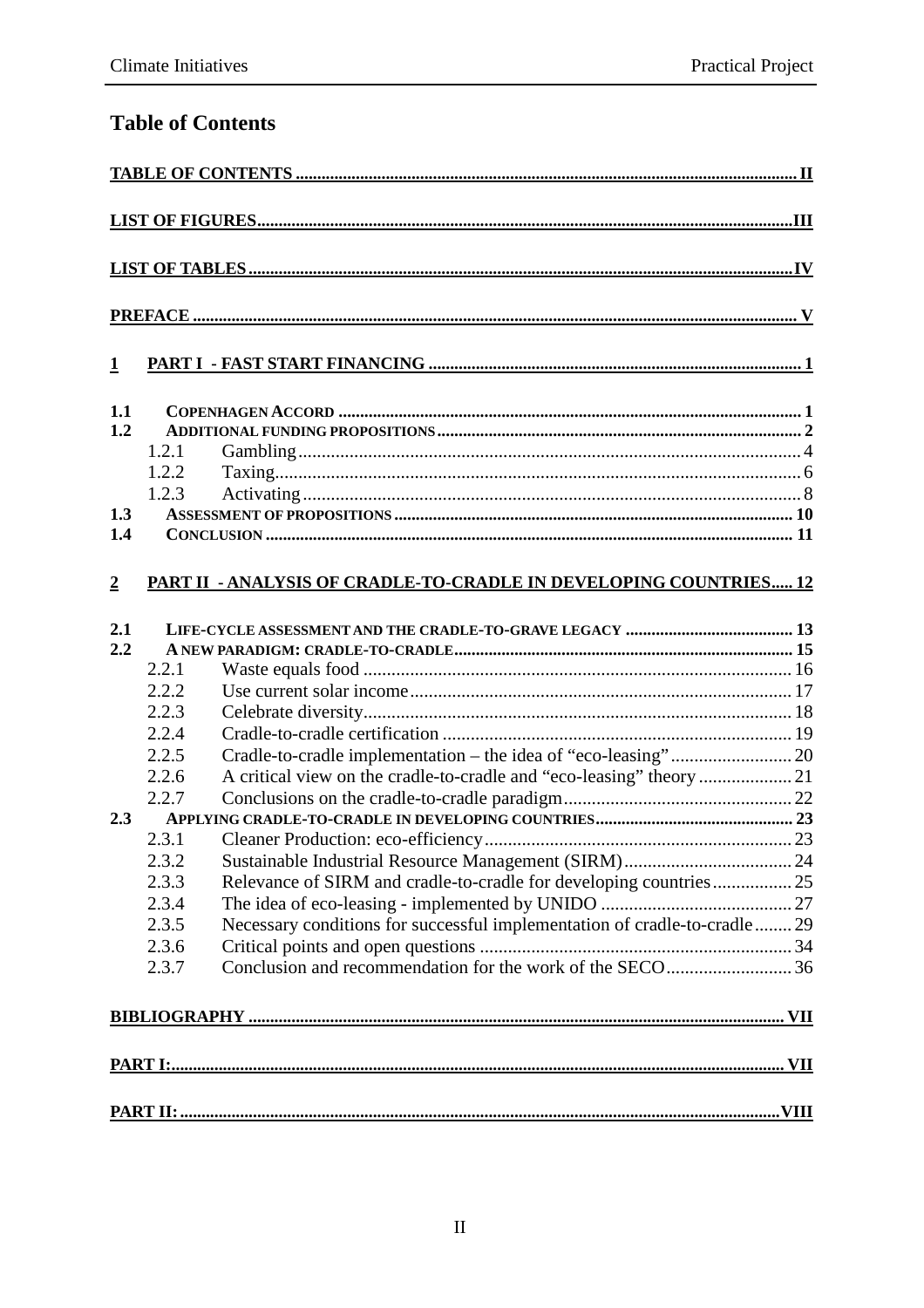# **List of Figures**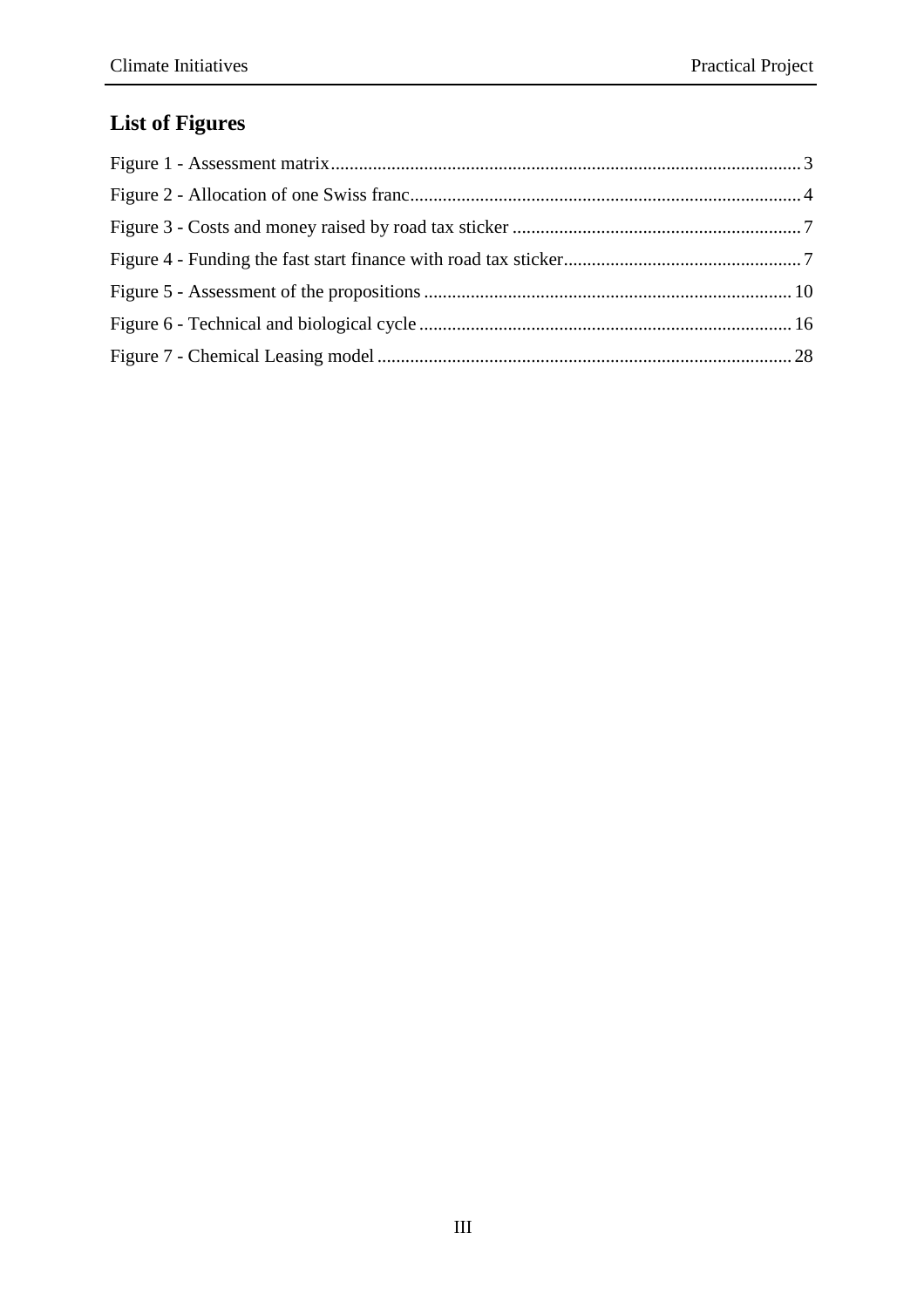# **List of Tables**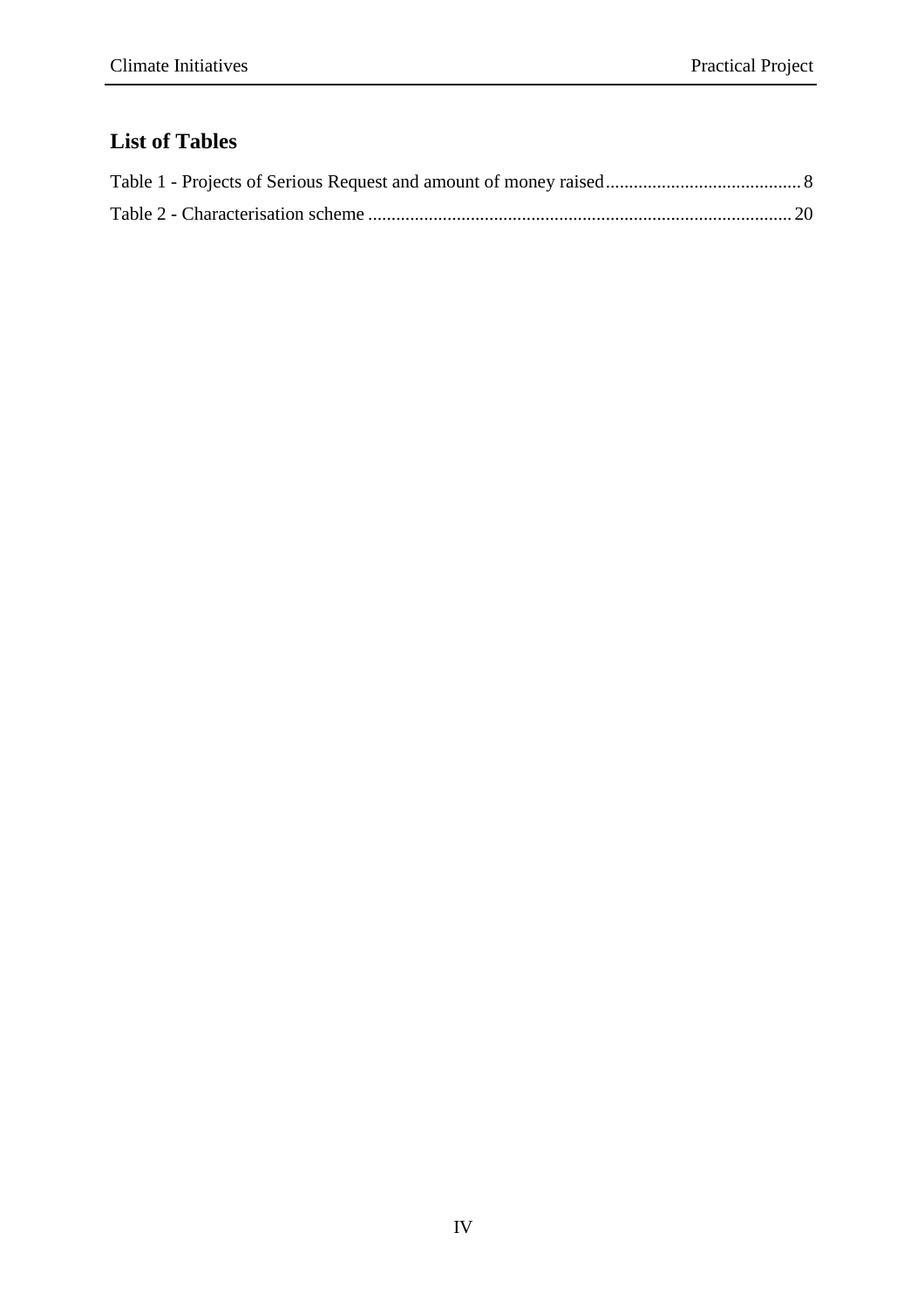## **Preface**

There are a number of climate initiatives, which have been on the table before, at and after the United Nations Climate Change Conference in Copenhagen in 2009. At the centre of climate initiatives often stands the question, how climate initiatives can be financed in developing countries. As an extensive overview on existing and planned initiatives would go beyond the scope of the practical project course assignment, this paper focuses merely on two particular aspects of this vast topic; the fast start financing of the Copenhagen Accord and an analysis of the cradle-to-cradle principle in developing countries. The first gives an innovative approach to the fast start financing agreed on in the Copenhagen Accord. The latter describes the cradle-to-cradle theory and analyses how this concept could be applied in developing countries in order to tackle the problems of climate change and sustainable development.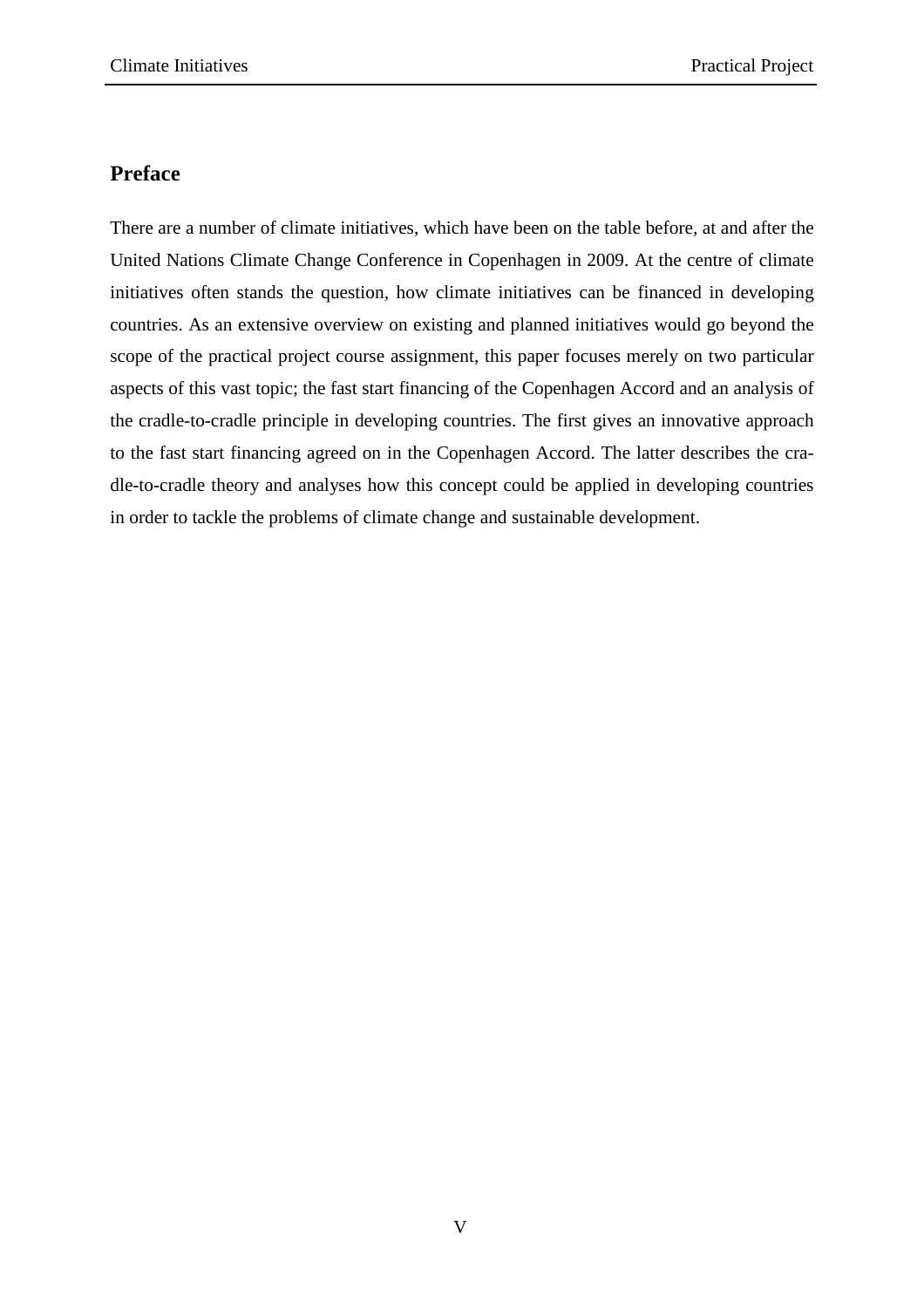### **1 PART I - FAST START FINANCING**

Article 54 of the federal constitution of Switzerland reveals the high priority Switzerland gives to the international environmental politics. The high engagement for a strong international environmental regime and the strengthening of environmental concerns within the development assistance is additionally highlighted within the Federal Council's foreign affairs report of 2009 (EDA, 2009).

It is beyond dispute, that people are highly concerned with the effects of climate change upon them and the conservation of nature. Also uncontested is the fact, that in order to adapt to the climate change, especially within developing countries, increased financial sources are needed. The Copenhagen Accord constitutes a political commitment of the community of states to act together in the realm of the climate change and to try to meet the concerns mentioned above.

The following chapter 1.1 Copenhagen Accord, provides a short explanation of the Copenhagen Accord and reveals the importance of a high engagement of Switzerland within the international environmental politics. Chapter 1.2 presents additional funding propositions in order to both, enable the fast start finance to work and to meet Switzerland's high engagement within the international environmental regime stated in Article 54 of its federal constitution. The assessment of these additional funding propositions is presented within chapter 1.3 and is followed by a conclusive proposition to the Federal Council in chapter 1.4.

#### *1.1 Copenhagen Accord*

The Copenhagen Accord resulted from the Copenhagen Climate Conference in 2009 and is a legally non-binding document, defining further steps to be taken in order to meet the challenges of climate mitigation and adaptation. Furthermore, it is an important step towards a legally binding document after the expiring of the Kyoto Protocol.

The fast start financing is one part of this accord. Under the terms of the accord USD 30 billion should be placed at the disposal of the less developed countries with immediate effect (2010-2012), in order to finance climate mitigation and adaptation measures (UVEK, 2010). Under this regime, Switzerland has to pay 50 million Swiss Francs a year from 2010 until 2012.

As Switzerland is highly engaged within the international climate regime and in order to keep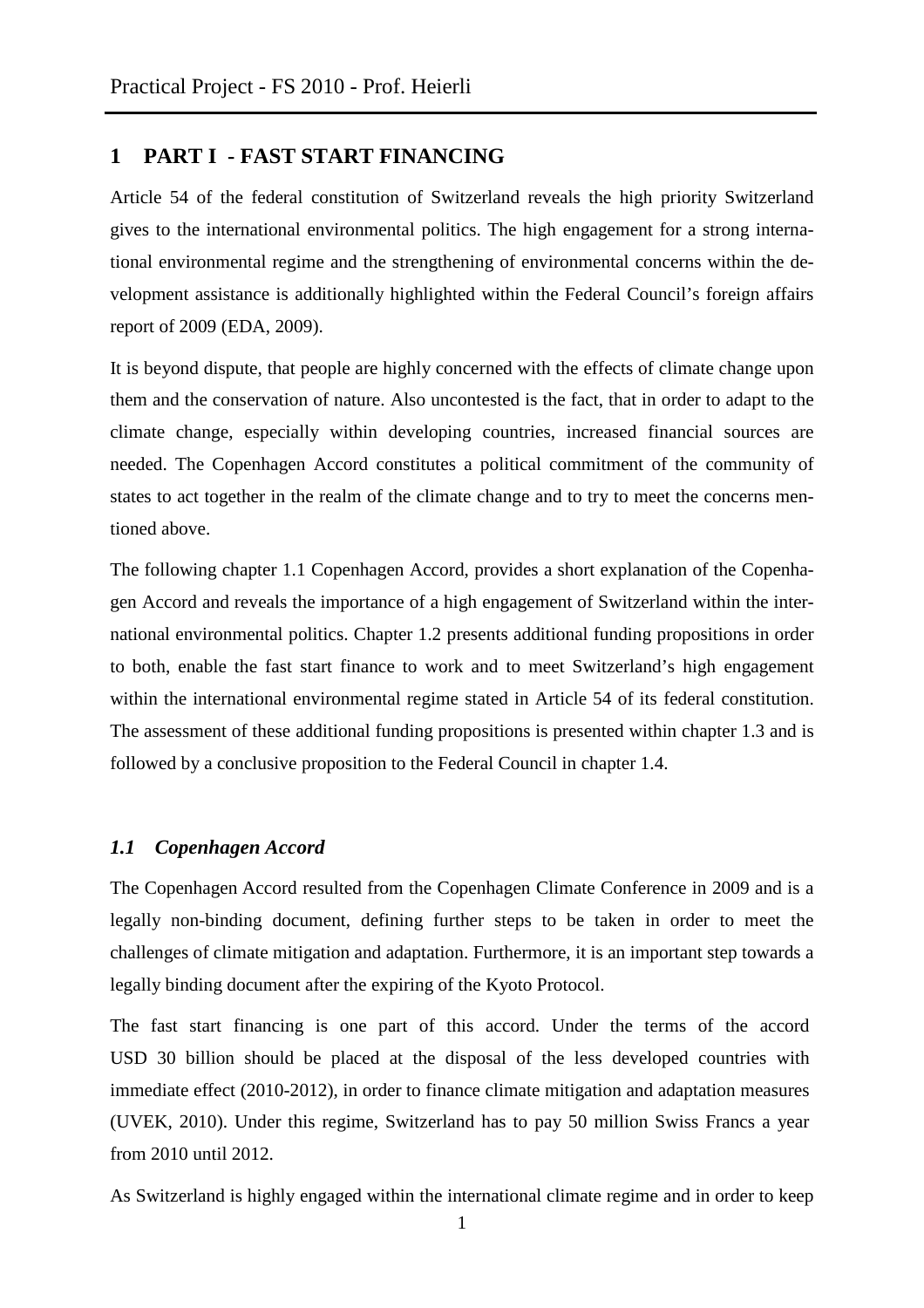its creditability within climate politics and influence within decision-making procedures it is crucial for Switzerland to get involved with stronger financial support in the realm of international climate politics (UVEK, 2009). Thus, its engagement in global environmental regimes should go beyond the Global Environment Facility (GEF), for which Switzerland is committing a maximum value of 176 million Swiss francs (UVEK, 2009). This clearly shows the importance for Switzerland to engage within the Copenhagen accord, and also to keep its influence within other international bodies outside the realm of environmental policy such as the World Bank, the International Monetary Fund, and the European Union (UVEK, 2009).

Based upon the discussion paper of the Federal Department of the Environment, Transport, Energy and Communications (DETEC) of October  $20<sup>th</sup>$  2009, the DETEC has been assigned, in collaboration with the Federal Department of Finance (FDF) and the Federal Department of Justice and Police (FDJP) to examine new and additional instruments to finance the contributions of Switzerland to the international climate regime. In order to clarify the financial sources and canals, an interdepartmental working group has been formed and is constituted by the State Secretariat for Economic Affairs (SECO), the Swiss Agency for Development and Cooperation (SDC) and the Federal Office for the Environment (FOEN). The aim of this group is to make an proposition for the fast start financing to the Federal Council until the end of May 2010. In the realm of the practical project of the University of St.Gallen, SECO has asked us to elaborate on how to make the fast start finance work. Hence, the following chapters provide propositions to the Swiss government on how Switzerland could raise the additional money to fund the fast start financing.

#### *1.2 Additional funding propositions*

When analyzing the propositions in the following chapters, their political feasibility and viability have not been considered in depth because the focus of this paper lies on new and innovative financing sources in order to raise the necessary funds as fast as possible. Considering the political feasibility would have narrowed the horizon of additional funding propositions and probably limited the broad approaches presented in this paper. We are aware of the fact that the propositions do have to meet realistic criteria in order to be more than utopian, though we have followed a rather creative approach in order to give new inputs to the Swiss Federal Council. Since we are not enchained with political and legal restrictions and considerations, some of our propositions might be really new and never thought of by the government.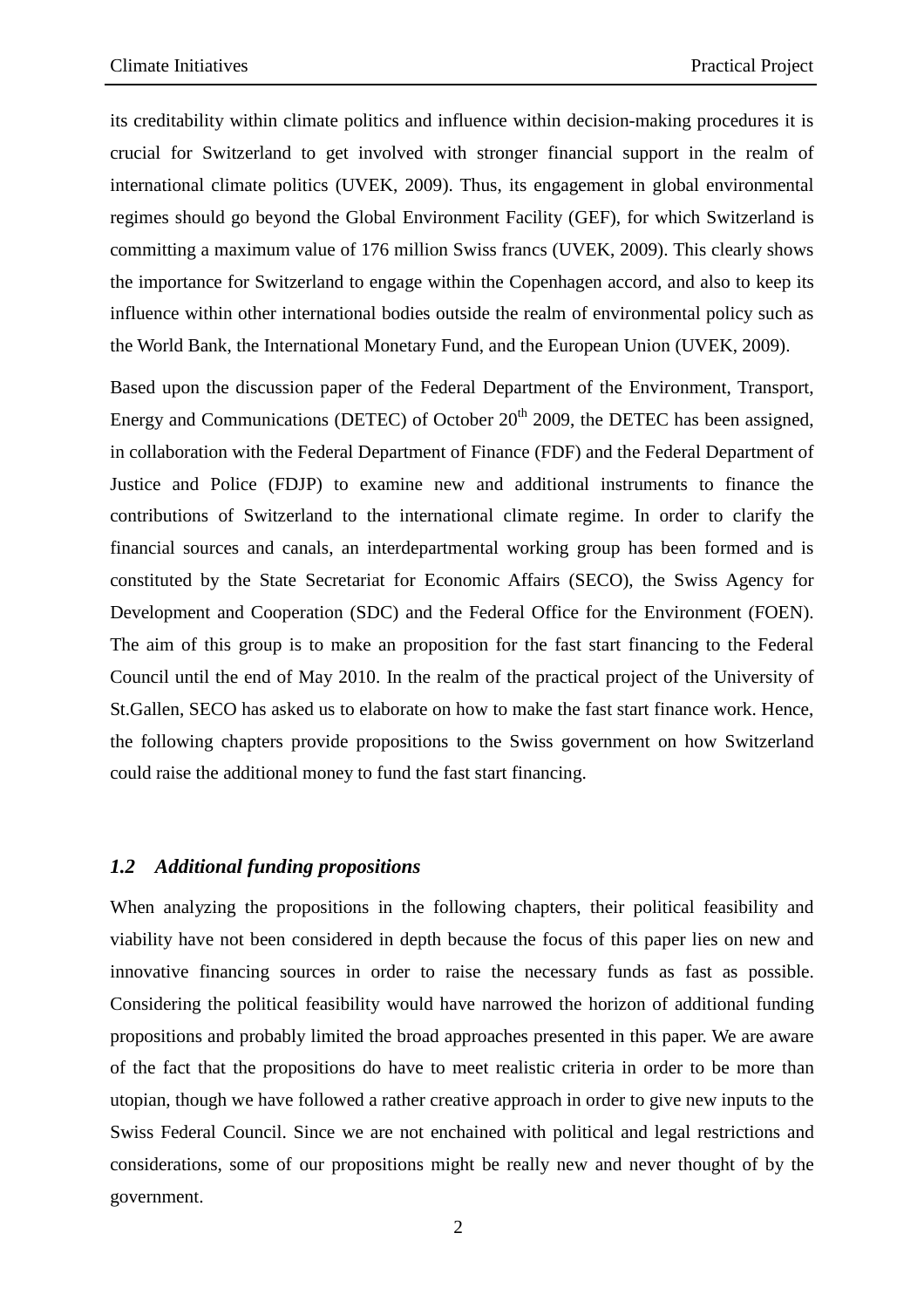Additionally, through some adaptations of the propositions, the Swiss government could then adapt them to meet the political and legal framework in detail. We focus on the proposition of solutions whereas the government is asked, in a further step, to implement the ideas.

To raise the 150 Mio Swiss francs over the next three years two important criteria have to be met in order to meet the needs of the fast start financing: the time horizon has been limited to three years and the amount of money to be collected has also been defined. Thus, the propositions presented in this paper will be assessed based on these two criteria. The following matrix (Figure 1) provides the necessary tool to review the propositions in the light of the defined goal.





#### *Source: own illustration*

According to the figure depicted above, the cash cow to look for grazes in the upper left box. These financing propositions allow collecting a lot of money within a small amount of time. Thus, to speak in figures, to make the fast start financing work, we need 50 million Swiss francs within one year.

The box in the upper right corner meets the amount of money needed, though it takes a little longer to do so. However, it is still worthwhile to be within this box, although it takes a little longer until the cow can be milked. But when it is milked, it delivers a high amount of milk, i.e. money. The box on the lower left side works the other way around: the cow can be milked quickly, but delivers less milk. For the fast start financing these propositions are still important to consider, as the time is an important factor and crucial to realize the Copenhagen Accord. Last, but not least, the forth box delivers the fewest amount of money in the longest time. Hence this is not the grazing land we need our fast start financing cow to graze upon.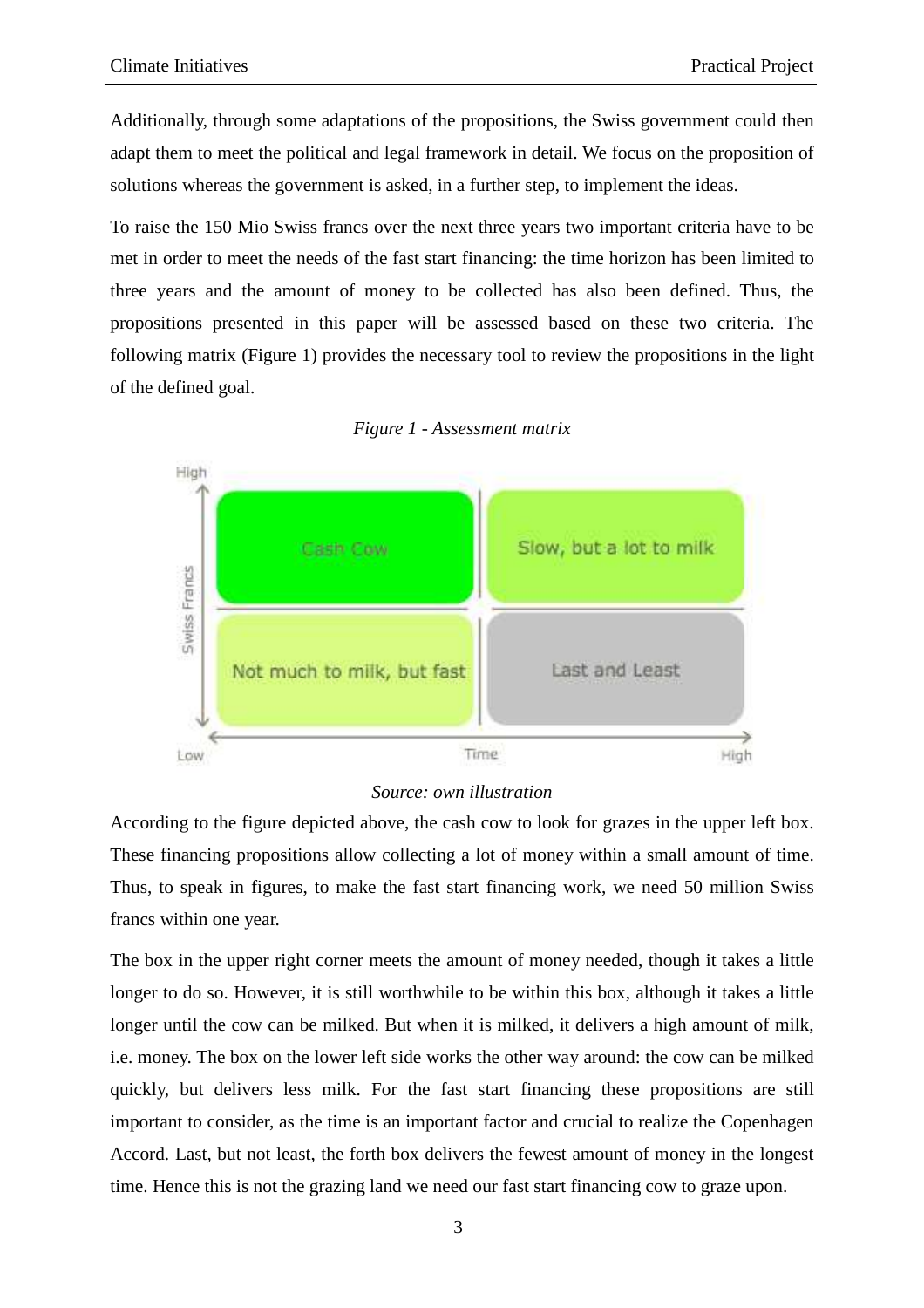#### *1.2.1 Gambling*

As mentioned in the introduction of this paper, we are seeking innovative funding instruments. In order to raise the financial resources needed, gambling could play an important role. In the following paragraphs we are going to present first the idea of the lottery, and secondly how casinos could also contribute to the success of the fast start financing.

Lottery as a financing instrument for development projects is not new. This idea was brought up already in 1972 within the UN, in order to finance its development activities. Marti Ahtisaari, former President of Finland, together with the NGO Crisis Management Initiative and the Ministry for Foreign Affairs of Finland, brought up the idea of a global lottery (Addison, 2003). Furthermore the figures do speak for themselves as the worldwide lottery sales amount to some USD 126 billion (Addison, 2003). The Swiss Lottery, selling within the German speaking part of Switzerland, Ticino and Liechtenstein, reported sales of 323 million Swiss francs in 2008 (Swisslos, 2010b). Thus clearly, a high amount of money is being raised. In order to depict a clearer understanding of how much money can be gained, the illustration below shows, how one played Swiss franc is distributed between administration and provision costs, the winners and the beneficiaries.



54%

 $=$  winners

**beneficiaries** 

administration

provision



*Source: own illustration based on Swisslos* 

30%

eclos

Thus, 30% are left for beneficiaries. Within Switzerland, these 30 % are distributed between the Sport-Toto (about 2 %) and the Lottery Fund (28%) (Swisslos, 2010c). The funds are used for several cultural, environmental or social projects in the cantons (Swisslos, 2010a). In order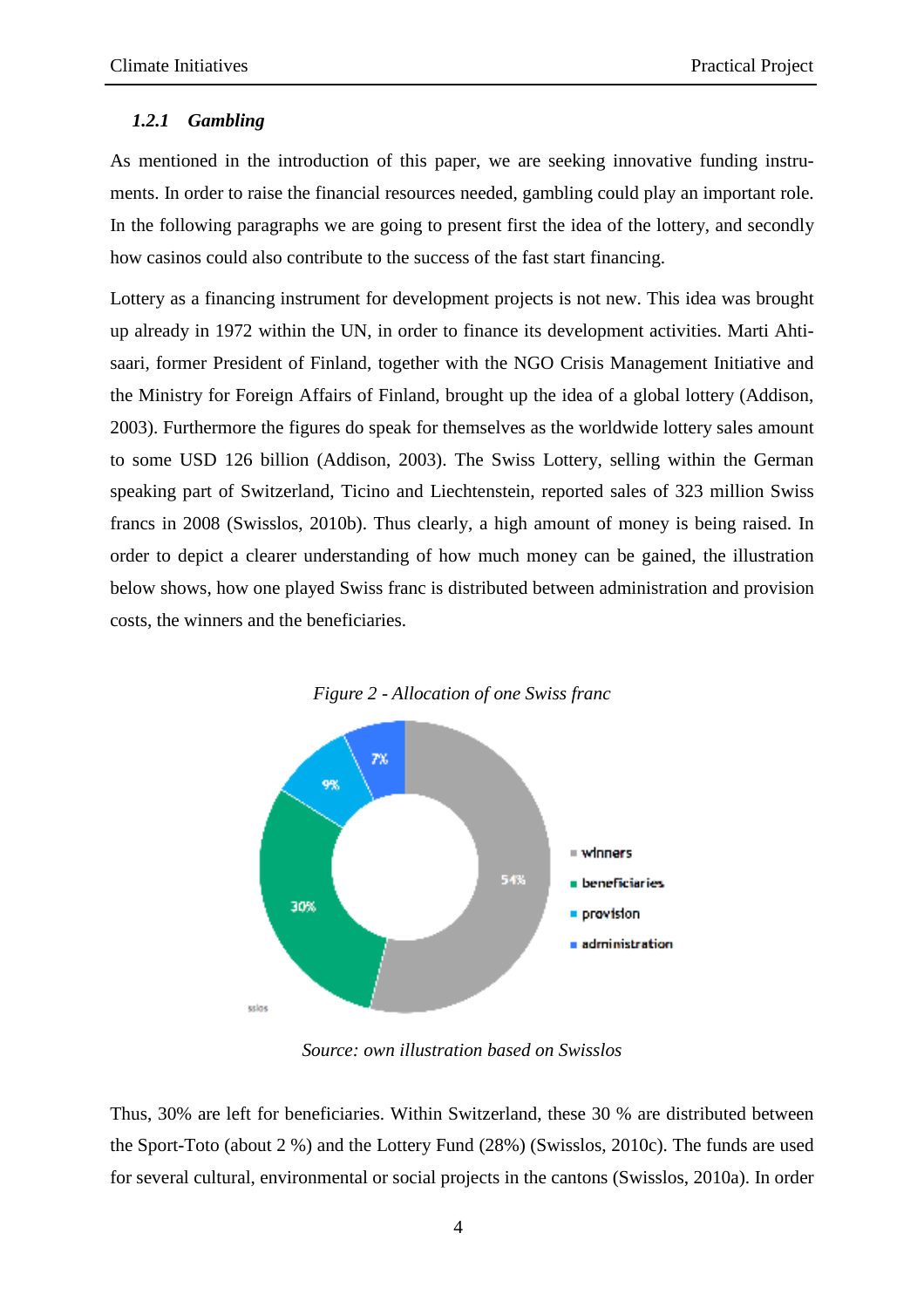to raise money through the Swiss Lottery for the fast start financing, the Swiss Lottery Fund would have to be redefining its use, which implies changes of the law, or call for a popular initiative.

Another proposition goes even further and proposes to create a new lottery game, where the player is aware of the fact, that the funds are used for climate initiatives. Basically, the idea is similar to EuroMillions. The national lottery companies run the climate lottery, and they all have identical rules. Through the pooling of the money of all participant countries, high jackpots can be reached – which then increases sales (Addison, 2003). Rollovers raise sales even further, adding to the next drawing and thus attracting more gamblers (Addison, 2003). Furthermore, the climate lottery attracts also risk-neutral individuals to participate in this lottery, because they are aware of the public good provision funded by the lottery (Morgan, 2000a). With CHF 3.20 for a bid, jackpots can amount to about CHF 15 million per week (Swisslos, 2010d)! Thus for the fast start finance funds would sum up to about CHF 8 million per week, based on the figures of Swisslos how one played Swiss franc is allocated (Figure 2). Within a year, the fund could then raise up to CHF 416 million (CHF 8 million x 52 weeks = CHF 416 million).

Secondly, casinos could also contribute to the fast start financing. Switzerland has a high concentration of casinos and this gives another opportunity to collect the money needed. According to the Swiss Casino Association, 19 concessionary casinos are operative (Schweizer Casino Verband, 2010b). These concessions are split into A and B concessions, which differ in terms of the range of games offered and the appropriation of the concession tax. Casinos with A concessions on the one side have no restrictions on the highest gains and are allowed to have as many table games and gambling machines as they wish to. On the other side, B concession casinos, making up 12 of the 19 distributed concessions, face restrictions on the amount of table games, gambling machines and the maximum size of the pools. Though both face a concession tax, the appropriation differs. Only A concession taxes flow 100% into the retirement insurance (AHV). B concession taxes contribute only 60 % to the retirement insurance, the rest flows to the Cantons. Thus the Swiss retirement insurance generates through the concession tax half a milliard Swiss francs a year (Schweizer Casino Verband, 2010a)!

Even though political viability is not being considered, a realistic and non-utopian assessment and consideration of the propositions to raise money is crucial. Thus, we are not going to propose to divert these concessions taxes, as we are aware of the fact that the retirement insurance faces several issues and needs additional money too in order to meet the challenges of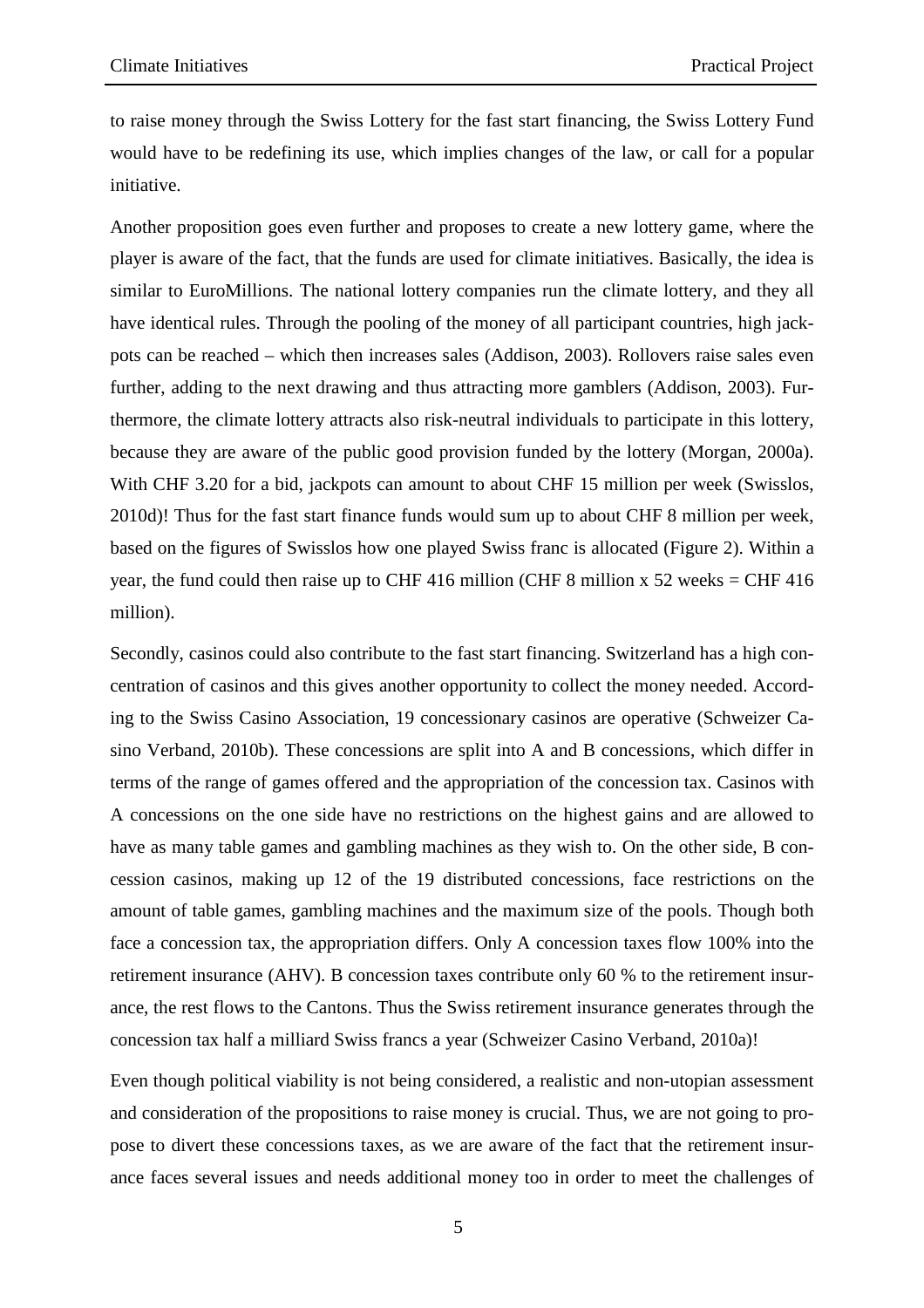our society and its increasingly aging population. However, the Swiss government itself already created an incentive for the Swiss casinos to engage in charity or public interest issues. If they do so, the casinos are awarded with a lower fiscal charge. Hence, the Swiss government could encourage the Swiss casinos to consider a contribution or engagement in the climate change issue. On the one hand, this could imply a donation to help finance the fast start financing. On the other hand, the casinos could also organize a charity gambling event for climate initiatives. The money gained on that event would then flow into the fast start financing project. However, how much money can be raised through such an event or how high the contributions of the Swiss casinos will be for the fast start finance is difficult to estimate and figures are lacking.

#### *1.2.2 Taxing*

According to the Federal Statistical Office and the "Transportrechnung Jahr 2005" (2009), road traffic leads to ecological costs (defined by the Federal Statistical Office as: atmospheric load, noise exposure, impact on the environment, risks to the climate due to the CO2 emissions of the road traffic) of CHF 6.1 billion. Passenger cars contribute even strongest to this figure. Thus, following the principle that the polluter should pay, the car drivers should also contribute to the initial fast start financing in order to make Copenhagen happen. The following proposition will thus elaborate on these considerations.

The ecological costs caused by traffic are covered by several financial sources. One of the incoming sources is the road tax sticker. In order to be allowed to use the Swiss highways, automobile drivers need to purchase the road tax sticker since 1985 (EZV, 2010). Effective for one year, this tax sticker costs CHF 40. Sales of the road tax sticker amount to 7,6 million a year (EZV, 2010). Thus, the funds raised today amount to CHF 304 million. If the price of the road tax sticker is raised by CHF 6.60, the initial fast start finance could easily be met as this raises CHF 50 million more, calculated with the sales figures of 2005 (Figure 3).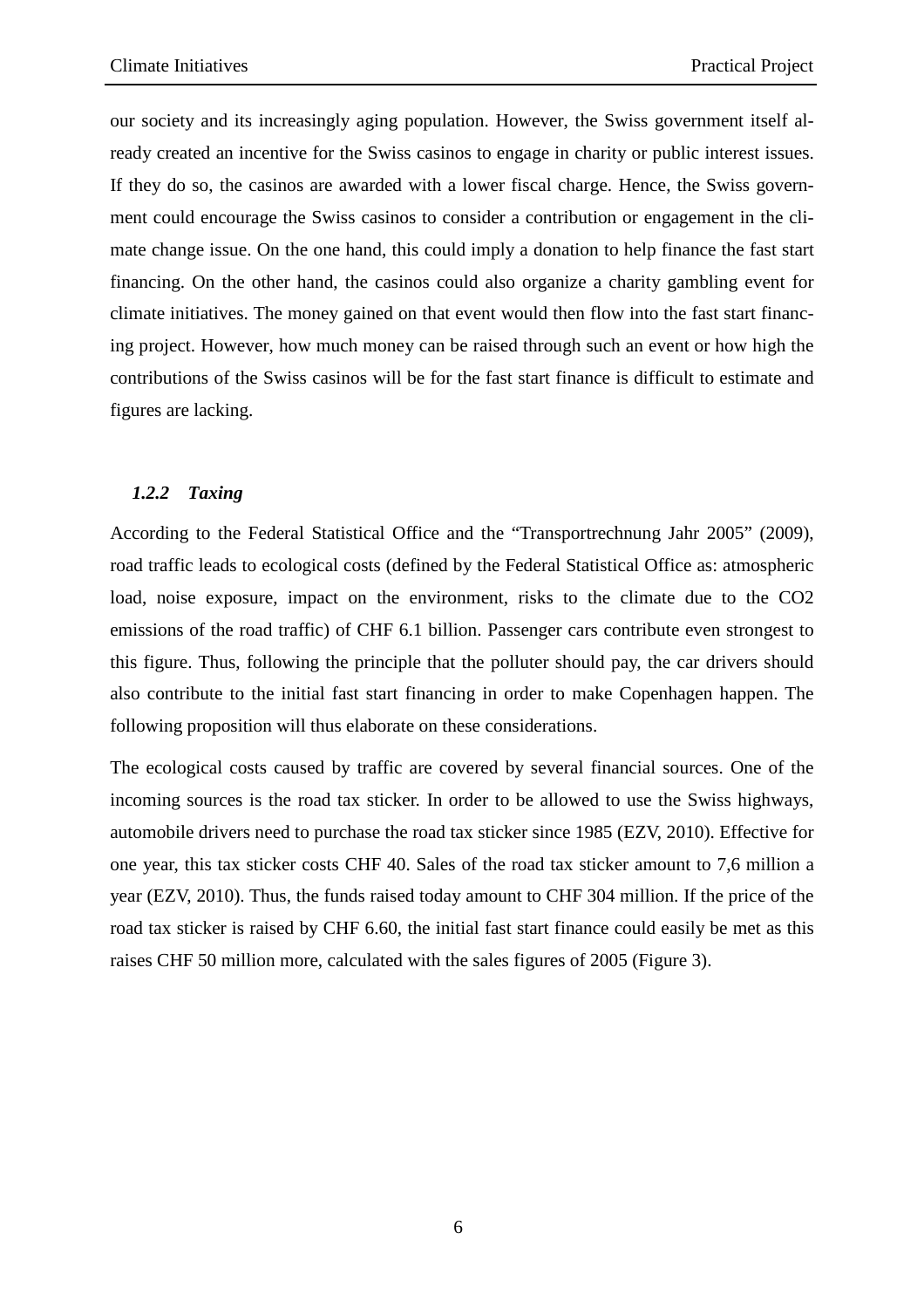

*Figure 3 - Costs and money raised by road tax sticker* 

*Source: own illustration* 

Furthermore, the price of the road tax sticker has not been changed since 1995 (EZV, 2010). Thus, a price rise would be appropriate and legitimate not only since it has been the same price for the last 15 years but also because it would be financed by those who contribute to the CO2 emissions and thus to climate change. The increase of the road tax sticker price would also have to meet the inflation of prices, which has taken place since 1995. Since its implementation in 1985, the road tax sticker has only faced one price rise of CHF 10 in 1995 when the price was increased from CHF 30 to 40. Based upon these figures, we would propose a price raise of CHF 15 on the one hand to include the inflation, which has taken place over the last 10 years and to raise enough for the initial fast start finance (Figure 4). Thus the road tax sticker would then amount to 55 CHF a year, which allows financing both, the costs of traffic and the fast start financing.

*Figure 4 - Funding the fast start finance with road tax sticker* 



*Source: own illustration*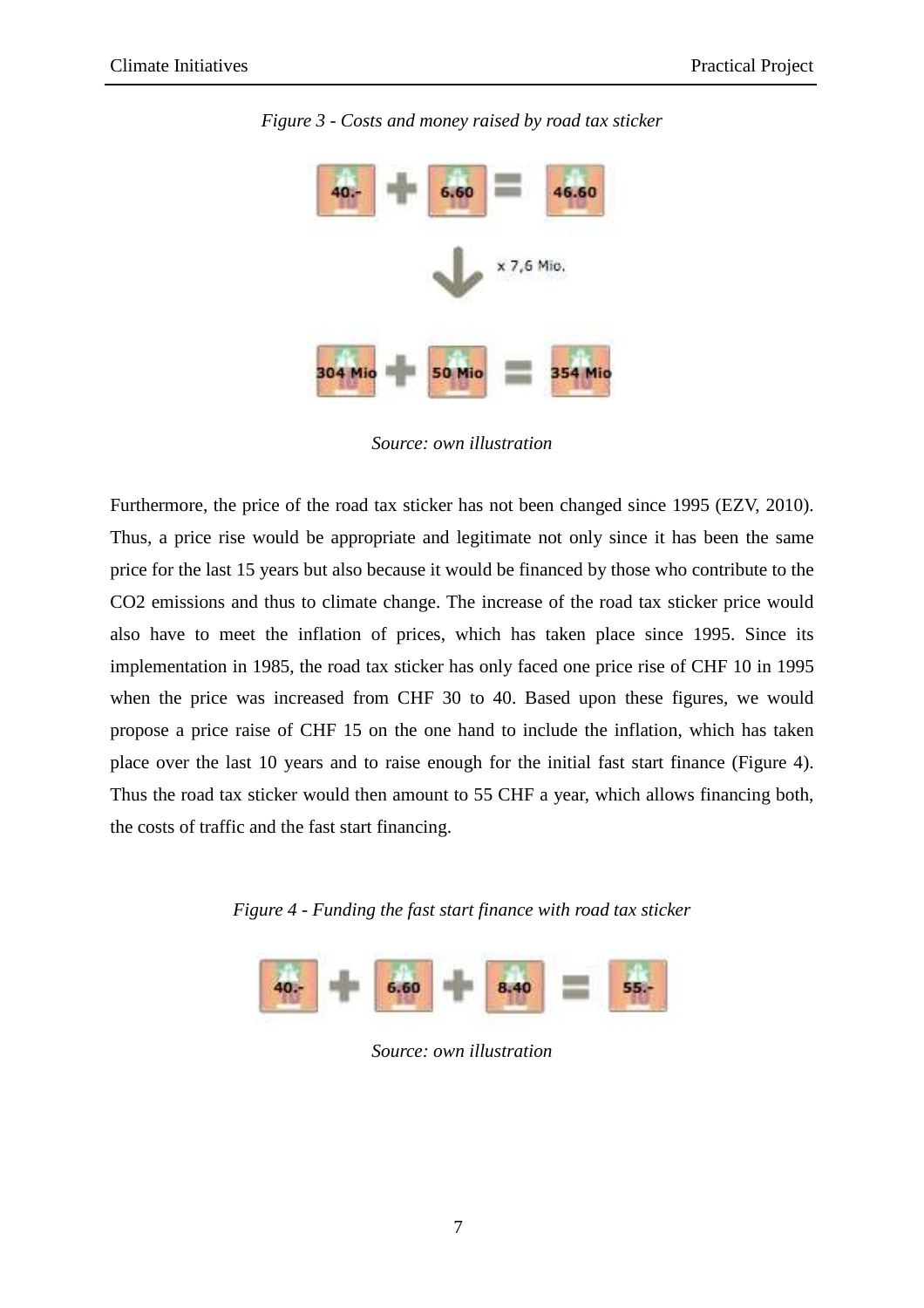#### *1.2.3 Activating*

In order to activate and mobilize the population and private sector stronger, this chapter presents two ideas to broaden the awareness of the population for the climate issue. Even though citizens seem to be sensible for the climate change and its issues, people need to become cognizant of the political implications and policy decisions involved. Thus, the activating of the population should go beyond the conscious use of their vehicle or their knowledge about how much CO2 emission their daily life involves. Furthermore, the proposed initiatives below not only activate the people but also their money.

The first idea stems from the "Serious Request" initiative from the Netherlands. Since 2003, every year, the state radio of the Netherlands raises money for a charity purpose. The idea of putting up a glass box, and broadcasting five days in a row from there was implemented in the second year of its existence. Additionally, the radio station collaborated with the Netherlands' Red Cross, and out of solidarity the moderators renounced to eat throughout the initiative (JRZ, 2010a).

The experienced solidarity of the population for the different initiatives (Table 1), such as the Darfur-Conflict, was overwhelming. Thus the charity project was not only continued, but grew even bigger as three additional European radio stations came on board of the project, followed by Ghetto Radio in Africa. Furthermore, as depicted in table 1, the donations grew also every year.

| Topic                       | Year | Donations in Euro |
|-----------------------------|------|-------------------|
| Hunger in Darfur            | 2004 | 916'000           |
| Children in Congo           | 2005 | 2'203'549         |
| Victims of landmines        | 2006 | 2'648'495         |
| Potable water for the world | 2007 | 5'249'466         |
| Refugees of the world       | 2008 | 5'637'961         |

*Table 1 - Projects of Serious Request and amount of money raised* 

*Source: own illustration based on JRZ (2010a).* 

In Switzerland this idea was broadcasted for the first time in December 2009 under the name of "JRZ – Jeder Rappen zählt" (every dime counts). DRS 3, the national radio station of Switzerland, did not only raise CHF 9'114'335, but also public awareness about malaria, the forgotten illness. The concept was copied from Serious Request: one week, broadcasted out of a glass box stationed on the Bundesplatz and involving the population with several initiatives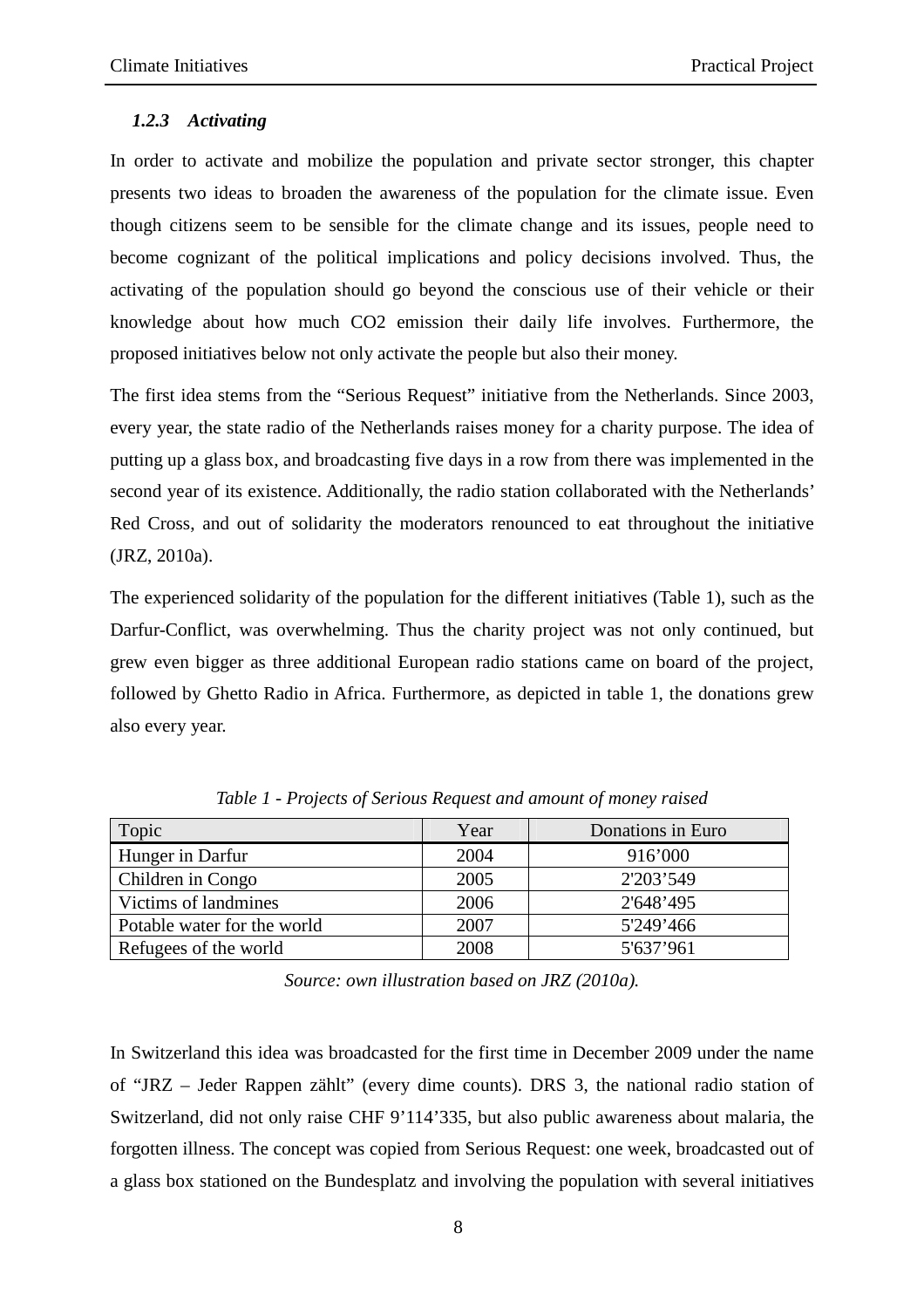and projects. Participating partners were DRS3, SF (Swiss television) and the Swiss Solidarity (JRZ, 2010b).

Thus, in order to raise public awareness for the need of financial resources for the climate change initiatives, and moreover for the fast start financing, which this paper focuses upon; JRZ could thus be used to raise money for this purpose and hence, devote the next JRZ to the issue of climate change and to raising money for the fast start financing.

Another instrument to achieve the goal of the fast start financing could be Open-Air concerts and festivals. This proposition is inspired by several charity-concerts, which have taken place over the past few years and which were of great interest for the population. Furthermore, most Open-Airs attract a young audience. Hence, the youth will face the challenges of the climate adaptation and mitigation, which start becoming noticeable already today and even stronger within several years. Thus, the young will be the most affected by the issue and need to be taken into account and integrated within the solution. Of course, one could argue that young people do have less money available, but in the long term it is also crucial to mobilize the youth, as they are the leaders of tomorrow.

But how can Open-Airs contribute to finance the fast start finance? Similarly to its charity partner and involved initiatives and actions, the approach of the Open-Air St.Gallen could be implemented for the fast start initiative (Open Air St.Gallen, 2010). Thus, instead of having as charity partner Médecins Sans Frontiers (MSF), the Open Air St.Gallen could be taken on board of the fast start financing issue whereas the Swiss government could be the collaborating partner. On the one hand they could raise public awareness for the issue and on the other hand, through donations, purchasing of articles, or other similar activities, they could collect money. Additionally, musicians could also be asked to contribute their salary for the performance on stage to the fast start initiative. As an example, Stress, a rapper from Lausanne, already performed a song about the issue of climate change and thus reveals potential to be interested in contributing even more to help in the realm of climate change.

Nevertheless, the costs of organizing such promotions and activities mentioned above are not transparent and available to us and are thus not taken into account within this paper. The thorough assessment of these propositions, as well as the ones presented within chapter 1.2.1 and 1.2.2, based on the criteria presented at the beginning of chapter 1.2 will be provided within the next chapter.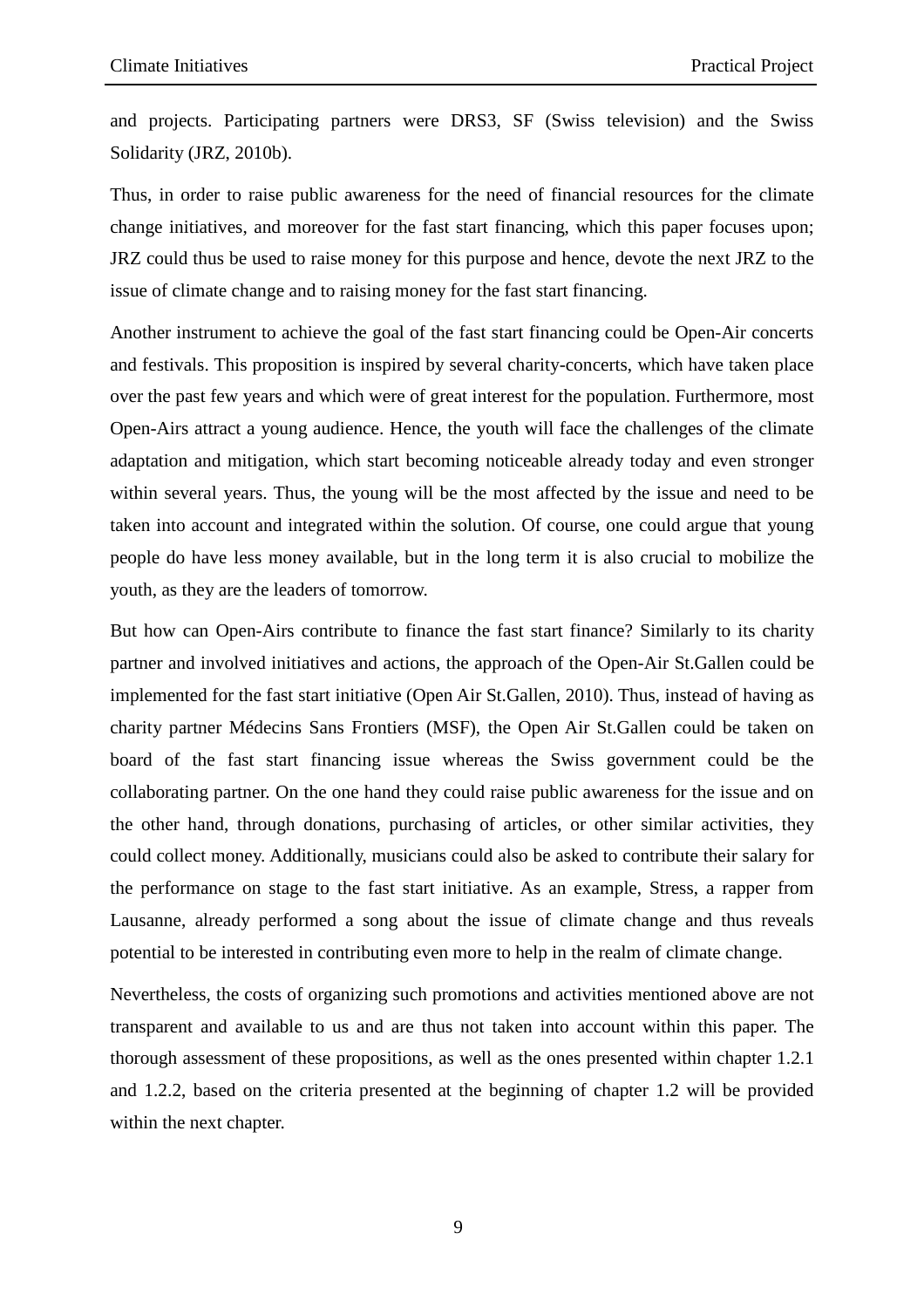#### *1.3 Assessment of propositions*

The propositions of the last chapters have to be assessed based upon the criteria of chapter 1.2: the amount of money raised and the period of time needed to collect it. Thus, in order to fulfill the defined requirements for the fast start finance, propositions, which are not able to raise CHF 50 million within a year, fail. However, if they manage to achieve this target and if they are to be implemented by the government and this will still raise several legal and economic issues and questions, which were not considered within this paper. In this section we will analyze the propositions according to the two criteria.





*Source: own illustration* 

First, lottery provides both, a chance to win a private prize and a contribution to a public good. Hence, it can be considered as a joint public-private good (Morgan, 2000b). However it does not meet the criteria of the fast start finance, as it takes too long to become operational. It could though, like the casinos, be kept in mind to provide additional financing sources for Switzerland's increased support in the field of official development assistance.

Second, the initiatives presented within chapter 1.2.3 about activation and public awareness are failing in the realm of the fast start finance criteria. They fail to raise enough money in due time. Furthermore, because the contributors do not take into account the benefits for other citizens, when deciding how much to contribute to the public good, the public good becomes underprovided (Morgan, 2000b). Because it is difficult for Swiss citizens to take into account the benefit of the fast start financing to developing countries, or to be aware of the real benefit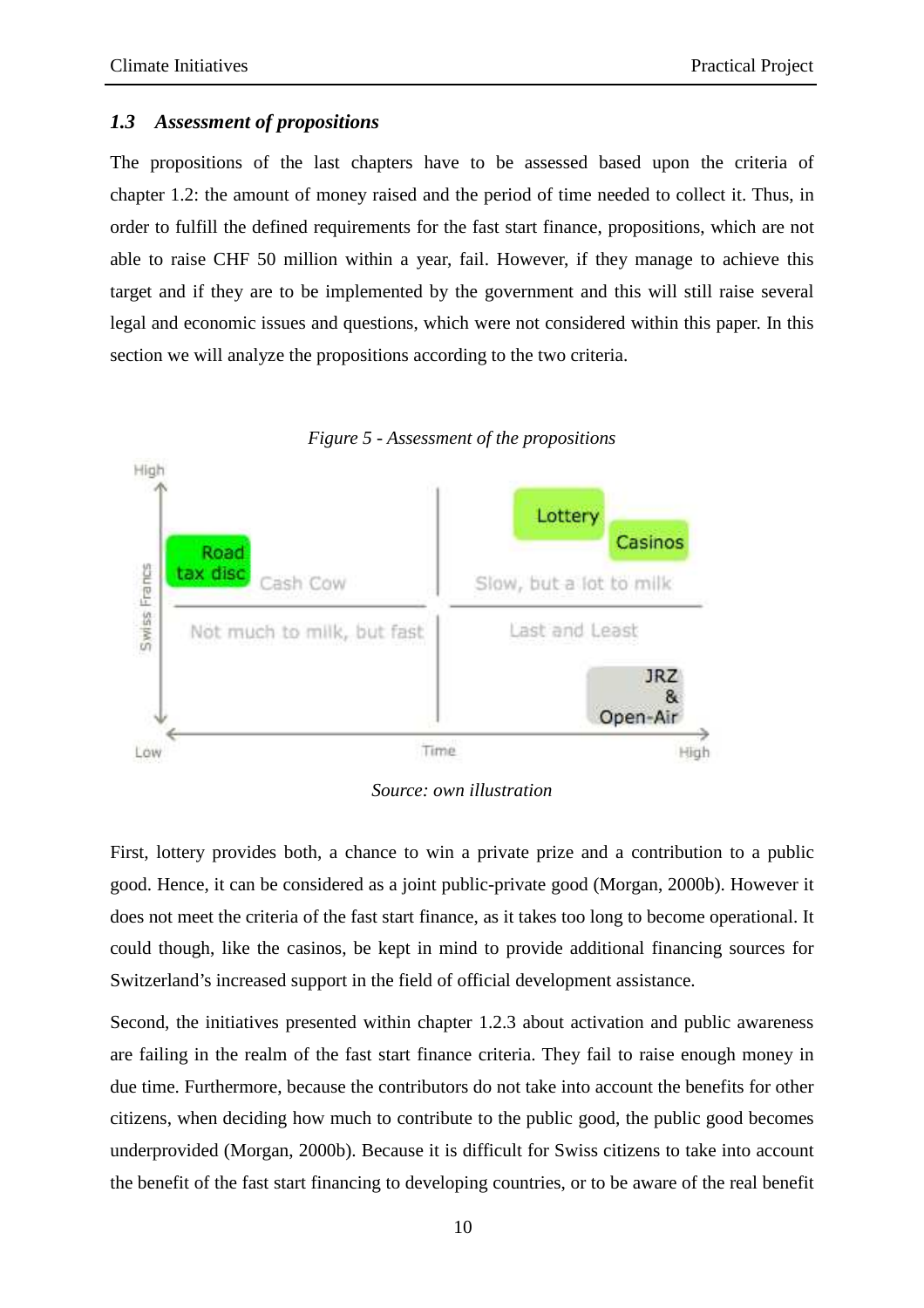to them, not only the public good e.g. clean air, is underprovided but also the financial means to adapt to the climate change.

Thirdly, and evidently the solution to find the means of financing the fast start finance, the road tax sticker is able to collect the necessary money in due time – if the proposed price increase is implemented.

#### *1.4 Conclusion*

The presented propositions do differ strongly in both, the amount of money raised and the necessary time to implement the proposition and earn the money. Based upon the assessment above we come to the following conclusion:

We would like to propose to the Swiss Federal Council to increase the price of the road tax sticker by CHF 15 in order to fund the fast start finance for the Copenhagen Accord. Additionally, we would suggest him to consider the proposed initiatives of the lottery and the casinos in order to meet the long-term commitments of Switzerland in the realm of the international climate regime.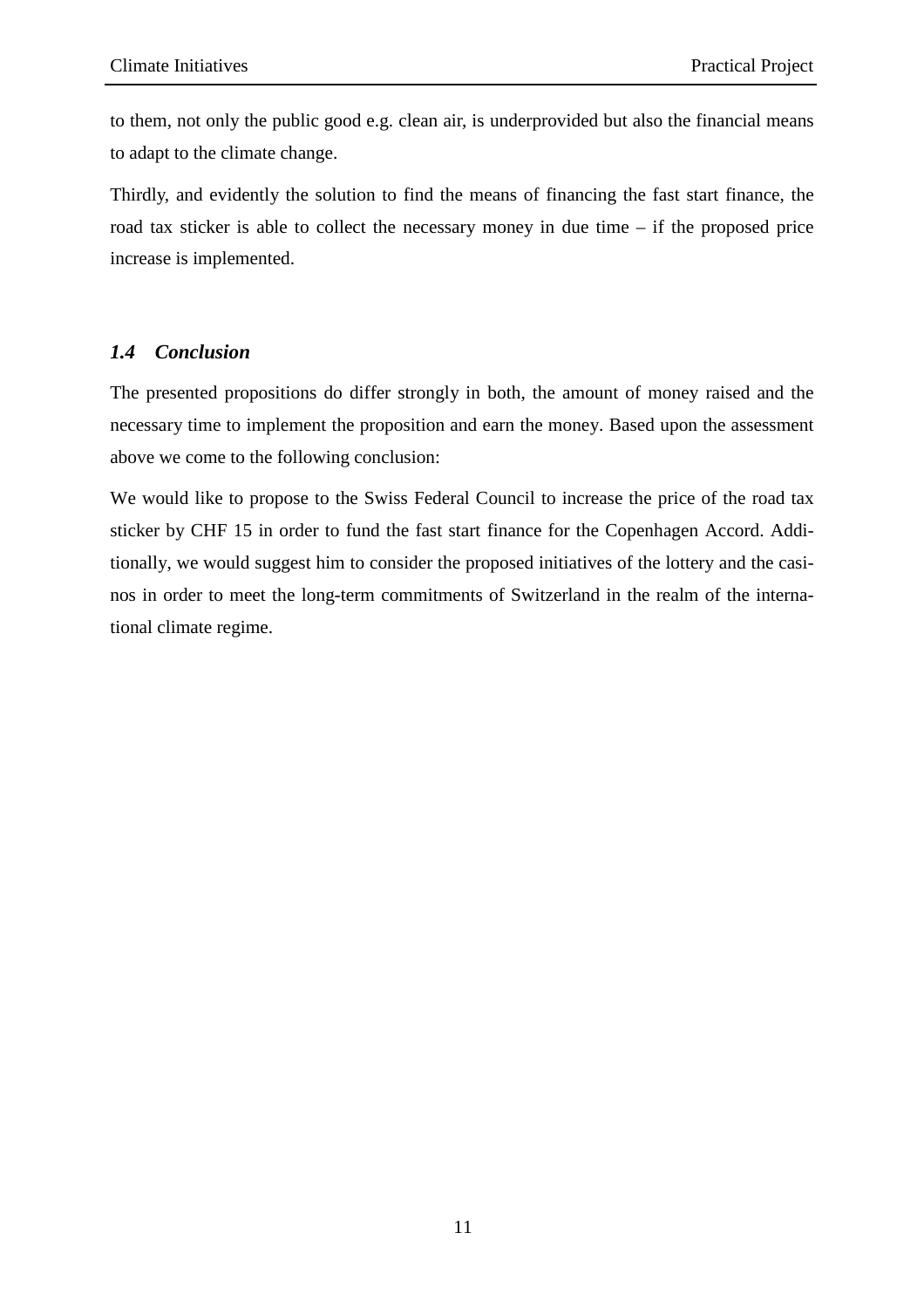## **2 PART II - ANALYSIS OF CRADLE-TO-CRADLE IN DEVELOPING COUNTRIES**

Climate change is one of the major global challenges we face in today's world. A coherent global strategy to fight this evolution and its impacts is therefore crucial. However, at the United Nations Climate Change Conference in Copenhagen in December 2009 the participants did not succeed in concluding a binding agreement. Hence there is no global strategy for fighting climate change after the Kyoto Protocol expires in 2012. The main sticking points of the negotiations were the financing of climate initiatives and the pledge to binding emission reduction targets. Especially in a time of economic crisis, as we are experiencing it right now, it is difficult to agree on further substantial financing or on binding reduction targets. Developed countries are afraid that their economies could lose ground in terms of wealth and competitiveness if a strict and effective climate regime is installed. Developing countries fear that both, binding emission reduction targets and the impacts of climate change would hinder their economic development. On these grounds they strongly emphasize the principle of "common but differentiated responsibility" and demand that fighting climate change does not interfere with their right to development.

Having in mind these fears, the cradle-to-cradle concept seems like a godsend. Its main idea is that all product life cycles could be designed in a closed loop, in which all resources could be reused and therefore nothing would be wasted. Under this assumption, fighting climate change would not hinder economic development in developing countries, and developed countries would not need to cut down on their wealth and their consumption. In the following chapters we attempt to answer the question whether cradle-to-cradle is a concept that could also be used in the context of SECO's development cooperation and what requirements would have to be put into place in order to render cradle-to-cradle feasible and sustainable in developing countries.

In the first two chapters of this section we will present and explain the cradle-to-cradle theory, its functioning and its certification process. We will then present the approach that UNIDO has taken in applying cradle-to-cradle like strategies in developing countries and why cradleto-cradle is relevant for those countries. We will address the idea of eco-leasing more in detail and analyze then the requirements needed for a successful implementation of cradle-to-cradle in developing countries as well as identify the critical points and open questions concerning such an implementation. To conclude this paper we will formulate a recommendation for the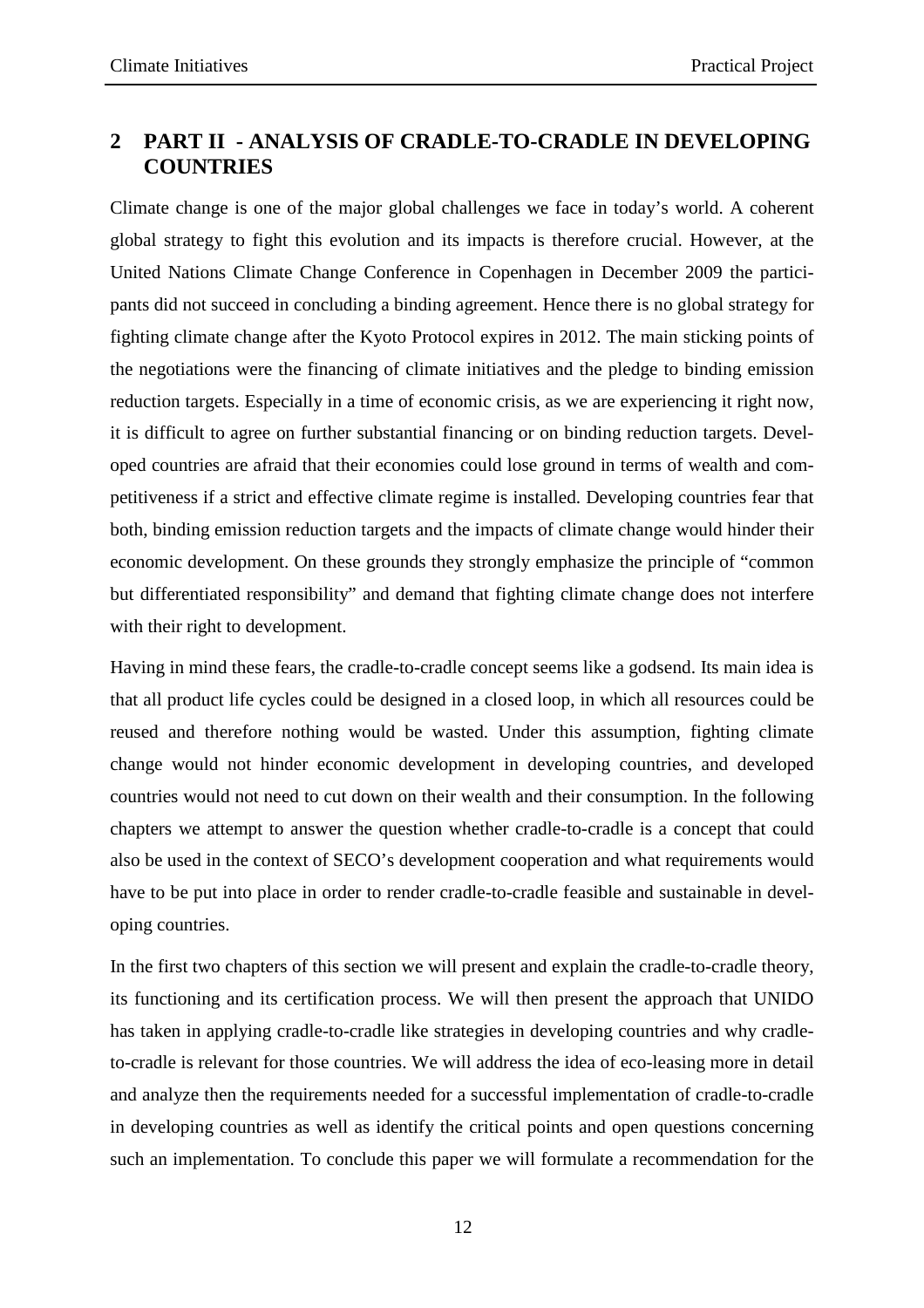Swiss State Secretariat for Economic Affairs (SECO) on how to integrate the idea of cradleto-cradle into its development cooperation strategy.

### *2.1 Life-cycle assessment and the cradle-to-grave legacy*

As environmental awareness is growing and society is becoming increasingly concerned about the issues of natural resource depletion and environmental degradation, many businesses provide "green" products, using "green" processes. Many of today's consumers are not satisfied by merely buying the cheapest available products which fulfill their needs. Non-price factors such as service features, design, quality and the environmental impact of the product influence consumer behavior (Lee, O'Callaghan & Allen, 1995). Besides this growing awareness and interest in the environment on the consumer's side, legislative regulations are influencing the commercial world. Most developed countries have environmental regulations prescribing the responsibilities of manufacturers, generators and users of resources. Product design teams are requested to assess the environmental impact of the products they are developing. They have to take into account the environmental impacts that the products they design and manufacture cause during their entire life-cycle. One tool they can use is the "life-cycle assessment" (LCA), also called "life-cycle analysis" or "environmental impact assessment". The term "life-cycle" refers to the major activities in the course of the product's life-span from the raw material acquisition to the manufacture, use, maintenance and the disposal of the product (EPA, 2006).

Although the term of life-cycle assessment is frequently used, its meaning remains vague. J. William Owens (1997) proposes the following definition: "Life-cycle assessment (LCA) is an analytical methodology used to provide information on a product's energy, materials, wastes, and emissions from a life-cycle perspective along with an examination of associated environmental issues" (p. 38).

LCA is deemed to consist of three sections (Lee et al., 1995):

1. The *life-cycle inventory* (LCI) which aims at quantifying the energy and raw material requirements, air emissions, water borne effluents, solid waste and other environmental releases incurred throughout the life-cycle of a product.

2. The *life-cycle impact* analysis which is a technical, quantitative and/or qualitative process to characterize and assess the effects of the environmental loadings identified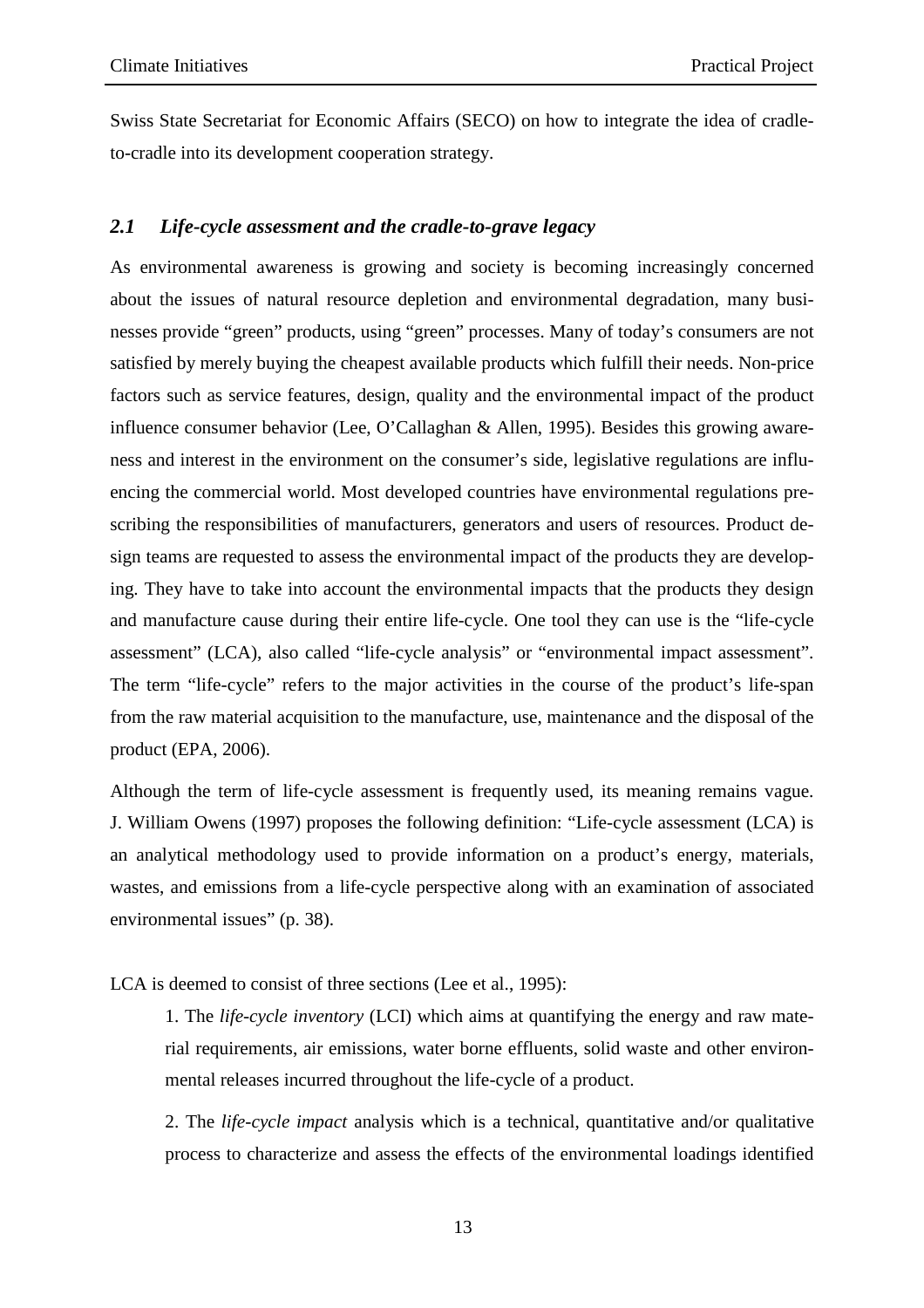in the LCI. This part of the assessment should address ecological as well as human health considerations.

3. The *life-cycle improvement analysis* which is a systematic evaluation of the needs and opportunities to reduce the environmental burden associated with energy and raw material use throughout the whole life-cycle of a product. This analysis may include quantitative and qualitative measures of improvement, such as changes in product design, raw material use, industrial processing, consumer use and waste management.

Since its beginnings in the 1960's, LCA has been frequently used as a tool for environmental analysis. There is however, no single established method which is universally acceptable. Each LCA needs to be individually assessed since no situation occurs twice in the same manner - this leads to a resource and time intensive LCA. Gathering the necessary data can be problematic, and thus can impact the accuracy of the final result. Therefore, "it is important to weigh the availability of data, the time necessary to conduct the study, and the final financial resources required against the projected benefits of the LCA" (EPA, 2006, p. 5).

In summary, a life-cycle assessment aims at assessing industrial systems and providing a comprehensive view of the environmental aspects of the product throughout the life-cycle, from the cradle to the grave of the product.

Cradle-to-grave designs dominate modern manufacturing. Thus most of the things we buy today are the products of an industrial system that is designed on a linear, one-way cradle-tograve model. A model that "takes, makes and wastes" (MBDC, 2003, p. 2). Resources are extracted, shaped into products, sold and sooner or later disposed in "a grave" – usually a landfill or incinerator. Each of these steps typically creates unintended environmental and health impacts (MBDC, 2003).

In response to the growing awareness of environmental degradation, governments and industries have adopted a strategy known as "eco-efficiency" that aims at "being less bad". Reduce, avoid, minimize, sustain, limit, or halt are frequently used words when it comes to this approach. In 1987, the United Nation's World Commission on Environment and Development (WCED) published a report entitled "Our Common Future" (also known as Brundtland report) in which it stated that: "In general, industries and industrial operations should be encouraged that are more efficient in terms of resource use, that generate less pollution and waste, that are based on the use of renewable rather than non-renewable resources, and that minimize irreversible adverse impacts on human health and the environment" (WCED, 1987, p. 214). Since then, eco-efficiency has been working its way into different industries and its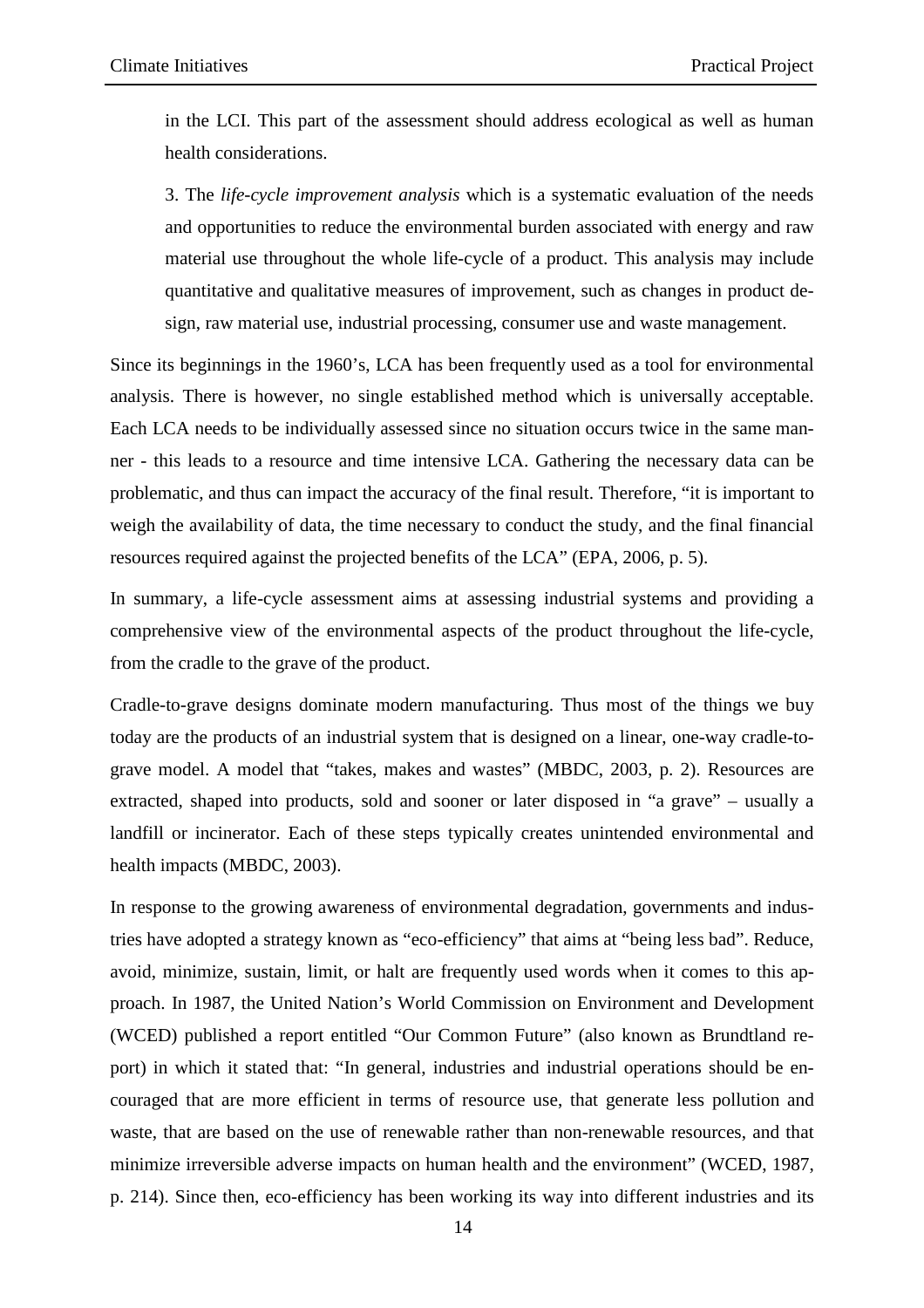famous three Rs – reduce, reuse, recycle – are steadily gaining popularity (McDonough  $\&$ Braungart, 2001).

#### *2.2 A new paradigm: cradle-to-cradle*

Although eco-efficiency is certainly a well-intended concept, it does not reach deep enough. According to William McDonough and Michael Braungart (2001), the initiators of the cradleto-cradle concept, eco-efficiency "works within the same system that caused the problem in the first place, slowing it down with moral proscriptions and punitive demands" (p. 141). McDonough and Braungart argue that reduction, reuse and recycling slow down the rates of contamination and depletion but do not stop these processes. They continue in saying that "relying on eco-efficiency to save the environment will in fact achieve the opposite – it will let industry finish off everything quietly, persistently and completely." They sum it up by saying that "being less bad is no good" (McDonough & Braungart, 2001, p. 141).

McDonough and Braungart also disagree with the widespread current opinion that environmentalism is an obstacle to production and growth, that nature is inevitably destroyed by human industry and that excessive demand for goods and services causes environmental ills. Furthermore, they argue that people do not need to reduce their standard of life or cut back their consumption of goods in order to solve the environmental problems we face today (McDonough & Braungart, 2002). How can that be possible?

The solution lays in a whole new approach called "cradle-to-cradle" which aims to solve rather than alleviate the problems of waste and pollution.

The central idea behind cradle-to-cradle is to "remake the way we make things" (subtitle of McDonough and Braungart's book "cradle-to-cradle"). Inspired by the flows and cycles in ecological systems, products have to be designed in a way that once they are not useful anymore, they can provide nourishment for something new. McDonough and Braungart take the cherry tree, which makes thousands of blossoms, as an example. After falling to the ground another tree might germinate, take root and grow or the blossoms return to the soil and become nutrients for the surrounding environment. Although the tree actually makes more of its "product" than it needs for its own prosperity within the ecosystem, this abundance is not inefficient or wasteful. "The cherry tree is just one example of nature's industry, which operates according to cycles of nutrients and metabolisms. This cyclical system is powered by the sun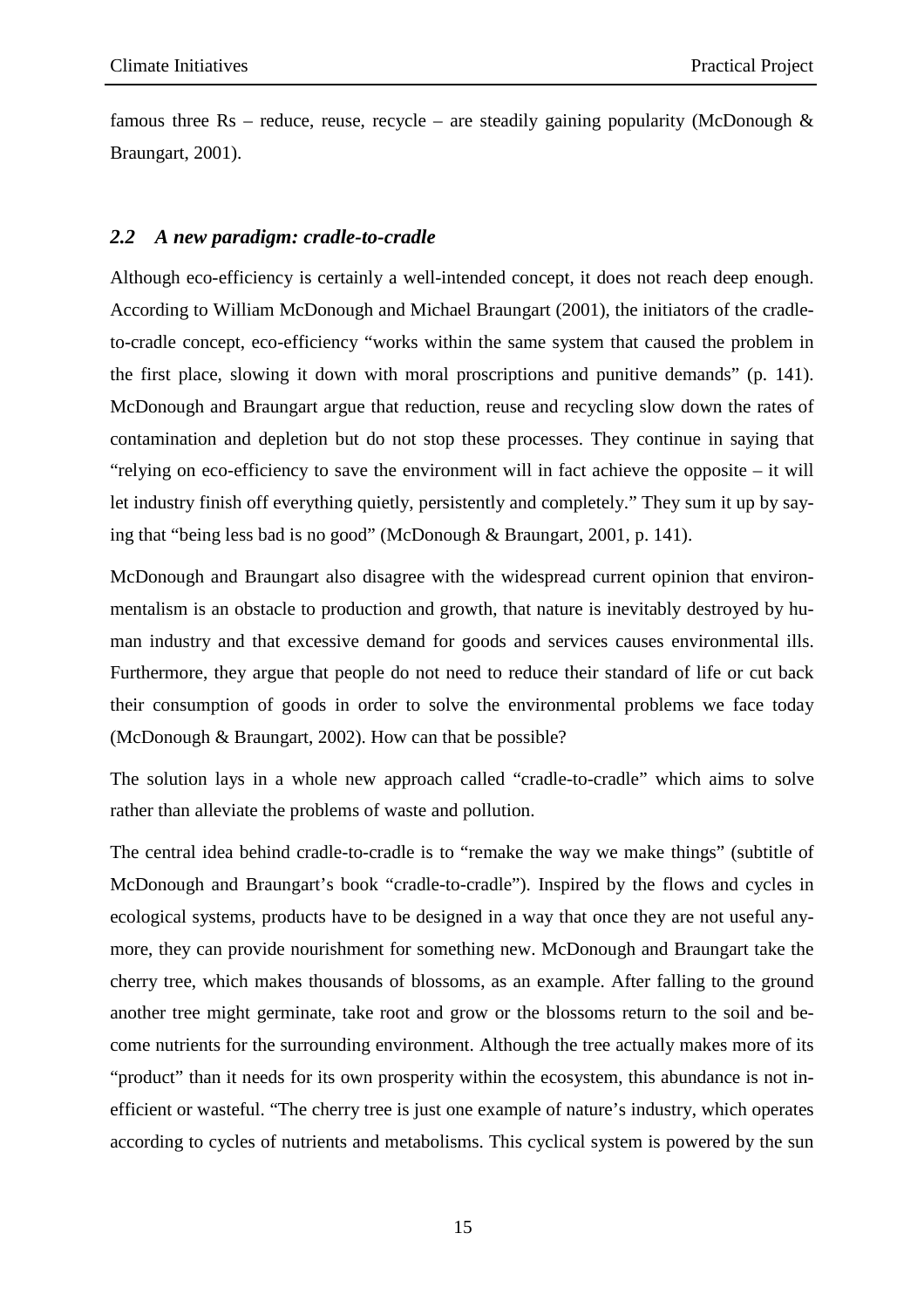and constantly adapts to local circumstances. Waste that stays waste does not exist" (McDonough & Braungart, 2001, p. 144).

Instead of being eco-efficient, or in other words being less bad, this way of thinking allows both business and nature to be fecund and productive. McDonough and Braungart define this as "eco-effectiveness". Eco-effectiveness leads to a human industry that is regenerative rather than depletive. Within cradle-to-cradle life-cycles rather than in cradle-to-grave life-cycles products would meet nature's design criteria: "waste equals food", "use solar energy" and "respect diversity". These criteria are inspired by nature and shall also be applied to cradle-tocradle production. They will be presented in the following chapters.

#### *2.2.1 Waste equals food*

Cradle to cradle is based on the idea to learn to imitate nature's highly effective system of nutrient flows and metabolisms, in which the very concept of waste does not exist. Products and materials manufactured by the industry must therefore, after their useful life, provide nourishment for something new. As illustrated in Figure 6, products are either composed of materials that biodegrade and re-enter the soil or water as "biological nutrients" or they become valuable "technical nutrients" in closed-loop technical cycles (McDonough & Braungart, 2002).



*Source: Braungart, n.d., n.p.* 

Biological nutrients are to be designed in a way that they can be dumped on the ground or a compost heap where they biodegrade after use.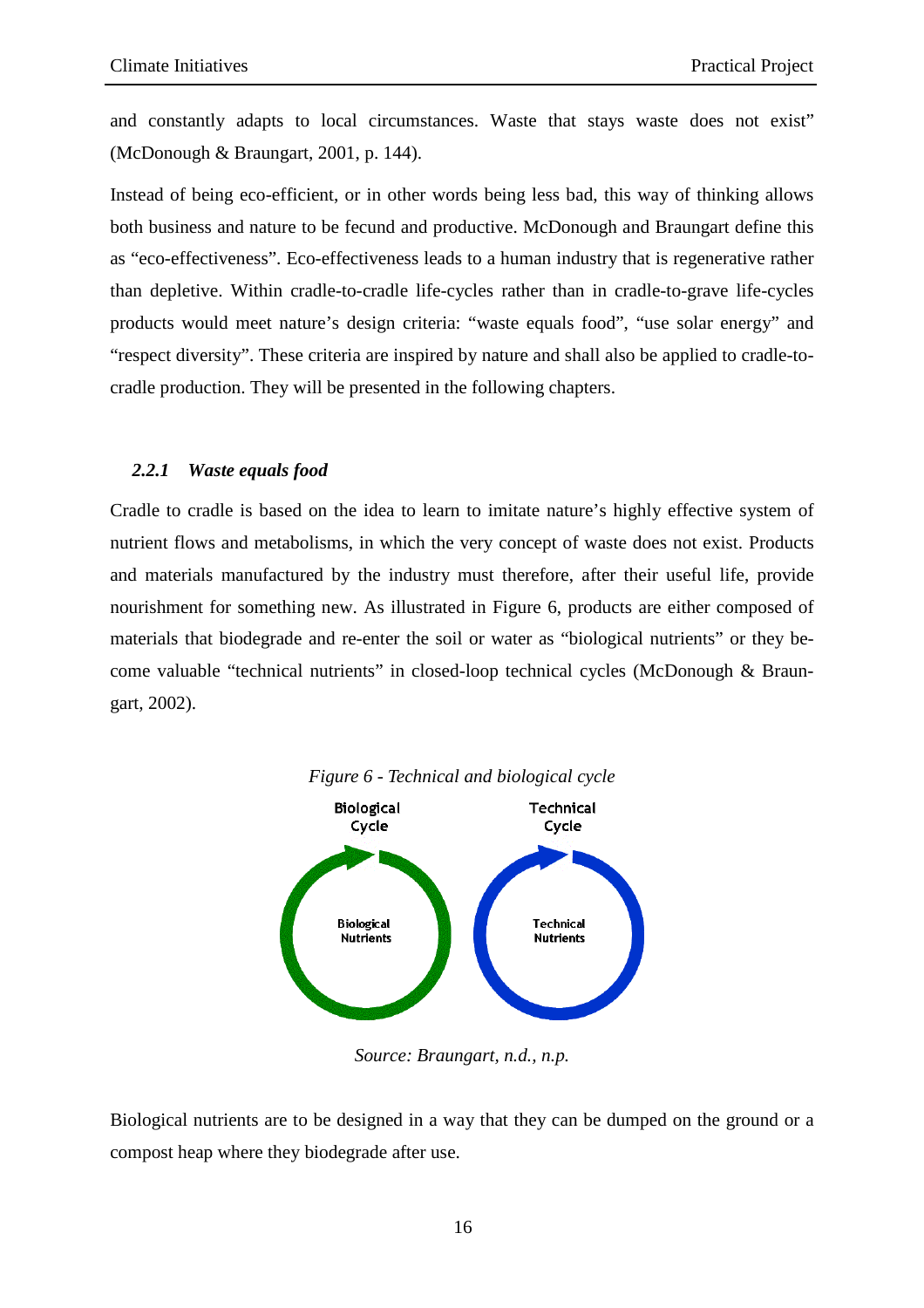A technical nutrient on the other hand is intended to be reintroduced into the technical cycle. McDonough and Braungart give the example of an average television, which is made of 4360 chemicals and various other parts. These parts and chemicals are valuable resources for the industry that are wasted once the television ends up in a landfill. If they are disaggregated after use, they can remain in the closed-loop industrial cycle and retain their high quality. This is a crucial condition for an eco-effective cradle-to-cradle life-cycle: technical nutrients have to be "upcycled" rather than "downcycled". McDonough and Braungart characterize "downcycling" as the practice of recycling in a way that much of its inherent value is lost (McDonough & Braungart, 2002). A current example is the downcycling of steel. The highquality steel used in automobiles for instance is melted down with other car parts, including copper, paint and plastic. These materials lower the recycled steel's quality, and it will therefore not have the material properties to make new cars again. Currently, there is no technology to separate paint coatings from automotive metal before it is processed. Consequently, it is not possible to close the loop for high-quality steel. Since downcycled materials are of lower quality than their predecessors, chemicals are added to make the material reusable. Therefore, besides loss of value and material, downcycling can also increase contamination of the biosphere with harmful chemicals. One example to illustrate this is paper: Because originally it was not designed with recycling in mind, paper requires extensive bleaching and other chemical treatments to make it blank again (McDonough & Braungart, 2002).

Furthermore, it is crucial to avoid cross-contamination within the technical and the biological metabolism (McDonough & Braungart, 2001). Thus, things going into the organic metabolism must not contain substances that damage natural systems (e.g. toxins). On the other hand, biological nutrients shall not enter the technical metabolism because they would not only be lost as food for the biosphere but would also weaken the quality of technical materials (McDonough & Braungart, 2002).

#### *2.2.2 Use current solar income*

The International Energy Outlook 2009, an assessment by the Energy Information Administration (EIA), reflects a scenario in which, current laws and policies remaining unchanged throughout the projection period, world marketed energy consumption is projected to grow by 44 percent over the period from 2006 to 2030. The most rapid growth in energy demand is projected for nations outside the Organization for Economic Cooperation and Development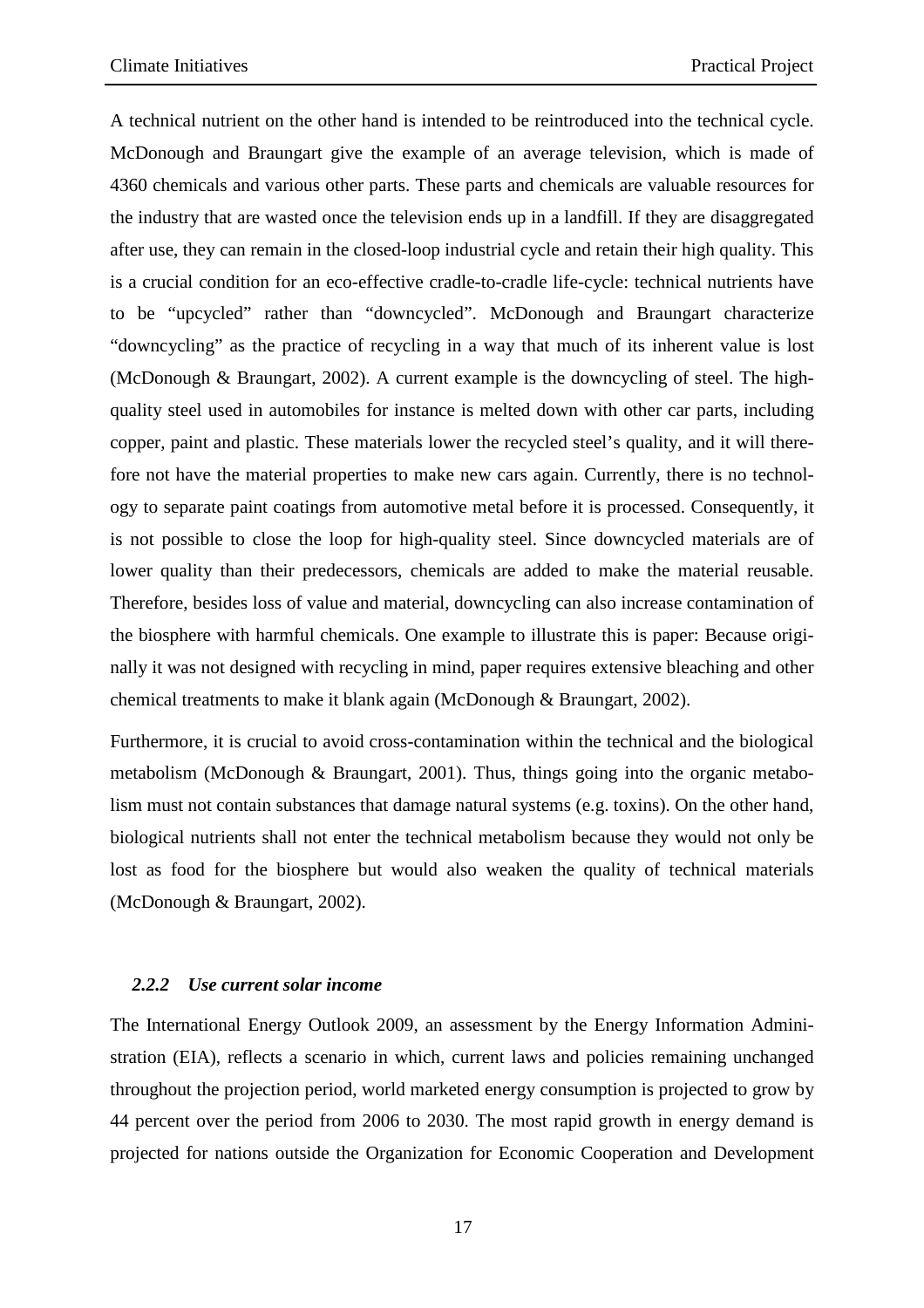(OECD), whereas the increase in energy use in the OECD countries is expected to be limited to 15 percent (EIA, 2009).

This scenario, combined with the rapid increase in world energy prices from 2003 to 2008 and the concerns about the environmental consequences of greenhouse gas emissions, has led to renewed interest in the development of alternatives to fossil fuels. When it comes to the energy sector it becomes therefore "increasingly evident that the world cannot achieve sustainable economic growth without significant innovation in both the supply (production) and demand (consumption) sides of the market" (UNEP, n.d. a).

McDonough and Braungart especially highlight the potential of solar energy. They suggest that in the short term hybrid systems can be designed to draw upon renewable energy flows alongside artificial sources. Meanwhile, more optimized solutions in terms of renewable energy use shall be developed. In the long run, the use of natural energy flows as wind, water or solar power provides the solution to ever growing energy needs. Especially the sun, "that tremendous nuclear power plant", has big potential (McDonough & Braungart, 2002, p. 131).

Furthermore, McDonough and Braungart advocate small energy utilities. While nuclear power plants and other large-scale energy providers throw off tremendous heat energy that is unused, in the case of small fuel cell or micro-turbine this waste heat can be harnessed and feed local needs. Another idea, as foreseen in the "product of service" or "eco-leasing" concept (see chapter 2.2.5), is that utility companies could lease out solar collectors, which can then be installed on the roof to supply the household's energy needs (McDonough & Braungart, 2002).

#### *2.2.3 Celebrate diversity*

As a third criterion, cradle-to-cradle advances the principal of "respecting diversity". This means that not only biodiversity but also diversity in place and culture, of desire and needs of people shall be included into the design process. Health and stability of an ecosystem rely on diversity. It relies on the interaction of species, on the exchange of material and energy in a given place. Industries wanting to respect diversity have to engage with "local material and energy flows, with local social, cultural, and economic forces, instead of viewing themselves as autonomous entities, unconnected to the culture or landscape around them" (McDonough & Braungart, 2002, p. 122).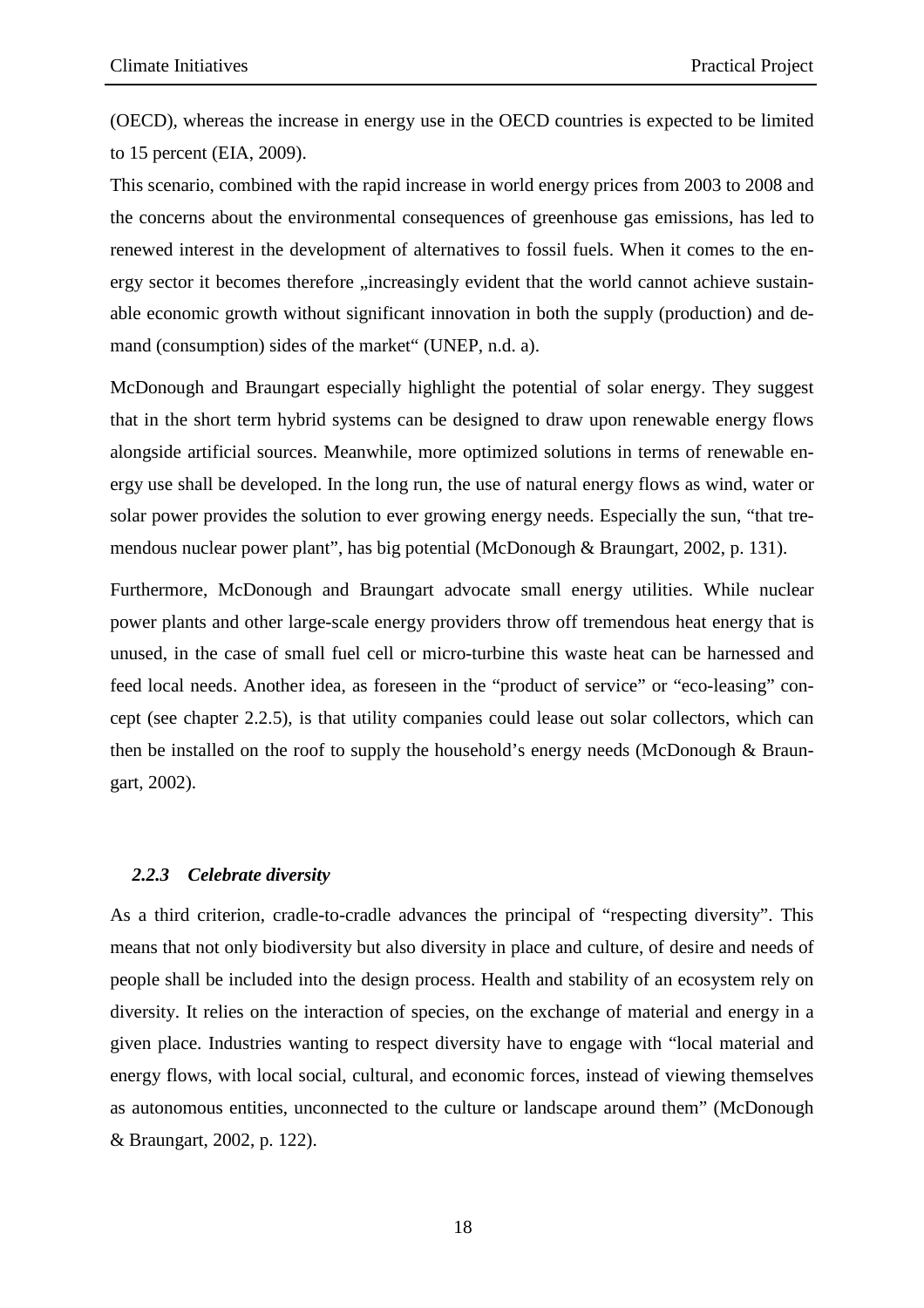However, the primary aim of design in this century has been to achieve universally applicable solutions and products. Materials such as steel, cement or glass are transported all over the world to construct similar buildings in very different settings – with more or less energy forced into the heating and cooling system (McDonough & Braungart, 2001). Cradle-tocradle reverses this idea and advocates the use of local materials. Local materials are well understood by the local people and best suited to the predominant climate. Furthermore, the use of local materials avoids the problem of bio-invasion, that is to say the danger that the transfer of materials from one region to another may introduce non-native species to a fragile ecosystem.

#### *2.2.4 Cradle-to-cradle certification*

If consumers go to a supermarket these days, they can choose from a variety of so-called "green" products branded with a multitude of "eco-labels" and certificates . Today's consumers are accustomed to products advertised as "fragrance free", "phosphate free" or "lead free". McDonough and Braungart underline the potential absurdity of this approach. A product may be free of phosphates but often they have been replaced by substances that are even worse for human and environmental health (McDonough & Braungart, 2002).

Cradle-to-cradle instead proposes products that are entirely made from healthy and safe material. Cradle-to-cradle provides manufacturers across industries with the opportunity to verify and market their product's sustainability attributes by certifying them. "Cradle-to-cradle certification provides a company with a means to tangibly and credibly measure achievement in environmentally-intelligent design and helps customers purchase and specify products that are pursuing a broader definition of quality" (MBDC, n.d.). In 2009, McDonough Braungart Chemistry (MBDC), the consultancy founded by McDonough and Braungart, certified more than 100 products, bringing the total number of products certified to more than 300 since the launch of the program in late 2005 (MBDC, 2010).

The certification process takes into account five criteria:

- 1. The use of environmentally safe and healthy materials
- 2. The design for material reutilization, such as recycling and composting
- 3. Energy efficiency and the use of renewable energy
- 4. Efficient use of water and maximum water quality associated with the production
- 5. The institution of strategies for social responsibility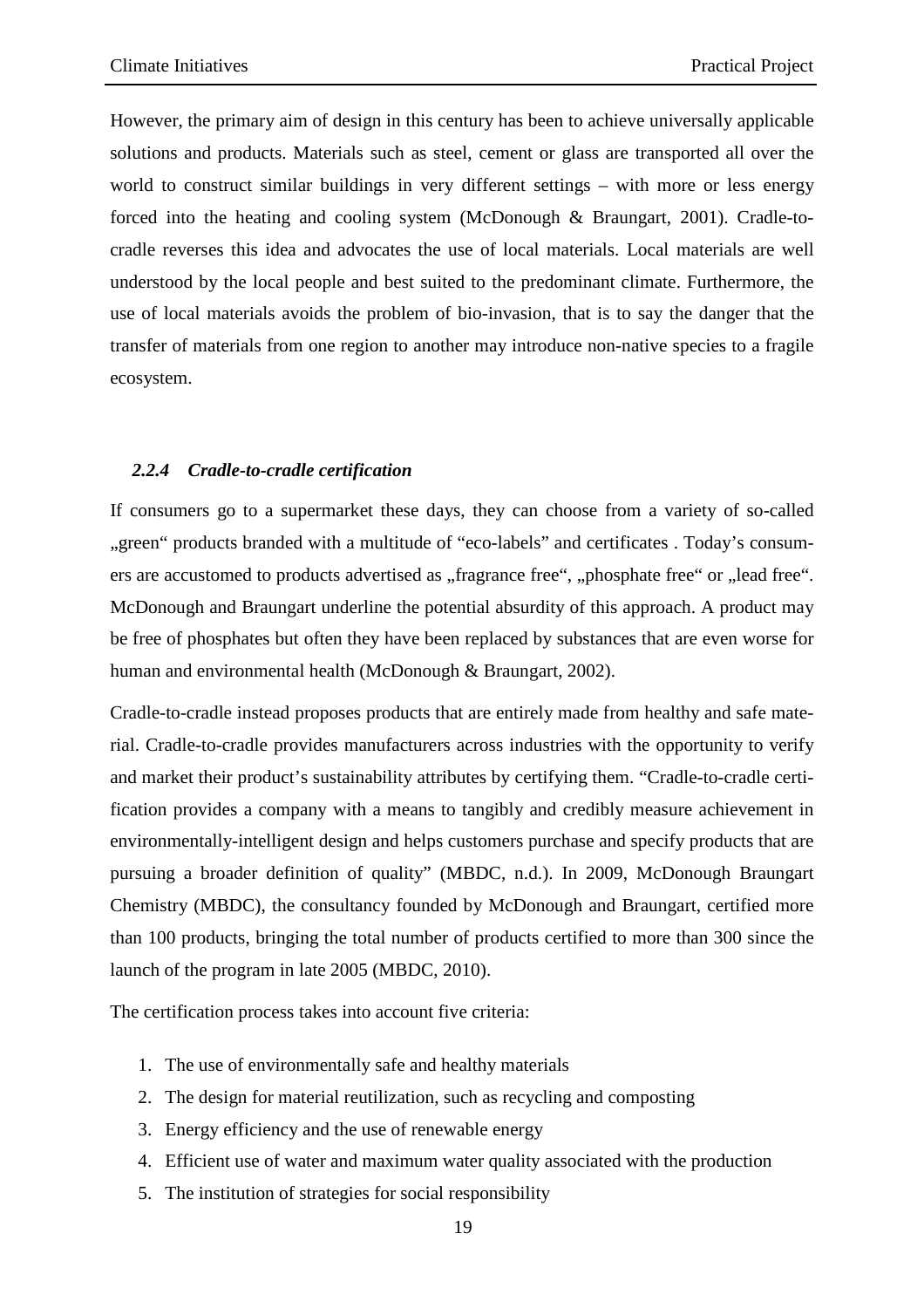Based on the interpretation of the data for all criteria, chemicals and materials are rated for their impact upon human and environmental health. This score is illustrated by the following scheme:

| <b>GREEN</b> (A-B) | Little to no risk associated with this substance. |
|--------------------|---------------------------------------------------|
|                    | Preferred for use in its intended application.    |
| <b>YELLOW (C)</b>  | Low to moderate risk associated with this sub-    |
|                    | stance. Acceptable for continued use unless a     |
|                    | <b>GREEN</b> alternative is available.            |
| RED(X)             | High hazard and risk associated with the use      |
|                    | of this substance. Develop strategy for phase     |
|                    | out.                                              |
| GREY               | Incomplete data. Cannot be characterized.         |

|  | Table 2 - Characterization scheme |
|--|-----------------------------------|
|--|-----------------------------------|

The positive list or "P list" (green) includes substances that are actively defined as healthy and safe.

The "X list" (red) includes the most problematic substances – which "are teratogenic, mutagenic, carcinogenic or otherwise harmful in direct and obvious ways to human and ecological health. It also includes substances strongly suspected to be harmful in these ways, even if they have not absolutely been proved to be" (McDonough & Braungart, 2002, p. 174).

The "grey list" contains problematic substances that are not urgently in need to be phased out or for which there does not exist a substitute yet. Cadmium, for example, his highly toxic but for the time being continues to be used in the production of photovoltaic solar collectors. This list includes also substances that, because of a lack of data, cannot be categorized (McDonough & Braungart, 2002).

The cradle-to-cradle certification program has four achievement levels: Basic, Silver, Gold and Platinum, with more stringent requirements on each level.

#### *2.2.5 Cradle-to-cradle implementation – the idea of "eco-leasing"*

As already mentioned, McDonough and Braungart are convinced that a more prosperous design would allow solving the problem of downcycling. If a product is designed from the outset to be decomposed after its useful life, metals could be melted with metals and plastic with plastic. Resources could therefore retain their high quality.

*Source: MBDC, 2008, p. 16*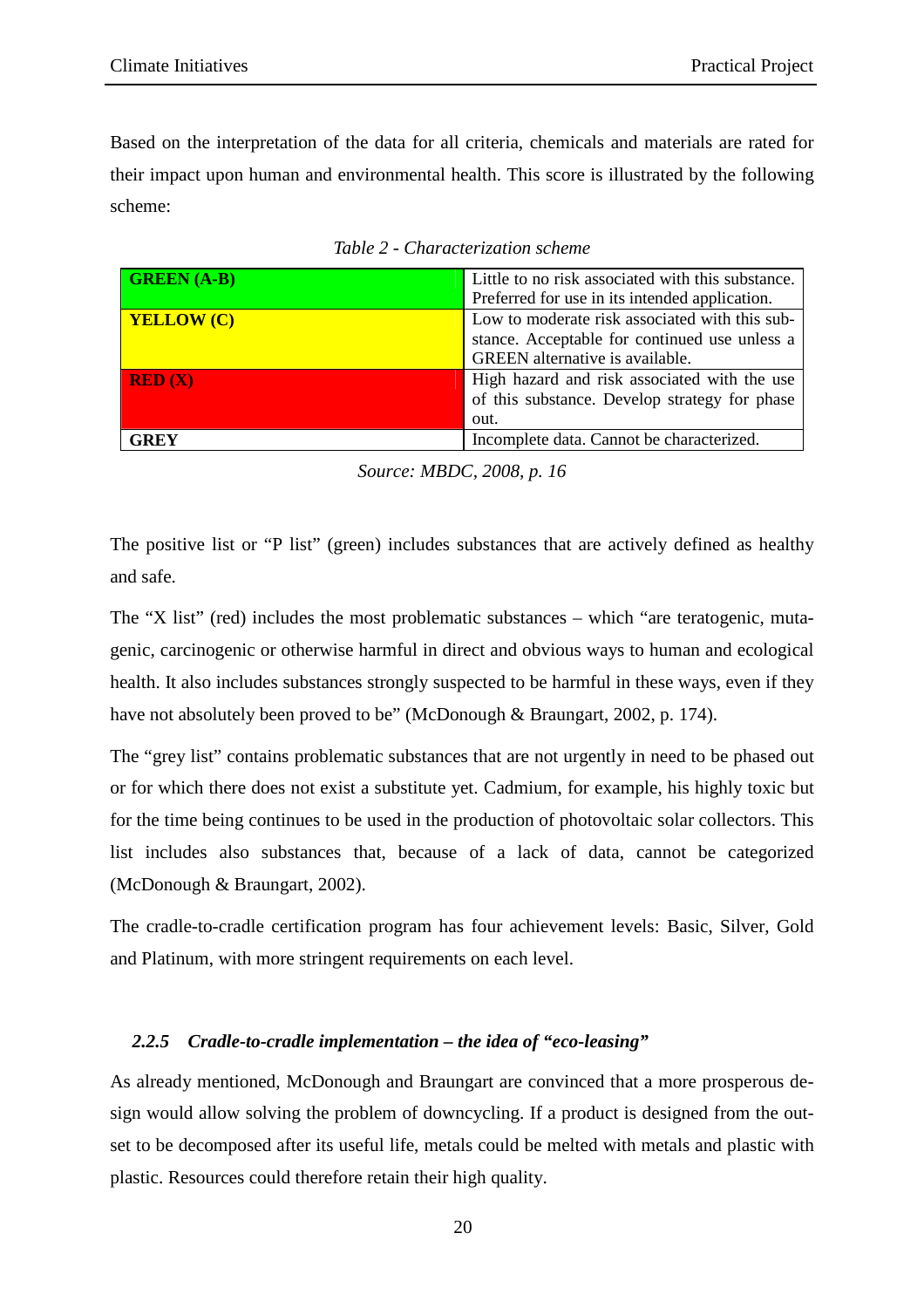In order to make this idea practicable, the relationship between the manufacturer and the consumer has to be redefined. McDonough and Braungart therefore introduce the concept of "product of service" or "eco-leasing". "Instead of assuming that all products are to be bought, owned, and disposed of by "consumers", products containing valuable technical nutrients – cars, televisions, carpets, computers and refrigerators, for example – would be reconceived as services people want to enjoy" (McDonough & Braungart, 2002, p. 111). In this scenario, customers would purchase the service of a product for a defined period of time (for example ten thousand hours of television viewing or one hundred thousand kilometers of car driving) rather than the product itself. When the time period for the use of the product has expired or consumers want to upgrade to a newer version, they take the product back to the manufacturer. This implies also a new way of thinking on the manufacturer's side. A producer wanting to meet cradle-to-cradle standards will be obliged to take back his products after their useful life. By taking the old model back, decomposing it and using its parts for new products, the manufacturer can close the cradle-to-cradle life-cycle. According to Braungart, the incentive for a manufacturer to adopt a cradle-to-cradle protocol would be increased if he was obliged to take care of the disposal of his products. To this day, the general public bears the costs of expensive incinerators ("Celebrating The Human Footprint", 2010). Thus, the advantages of an "eco-leasing" system could be threefold: production of useless and potentially dangerous waste could be avoided, manufacturers could save money in valuable materials and the extraction of raw materials could be diminished by letting them circulate continuously in closed loops (McDonough & Braungart, 2002).

Interface, the world's largest commercial carpet company, for example, is developing a carpet designed for complete recycling (Interface, n.d.). As indented by McDonough and Braungart's "eco-leasing" concept, the manufacturer takes back parts or all of the carpet, when the customer wants to replace it by a new one. The carpet company continues therefore to own the material, leases out the carpets and reuses its materials at their original level of quality or even a higher one. The advantages of this system are various: no useless and potentially dangerous waste is generated, downcycling is avoided and the manufacturer can save money by reusing valuable materials (McDonought & Braungart 2002).

#### *2.2.6 A critical view on the cradle-to-cradle and "eco-leasing" theory*

Even though there are various examples of implemented cradle-to-cradle projects, doubts whether cradle-to-cradle can be adopted by every company in every country remain. Even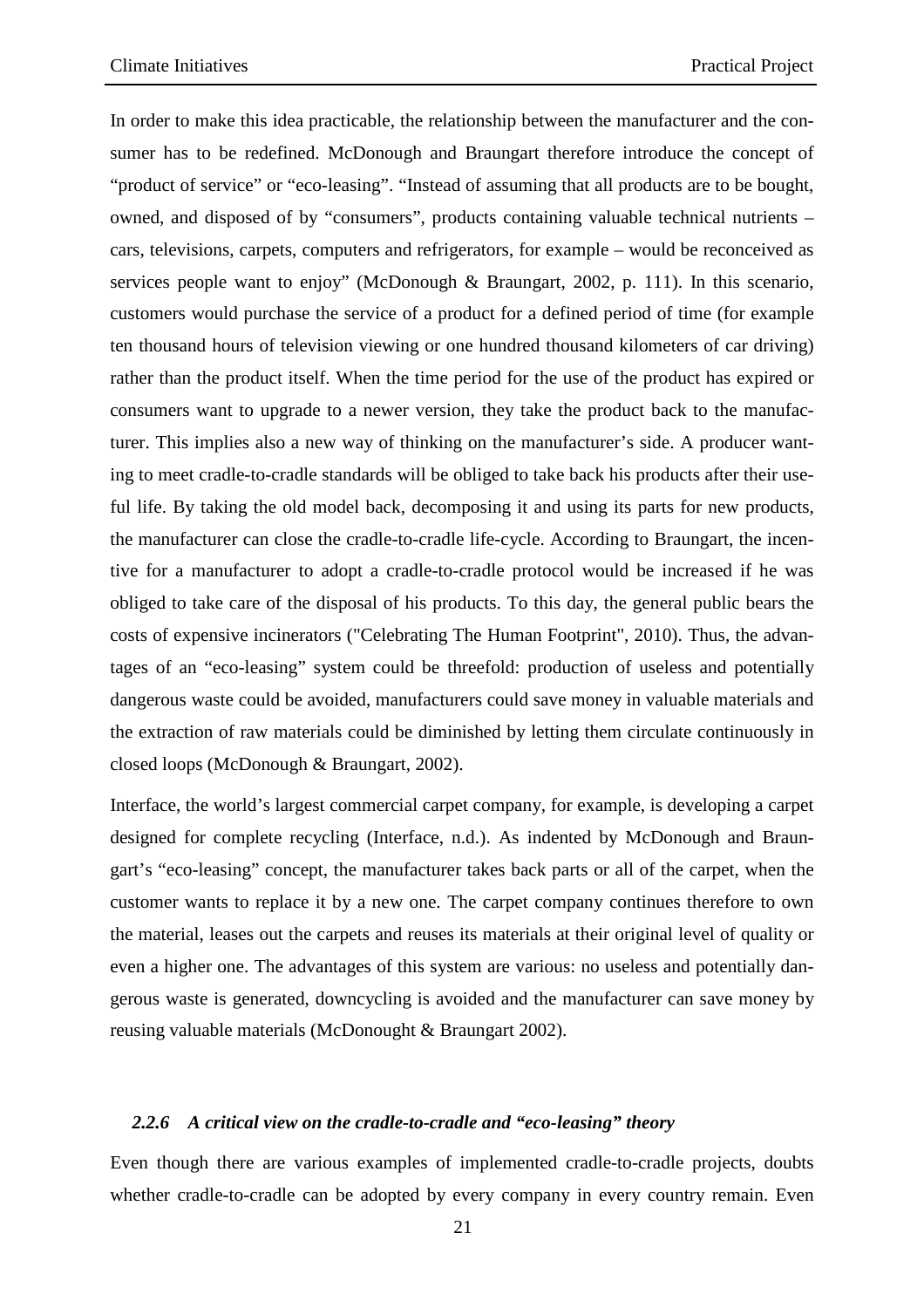McDonough and Braungart (2002) admit that despite the fact that a number of products are already designed as biological nutrients, "for the foreseeable future, many products will still not fit in either category, a potentially dangerous situation. In addition, certain products cannot be confined to one metabolism exclusively because of the way they are used in the world" (p. 115).

While Braungart states that production according to cradle-to-cradle criteria saves 20 to 30 percent of production costs (Voight, 2010), it remains unclear whether every company can develop the necessary innovative processes and has the financial resources to convert to cradle-to-cradle protocol.

In order to be reusable as technical nutrients, products have to be conceived in a way that allows them to be decomposed easily after use. This requires technical know-how and the development and implementation of innovative processes. The feasibility of cradle-to-cradle from a technical point of view is therefore still to be proven.

Additionally, the cradle-to-cradle certification remains a critical point because, to date, only the McDonough Braungart Design Chemistry (MBDC) is in the position to distribute cradleto-cradle certificates (Eberle, 2010). Thus, the certification process lacks objectivity.

Finally, the idea of "eco-leasing" causes some concerns. This concept supposes that materials are taken back to the manufacturer and reused. The return flow of products will have to be efficiently managed and resource planning needs to include both planned and past production activities. Closed-loop life-cycle systems will therefore not only require an entirely new mindset but also sophisticated information and network systems (Barnes, Cao, Drab & Pearson, 2009). Whether this can be realized is one of the critical points of the cradle-to-cradle concept.

#### *2.2.7 Conclusions on the cradle-to-cradle paradigm*

At first sight, cradle-to-cradle sounds like a comfortable solution to many of the environmental problems we face today, especially because it is potentially applicable to all sectors.

Even if there are some cradle-to-cradle projects that have been successfully realized, there are doubts whether the concept can be implemented on a larger scale. In the context of this paper, the question will also be raised how cradle-to-cradle can be implemented in developing countries, which often lack technological know-how and capacity.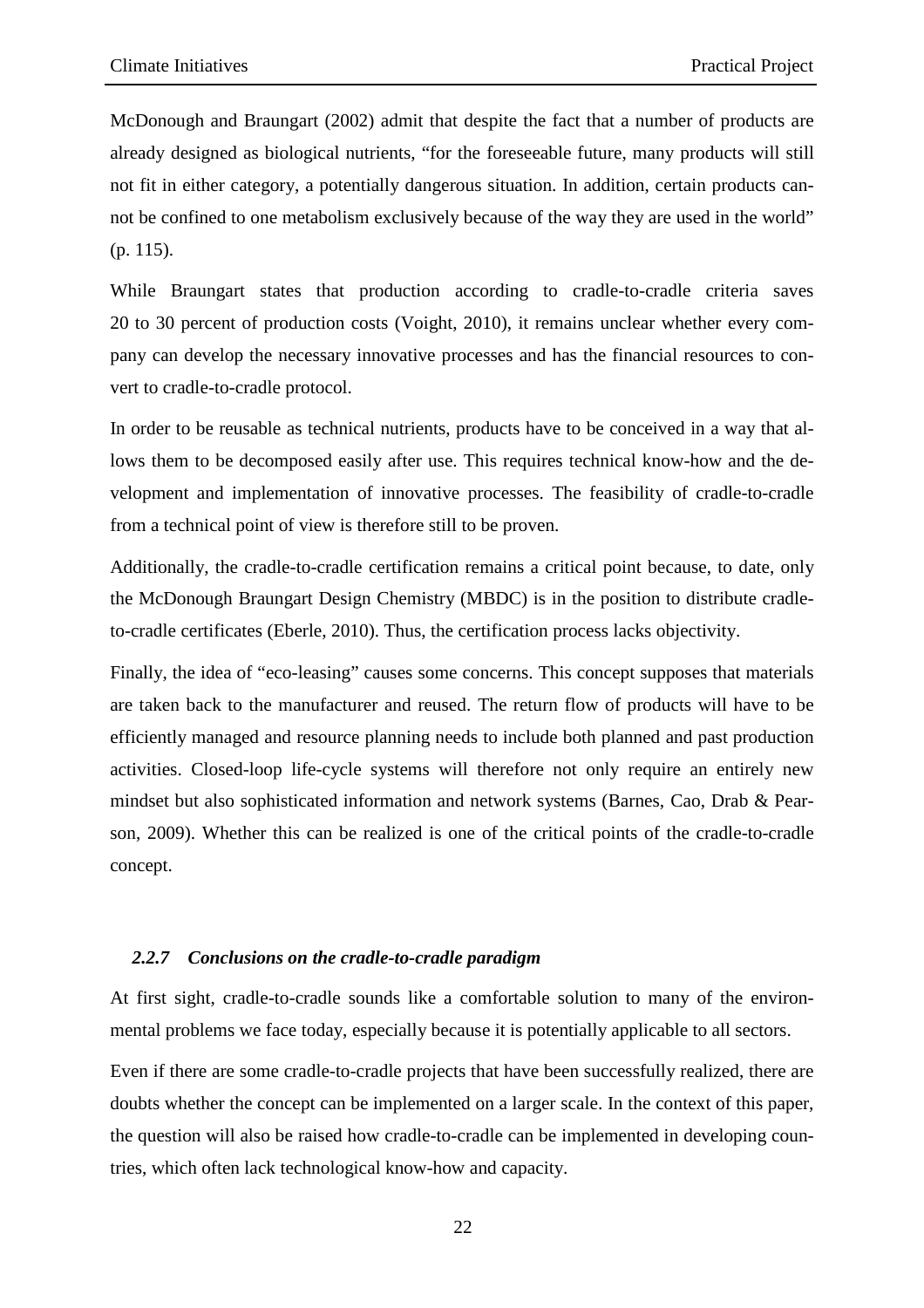Nevertheless, cradle-to-cradle is an inspiring concept. Rather than trying to limit the impact of industrial production through the management of emissions, intelligent design can eliminate the concept of waste. This new design perspective allows attaining ecological, economical and social goals at the same time by creating products that enhance the well being of nature and culture while generating economic value. If the principles of this design could be implemented on every level of the different industries worldwide, we could live in a world of prosperity, health and abundance as the pioneers of cradle-to-cradle imagine it.

#### *2.3 Applying cradle-to-cradle in developing countries*

After the theoretical part on the cradle-to-cradle concept, the following chapters will treat the practical application of cradle-to-cradle. The idea of applying the cradle-to-cradle concept in developing countries has also been taken up by the United Nations Industrial Development Organization (UNIDO). This specialized agency of the UN has the mandate "to promote and accelerate sustainable industrial development in developing countries and economies in transition" (UNIDO, n.d.). In the following chapters we will present the approach that UNIDO has chosen to fulfill its mandate and how its focus shifted from eco-efficient approaches towards eco-effective cradle-to-cradle-like approaches.

#### *2.3.1 Cleaner Production: eco-efficiency*

Cleaner production is a concept initially introduced by the United Nations Environment Programme (UNEP). Its aim is to change the production patterns in order to meet the goals of environmental protection and economic development. (UNEP, 2002). Cleaner Production aims at reducing emissions and waste to a minimum during the production process. Furthermore, it implies that raw materials and energy are conserved as best as possible and that toxic ingredients are avoided (UNEP, 2002).

Changing production patterns in developing countries, however, requires not only local expertise but also technical and financial assistance to companies. In order to meet these requirements, the UNEP initiated together with UNIDO the so called National Cleaner Production Centers, which offer trainings, financial investment and technical assistance, advice governments and promote general cleaner production awareness (UNEP, 2002).

The Swiss State Secretariat for Economic Affairs (SECO) believes that Cleaner Production is an instrument to transfer environmentally friendly technology to developing countries (SECO,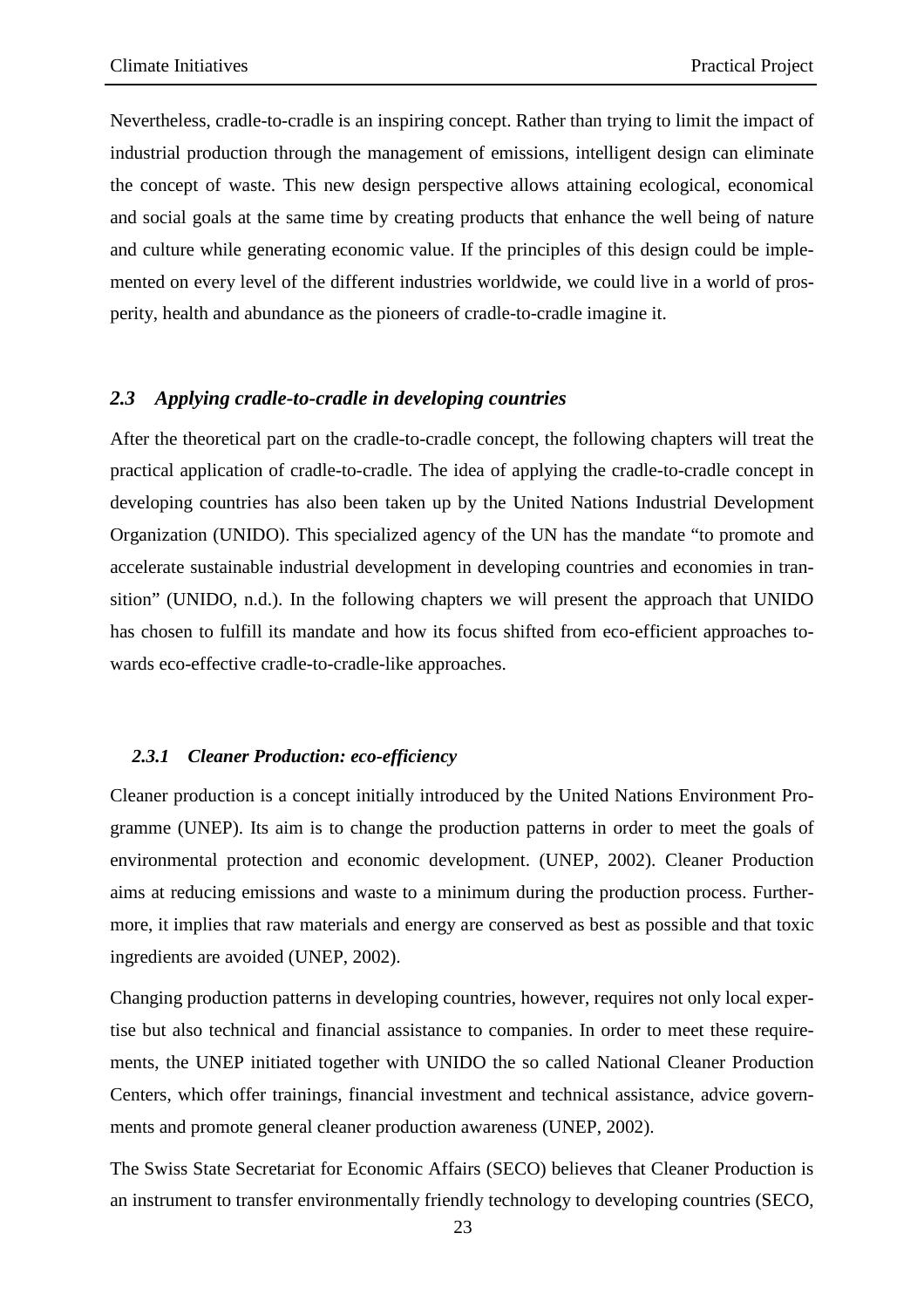2000). The SECO has for example financed a project of the UNIDO to set up a Cleaner Production Centre in Vietnam in order to address the serious environmental problems that persist in Vietnam (Klarer et al., 2003). Usually, the SECO takes the role of an employer, a cooperation partner and a reference centre vis-à-vis the independent Cleaner Production Centre, whereas the UNIDO mainly acts as a coordinator (SECO, 2000). This engagement of the SECO is consistent with its climate strategy, according to which the SECO's area of intervention is concentrated on sectors with a high potential to minimize climate-damaging emissions. The three pillars of the climate strategy are the promotion of energy efficiency, renewable energy sources and sustainable use of natural resources (SECO, 2009).

This idea of Cleaner Production and the engagement of UNEP, UNIDO and SECO are definitely valuable for the promotion of sustainable development in developing countries, but under the assumptions of the cradle-to-cradle theory, as they have been outlined in chapter 2.2, this concept and program of eco-efficiency is not sufficient. Having this same thought, UNIDO presented in 2004 a working paper with the title "From Cleaner Production to Sustainable Industrial Resource Management: Closing the loops" in which it advocates to go further than eco-efficiency and towards more integrated and radical strategies (UNIDO, 2004). This shift in the strategy of UNIDO and its link to the cradle-to-cradle concept will be presented in the following chapter.

#### *2.3.2 Sustainable Industrial Resource Management (SIRM)*

In its 2004 working paper, UNIDO presents a shift in the focus of its work from Cleaner Production (CP) towards Sustainable Industrial Resource Management (SIRM). The main aims of SIRM are the reduction of the material and energy used by increasing the efficiency, and the implementation of circular material and energy flows. It is suggested to achieve these aims by separating the material flows into a technical and a biological flow, by using renewable energy sources and by shifting the manufacturers' focus from selling products to supplying services (UNIDO, 2004).

UNIDO offers its two functions of global forum and technical cooperation in order to promote SIRM. Its global forum activities include research and development of tools and techniques and the dissemination of information. UNIDO's technical cooperation activities include familiarization of stakeholders, SIRM demonstrations and its application on a large scale. In order to implement its new focus on SIRM, UNIDO uses the existing Cleaner Production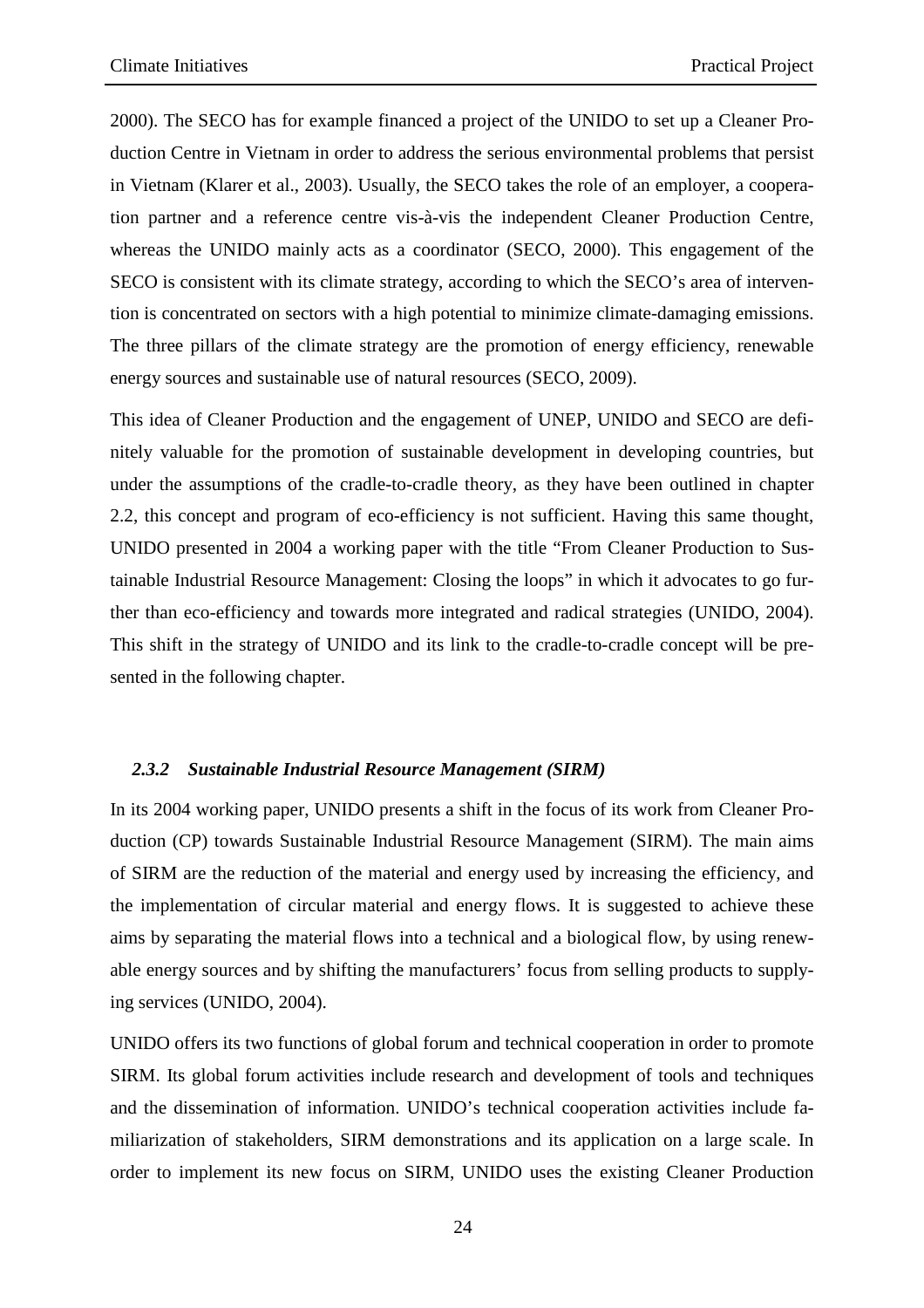Centers and network, which gradually shift their programs from Cleaner Production towards more advanced levels of SIRM (UNIDO, 2004).

UNIDO summarizes this new and integrated concept under the "principle of a continuous and systematic endeavor to "close the loops" of our societies' materials and energy flows" (UNIDO, 2004, p.8). Various strategies fall under this concept, including the ideas of cradleto-cradle or of industrial ecology (UNIDO, 2004). Both, cradle-to-cradle and industrial ecology focus on a cyclical, closed process. Hence, they analyze both material and energy flows and transformations, also referred to as industrial metabolism. However, they differ from each other in the sense that industrial ecology also integrates the management of waste and emission outputs into its concept (Garner & Koeleian, 1995; Seuring, 2004), whereas cradle-tocradle goes further and rejects the concept of waste entirely. In other words, cradle-to-cradle is a concept, where no waste will be generated, but materials are rather decomposed into their initial high quality nutrients (see chapter 2.2.1). Industrial ecology, on the other hand, understands a cyclical closed process in the sense that waste from one industry is used as an input factor for another (Garner & Koeleian, 1995). In this paper, we focus on the cradle-to-cradle approach, a so-called zero waste initiative.

#### *2.3.3 Relevance of SIRM and cradle-to-cradle for developing countries*

In developed countries, SIRM has triggered growing interest and a number of public policies have been adopted to foster SIRM. Regulations to modify consumption patterns (e.g. targets of fuel efficiency in cars, energy labeling for household products or restrictions on pesticides) or policies for extended producer responsibility (e.g. take-back of products) have been implemented. In developing countries, on the other hand, such policies and programs are still very rare or lack effective implementation.

If SIRM is further promoted in developed countries this will also have an impact on developing countries that cannot be neglected. The producers in developing countries will need to adapt and innovate if they want to produce for the international markets and be viable partners of environmentally sound producers in the developed world. This can bring about benefits for the developing countries in terms of sustainable economic development, (UNIDO, 2004):

- High levels of quality and environmental soundness grant market acceptance.
- Technology transfer and development of skills.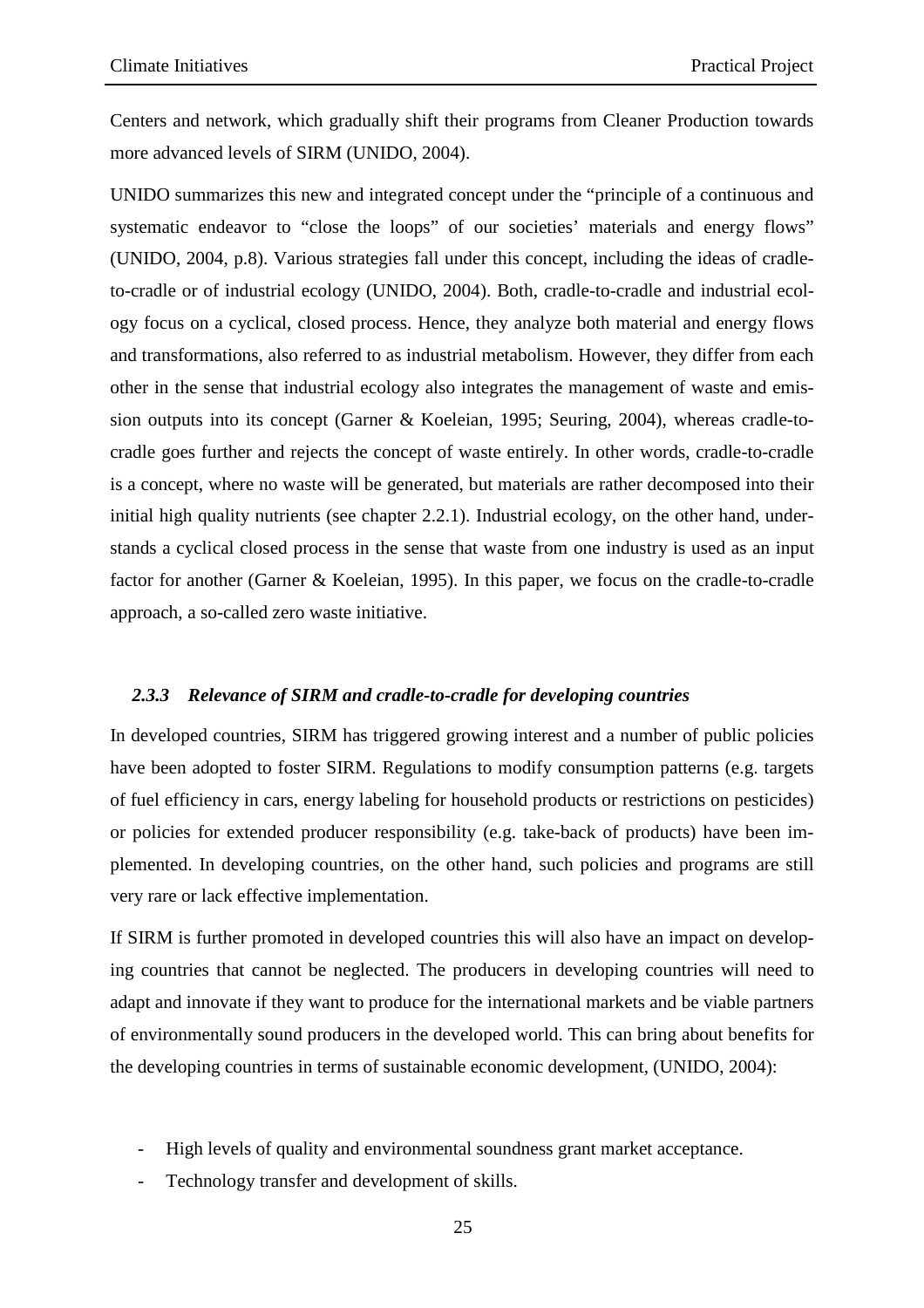- The efficient use of resources reduces costs (of inputs and waste).
- Development of waste treatment infrastructure in developing countries.
- Lowering of the environmental impact of production.

In addition to these benefits that can arise from implementing SIRM strategies in developing countries we see even more potential for the cradle-to-cradle concept, which is only one of the approaches towards SIRM. Beyond providing a solution for the debate between developed and developing countries about environmental protection versus the right to economic growth, some characteristics of the cradle-to-cradle concept are also of interest for developing countries and development cooperation for other reasons:

First of all, the majority of cradle-to-cradle certified products that exist today come from sectors that are highly relevant for developing countries. The construction and building sector is absolutely central for developing countries (UN HABITAT, 2009). There are more than 300 cradle-to-cradle certified products existing today, approximately 200 of which are published on the MBDC website. Roughly half of these 200 are construction materials, and textiles and packaging are also well represented (MBDC, n.d.).

Second, as in order to meet cradle-to-cradle standard, different components of a product or construction have to be reintroduced in different cycles once the product or construction is no longer used in this form, those parts need to be easily separable (McDonough & Braungart 2002). This requirement that the different parts are easily separable also implies that the parts are easy to assemble and that it is possible to sell them separately. This possibility in turn breaks down the cost. Huge initial investment costs can be circumvented because the product or construction can be bought piece by piece and progressively assembled, thus making it more affordable for the poor. The already above mentioned building and construction sector in developing countries is a good example to illustrate the relevance of this cradle-to-cradle characteristic for developing countries: "Roughly 70% of the world's population in developing countries access shelter through "progressive housing" and "this 'self-built', 'incremental', or 'progressive' housing accounts for the bulk of housing investment in most emerging countries" (Fergueson, 2008, p. 1).

Third, there is potential in developing countries for the "product of service" or "eco-leasing" concept of cradle- to-cradle where consumers do not buy the product itself but the service of the product for a defined period of time (McDonough & Braungart, 2002). This idea will be developed further in the following chapter.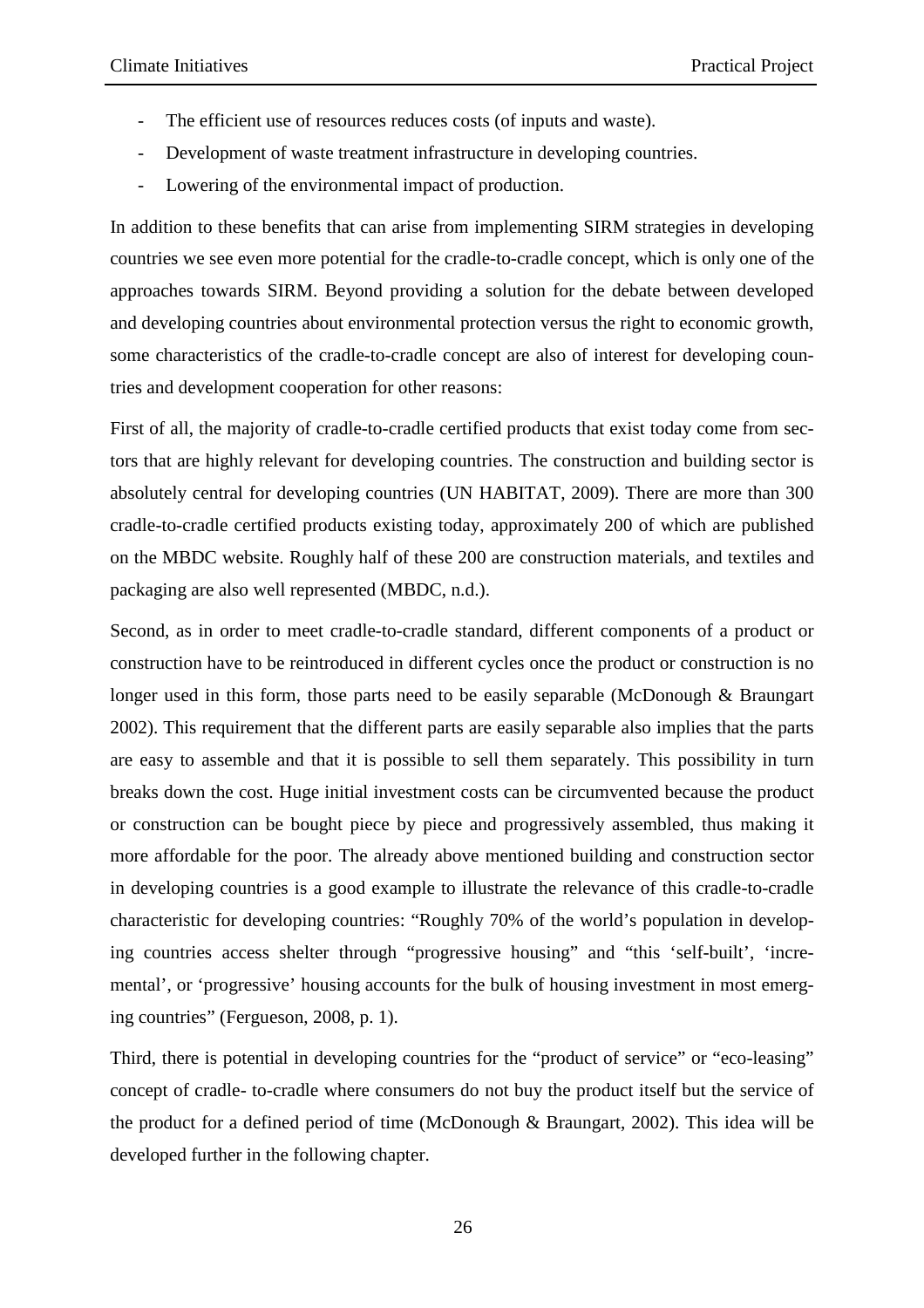#### *2.3.4 The idea of eco-leasing - implemented by UNIDO*

As developed in chapter 2.3.2, UNIDO aims at a Sustainable Industrial Resource Management. Through a multifaceted and multidisciplinary concept UNIDO wants to "close the loops" of our societies' materials and energy flows (UNIDO, 2004). UNIDO proposes different means to achieve these objectives. Among them and in line with McDonough and Braungart's idea of eco-leasing, UNIDO wants to change "the relation between manufacturer and user, where manufacturers shift from selling products to supplying services" (UNIDO, 2004, p. 8). Additionally, manufacturers become responsible for the entire life-cycle of their products, including the disposal.

The initiators of cradle-to-cradle ("Celebrating The Human Footprint", 2010) and UNIDO (UNIDO, 2004) agree in saying that the introduction of "take-back policies" would put pressure on the manufacturers and animate them to redesign their products in a way that they can be taken back and recycled.

Reactions to this concept of extended producer responsibility can be observed already today. Companies based in developing countries, for instance, have started requiring their suppliers to redesign their products in order to make them more easily recyclable. Moreover, UNIDO reports on several companies that decided to become providers of services instead of being manufacturers. So far, take-back policies have been implemented for various products ranging from carpets (see also the example of Interface in chapter 2.2.5), to copying machines, automobiles and chemicals (UNIDO, 2004). As an example, the so-called Chemical Leasing approach shall be presented hereafter.

#### *2.3.4.1 Chemical Leasing*

UNIDO is a main supporter of Chemical Leasing (ChL) and has established an international multi-stakeholder working group with representatives of industries, governments, quality assurance institutions and the consultancy sector. The National Cleaner Production Centers (NCPC) of UNIDO shall thereby serve as a worldwide network for the promotion of ChL.

The main idea of ChL is to change existing chemicals management systems. Traditionally, chemicals are sold to customers, who become the owner of the substances and therefore are responsible for their disposal. The suppliers in turn have a clear interest in increasing the amount of chemicals sold – often regardless of the environmental harm they may cause.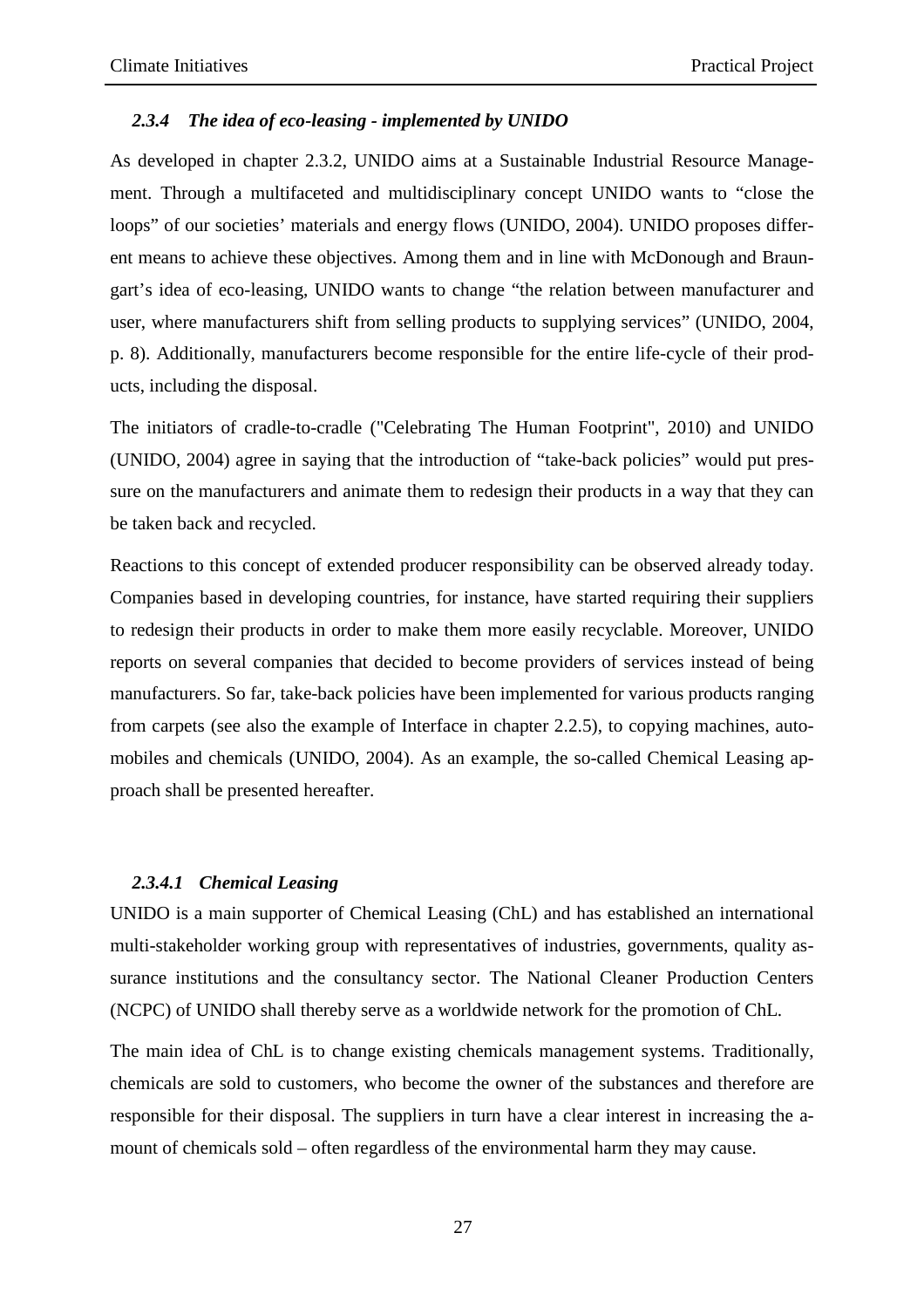If on the contrary the customer pays for the benefits obtained from the chemical, not for the substance itself, the economic success of the supplier does not correlate positively with the amount of chemicals sold anymore. In other words, the supplier sells the functions performed by the chemical and gets paid for the service provided. Functional units (number of pieces, area coated, etc.) are used to quantify the payment. Also, the supplier also provides know-how about the efficient use and recycling of the products he sells. Furthermore, the supplier remains responsible for the whole life cycle of a chemical product, including its disposal. In this service-oriented approach, chemical consumption becomes a cost for the chemicals supplier. Therefore, he will try to optimize the use of chemicals and has a strong incentive to recycle the. This is illustrated in Figure 7.





*Source: ChL, n.d.* 

The ChL business model can be applied to a variety of services such as cleaning, greasing/degreasing, cooling/heating and painting and is therefore applicable in a multitude of industry sectors and countries. Experiences have shown that the ChL business model is most successful in sectors with high recycling rates (ChL n.d.).

Since March 2005 and in close cooperation with the respective National Cleaner Production Centers, ChL pilot projects have been set up in Egypt, Mexico and Russia. Experiences have shown that the advantage of ChL is two-sided: while encouraging companies to improve their economic and environmental performance and to access to new markets, it also reduces negative releases to the environment (ChL, n.d.).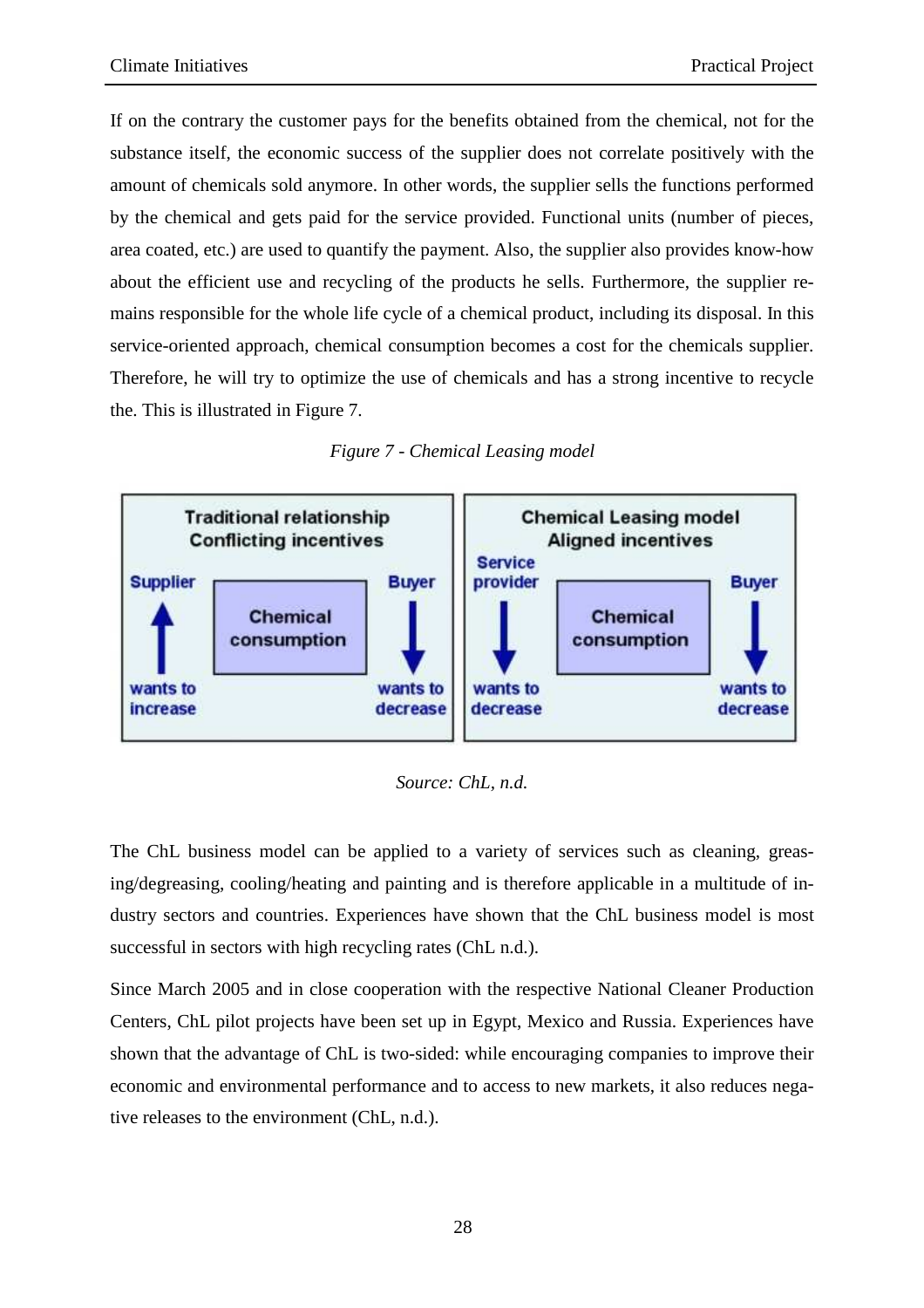#### *2.3.5 Necessary conditions for successful implementation of cradle-to-cradle*

Now that it has been presented how UNIDO applies its SIRM approaches in developing countries and how the eco-leasing concept could be implemented, this section develops which factors and conditions in the legal, the political, the economic and the social field are crucial for the successful implementation of the cradle-to-cradle concept in developing countries.

#### *2.3.5.1 Legal aspects*

Through the mean of environmental legislation, producers can be forced to change their production patterns and to take on responsibility. Most developed countries have taken up the environmental issue and have decreed laws focusing on the manufacturer's responsibility. In other words, developed countries adopt regulations, which aim at preventing and recycling waste. The European Union (EU), for example, has regulated the recycling, reuse and remanufacturing of automobiles, electronics and consumer appliances (Kumar & Putnam, 2008). Such regulations can have broader effects, and even extend to countries such as China or Korea: In order to ensure their export to Europe, these countries adopted similar environmental regulation on products as the EU (Kumar & Putnam, 2008).

Still, developing countries have generally less environmental legislation. Additionally, transparency is often missing and enforcement mechanisms are also rather weak (Chiu & Yong, 2004). As a consequence, companies in developing countries often lag behind those in developed countries in terms of environmental standards (Klarer, Minh Chi, & Marchich, 2003; Islam, Martinez, Mgbeoji, & Xi, 2001).

The International Organisation for Standardisation (ISO), and especially its ISO 14000 series of voluntary environmental management standards and guidelines, do not provide an adequate legal framework, because "the ISO 14001 centers around the commitments of a company to perform the obligations under the applicable laws of the country where it is registered" (Islam et al., 2001, p. 30). Hence, if there are no effective environmental laws in force, companies are not forced to change their production patterns towards sustainability. In developing countries this is especially true for producers which supply the local market, because exportoriented producers might be induced to adopt environmental standards of developed countries to ensure their international market access (Verbruggen, Kuik & Bennis, 1995). Without any pressure from outside, companies are less likely to change their production patterns in a sus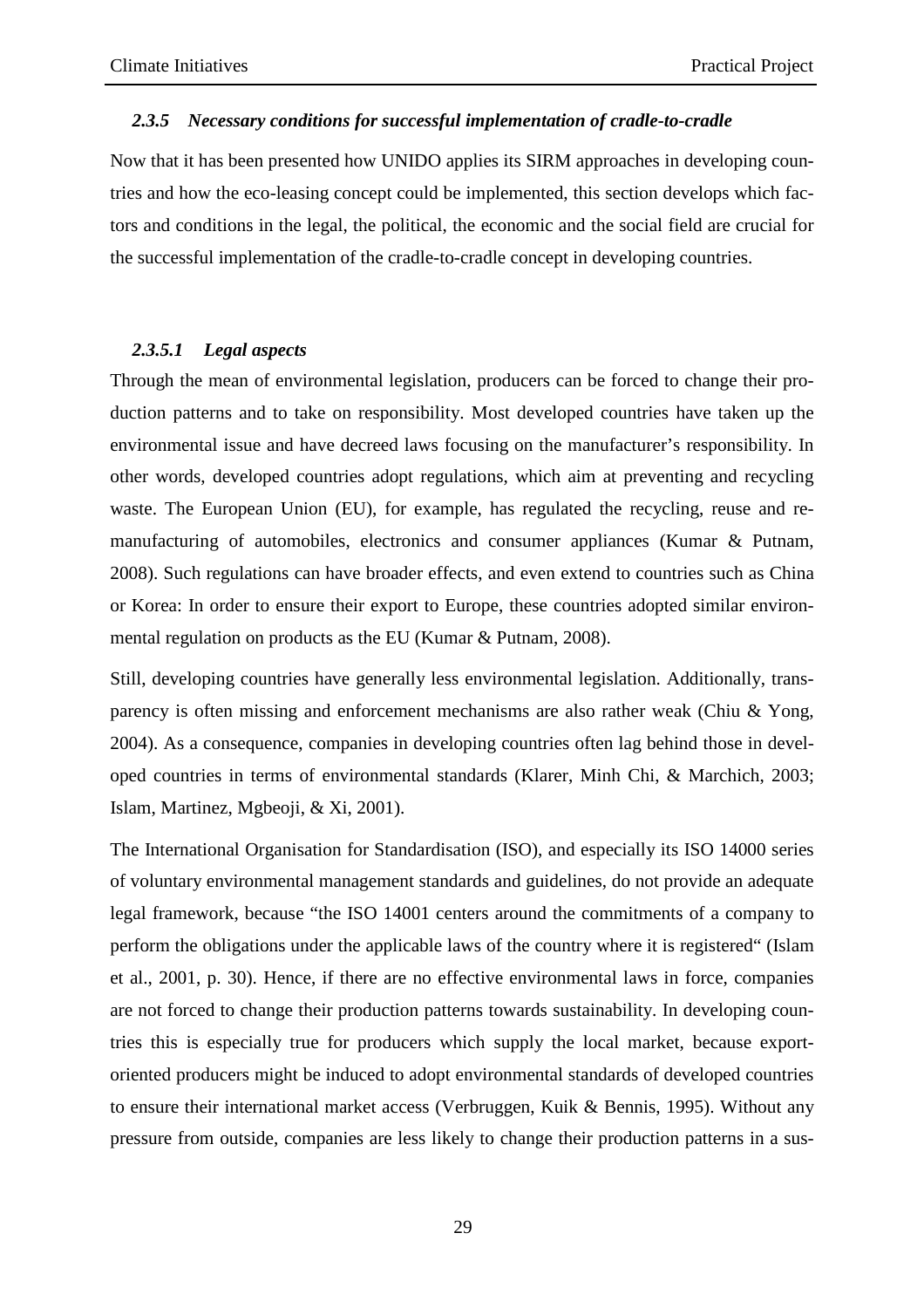tainable way. However, it is another question, whether a government is willing or can be induced to adopt and implement environmental legislations.

When taking up the more detailed idea of eco-leasing, legal aspects beyond the field of public law become crucial. A country can force producers with take-back policies to more responsibility. Not only does this regulation affect the relationship between the state and producers, but it also has implication for the relationship between producers and consumers. The idea that producers shift from selling products to supplying services (see chapters 2.2.5 and 2.3.4) also requires a sound civil law system, which regulates the leasing requirements and its terms and conditions. For example, the question of liability has to be regulated in case the product is damaged during the leasing period. Hence, the idea of eco-leasing elicits important legal questions concerning the relations between the producer and the consumer and the producer's capacity to set up such terms and conditions.

In general, regulations are crucial for the implementation of environmental standards in developing countries, such as the cradle-to-cradle philosophy and eco-leasing in particular. However, its implementation elicits challenges at both, the public and the civil law side.

#### *2.3.5.2 Political aspects*

In order to implement cradle-to-cradle in developing countries support of the political system through an adequate policy framework is vital. "The role of enabling policy framework is of paramount importance to any new concept to get institutionalized and incorporated into routine business" (UNEP, n.d. b, n.p.). The political system must endorse and promote the new concept and provide for measures and incentives in support of the successful implementation of the new concept (UNIDO, 2004). However, the government's efforts have to go beyond simply acting through some adaptations in the existing system, such as modifying taxing and subsidies. Environmentally sustainable production concepts, here cradle-to-cradle, touch various policy areas, so "it is not just environmental policies that can support enterprises to be environmentally sustainable" (UNIDO, 2007, p. 4) Therefore a successful implementation of the concept requires efforts not only in environmental policy, but also in various other policy fields such as industrial policies, resource pricing policies, trade policies, fiscal policies, educational policies and technology development policies (UNEP, n.d.; UNIDO, 2007). The cradle-to-cradle concept requires extensive know-how. Educational policies play therefore a key role in the successful implementation of the concept. However, as consequently a significant number of government institutions are to be involved, drawbacks from lack of coordination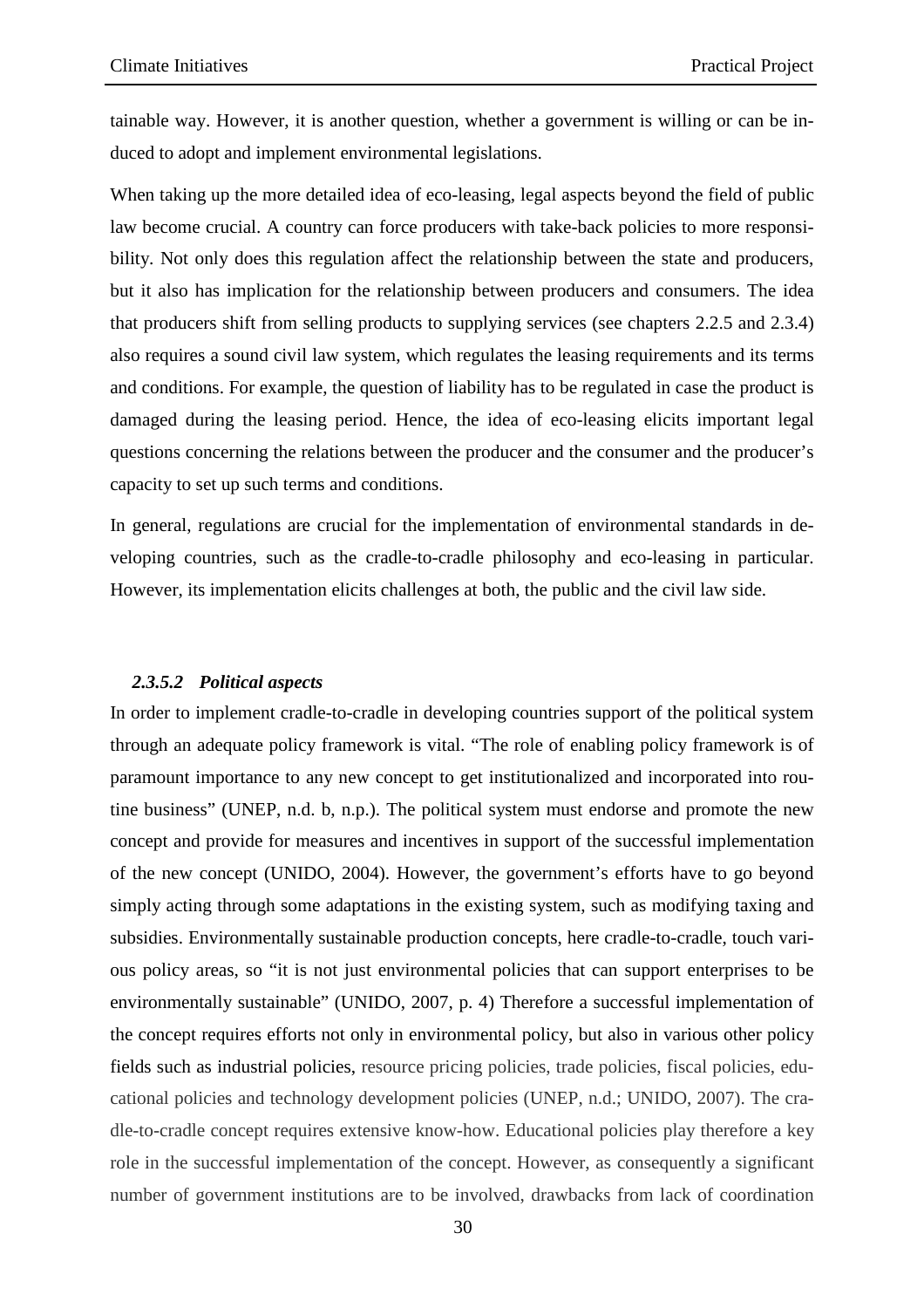such as overlapping and insufficiently defined roles of the different public sector bodies are to be expected (Chiu & Yong, 2004).

#### *2.3.5.3 Economic aspects*

In order to make sure that the implementation of the cradle-to-cradle principle in developing countries is sustainable, the products produced according to this principle need to be profitable and competitive compared to existing similar products. Production costs need to be monitored closely and evaluated on a regular basis. The best way to accomplish this is the involvement and responsibility of the entrepreneurs and the proprietors from the beginning of the cradle-to-cradle implementation (UNIDO, 2004). Hence, those managers in the developing countries need profound economic and managerial skills in order to produce profitably. This is best achieved through capacity building initiatives that target the educational system of developing countries (UNIDO, 2007).

The financing of cradle-to-cradle projects in developing countries is closely linked to the profitability and the competitiveness of cradle-to-cradle products. Financial institutions need to be involved at an early stage into the process of implementing cradle-to-cradle so that they can see how it works and how benefits can be generated by using this new approach, if they are to invest into these projects (UNIDO, 2004). Possible sources of financing for cradle-tocradle projects in developing countries are international financial institutions, regional development banks or private companies. It is crucial that producers in developing countries have access to affordable financing, financial services and to an efficient financial system (WTO, 2007)

Another aspect in the economic field is the integration of cradle-to-cradle at all stages of the value chain of a product.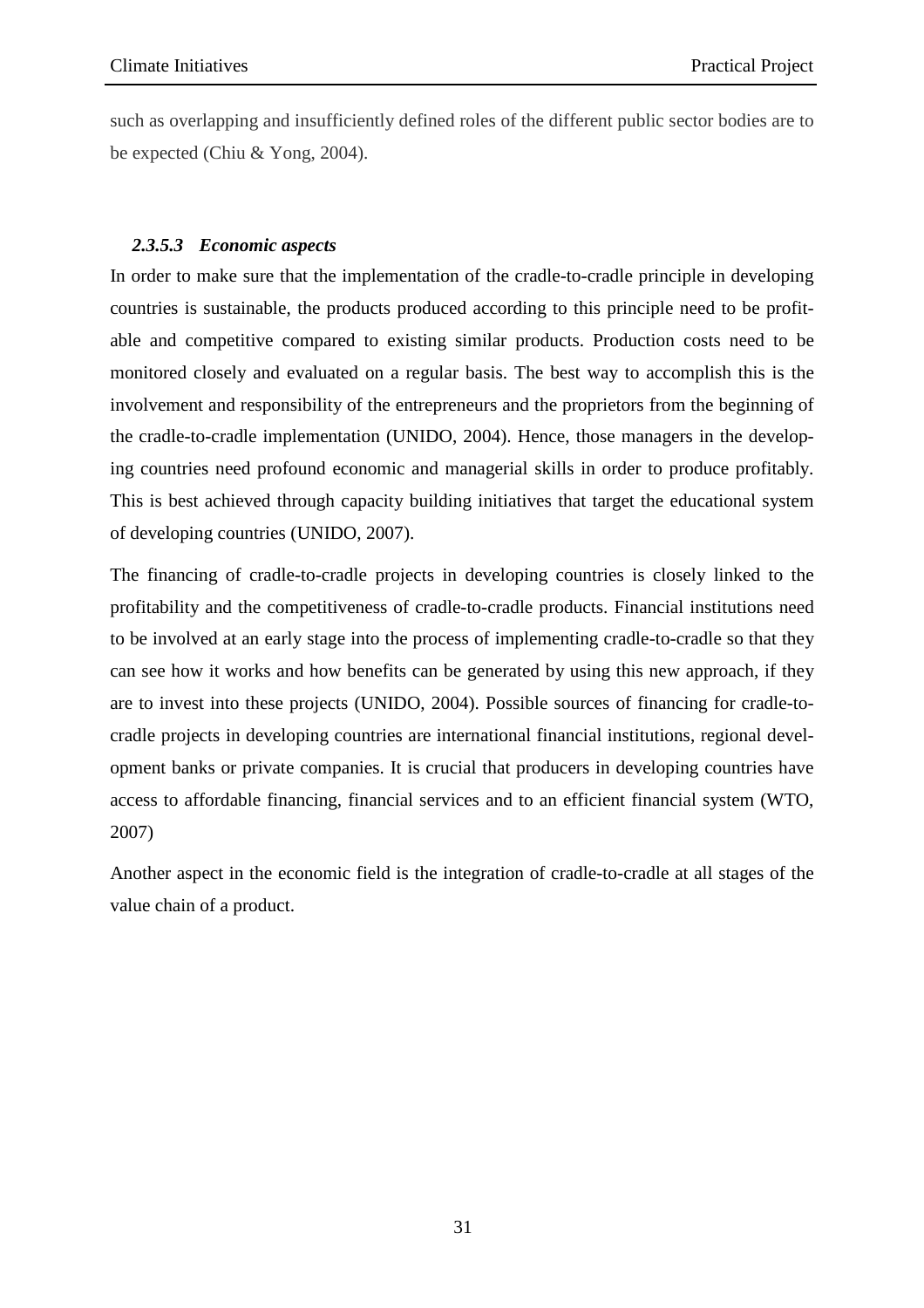

*Figure 8 - Scheme of a value chain* 

#### *Source: SDC, 2007, p. 5*

At the beginning of the value chain the main challenge is to assure that the input materials *always* meet cradle-to-cradle standard and that the producers can be sure of this. This may be achieved through the definition of the exact requirements i.e. standards, transmission of knowledge and understanding to input suppliers, trust building between input suppliers and producers, regulation, means and technologies for the producers to test if their input suppliers' raw materials meet cradle-to-cradle standards. Cradle-to-cradle and eco-leasing in particular emphasize the importance to reuse technical nutrients, which allows reducing production cost by 20 to 30 percent due to reused input materials (Voight, 2010).

At the production stage know-how is the most important requirement. It goes without saying, that producers need the relevant technological means and skilled labor forces. Furthermore, they need either access to solar energy or the capacity to produce it themselves. Of course none of these challenges can be met without adequate funding.

For the next stage of the value chain, where the product passes on to wholesalers and/or exporters, packaging is a central aspect. The particularity of cradle-to-cradle is that the considerations on the value chain do not end, when the product is bought by the consumers. Hence, in order to avoid waste, cradle-to-cradle focuses on taking-back policies. The separating of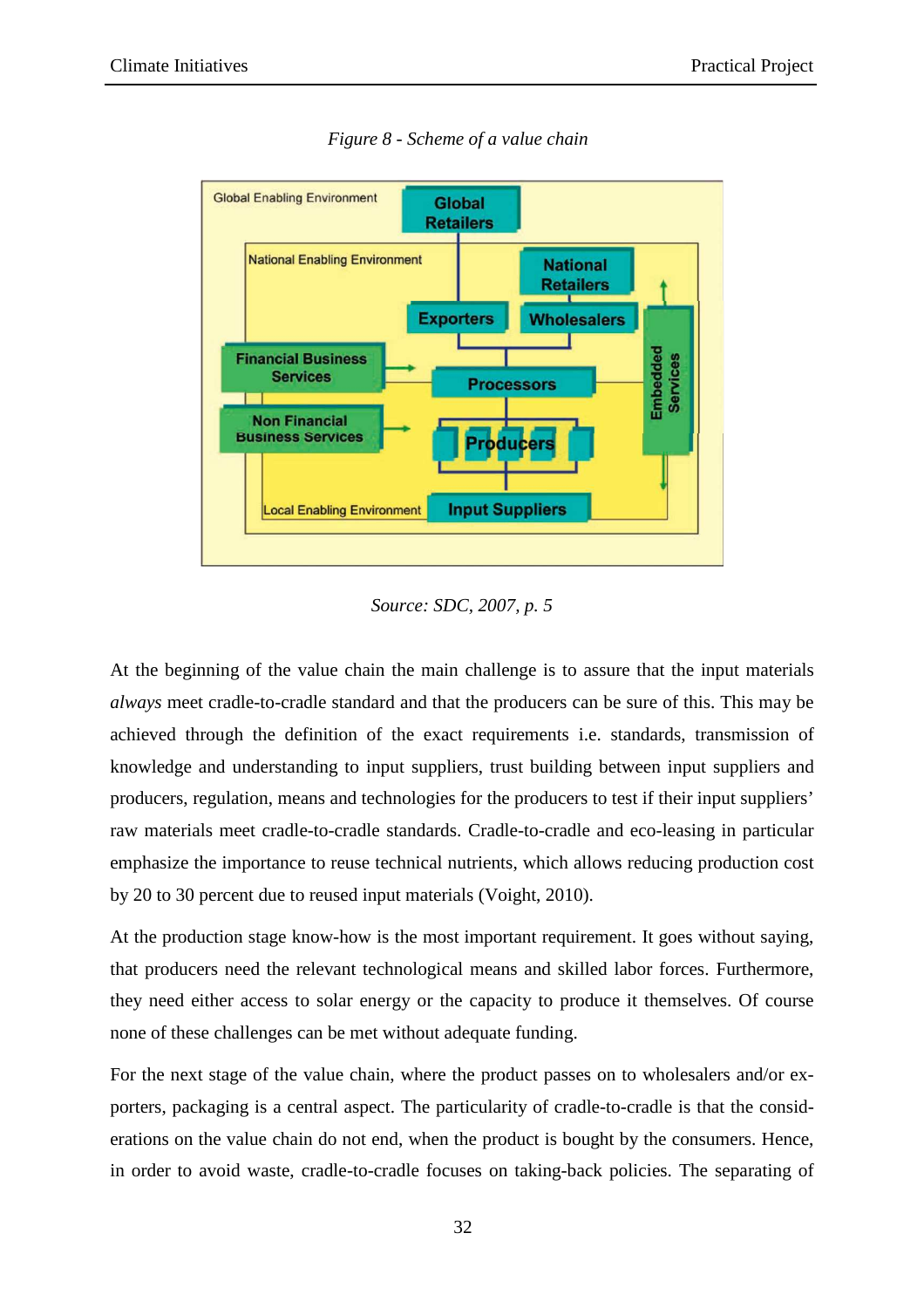and reintroducing of the technical and biological nutrients of the product after their use in their respective cycle also requires know-how, incentives, regulations and not least new institutions and installments at the production side (McDonough & Braungart, 2002; SDC, 2007).

Most of today's trade is conducted within such value chains. Still, many producers in developing countries do not even have access to such value chains, and before they can start to think about taking part in a cradle-to-cradle value chain, there is the challenge to first integrate these producers into local, regional or global value chains (SDC, n.d.).

#### *2.3.5.4 Social aspects*

A successful implementation of any strategy, such as the SIRM, the cradle-to-cradle and the more specific eco-leasing idea, requires involvement of the civil society in the implementation process (UNIDO, 2004).

Accordingly, those ideas of SIRM and cradle-to-cradle have to be reflected in consumer values and behaviors to assure a sustainable consumption. In other words, not only does the supplier have to offer sustainable products, the demand for those products is also crucial. Consumption patterns vary by each region in the world and businesses have to cope with different sustainability challenges. In developing countries, for example, it is necessary to find solutions for low-income segments while providing a basis for sustainable growth (WBCSD, 2008).

"Consumers are increasingly concerned about environmental, social and economic issues, and increasingly willing to act on those concerns" (WBCSD, 2008, p. 15). Not only in developed countries, but also in emerging countries, such as China, consumers are increasingly aware of the environmental issues, because the impacts of climate change are mainly felt in developing countries (Euromonitor, 2010). Nevertheless, there are still many developing countries, where the "consumer awareness and the understanding of sustainable consumption among consumers" (WBCSD, 2008, p. 16) is rather low. Additionally, even if the willingness of sustainable consumption is manifested, the actual consumer behavior does usually not render justice to their environmental concerns. This is true for both developed and developing countries. The reasons are manifold. However, "the lack of understanding, selfishness and associated costs and taxes" (WBCSD, 2008, p. 18) are the most important ones. People do often not understand the different product labels.

Furthermore, people living with less than \$1.25 a day (WB, n.d.) have hardly the means to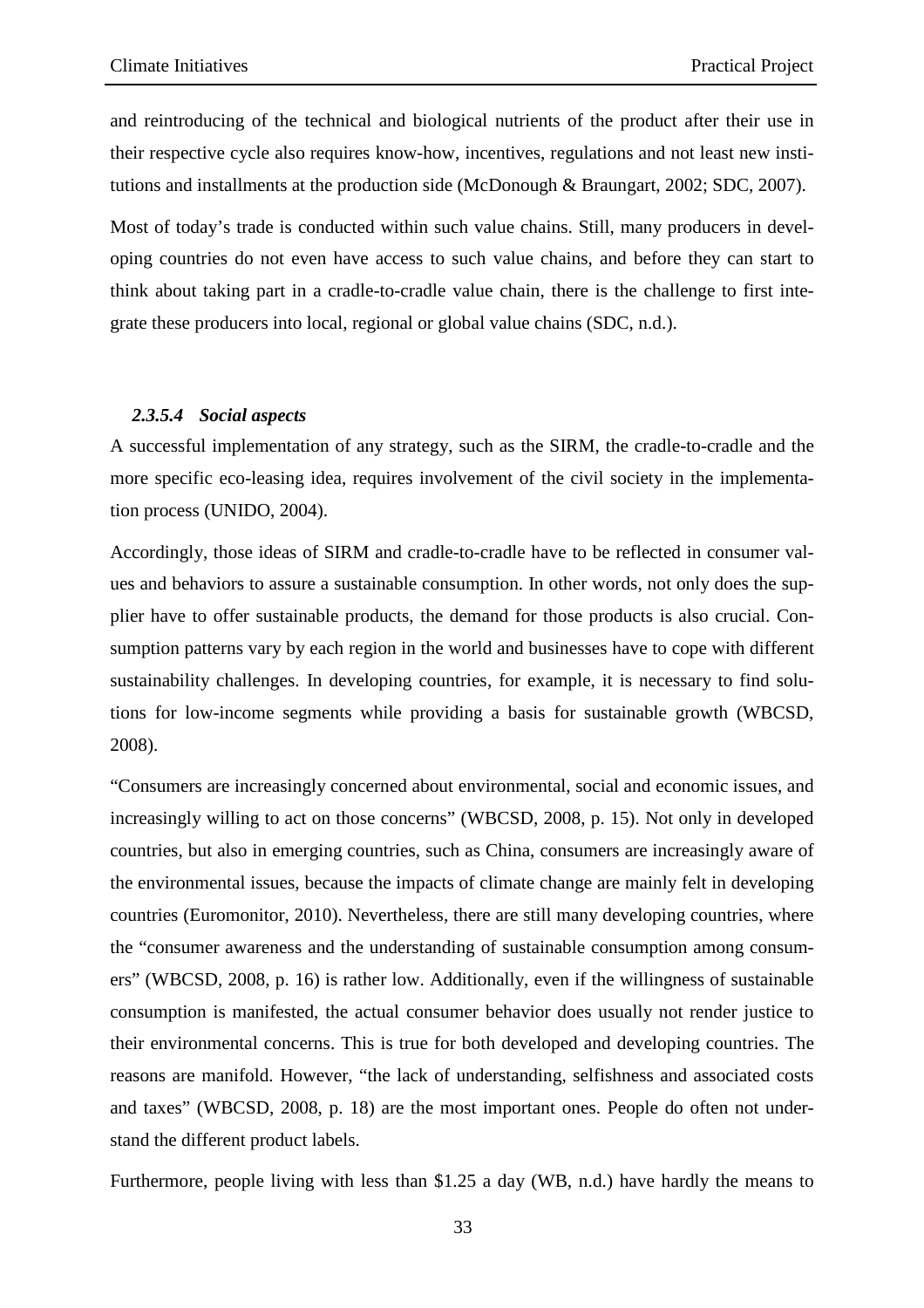afford expensive products. In other words, the products must be cost-efficient and convenient. These products must become easily affordable and comparable so that consumers change their consumption patterns in a sustainable way (Karnani, 2006; WBCSD, 2008). It is to say that the production with local materials and the reuse of valuable decomposed raw materials, as promoted by the cradle-to-cradle standards, can lead to lower production costs (Kumar & Putnam, 2008; UNEP, 2002). Hence, the cradle-to-cradle production does not necessarily induce a price raise of the end product and therefore, meets the criteria of cost-efficiency.

People in developing countries live with a very small amount of money a day and therefore, cannot afford expensive products. The concept of eco-leasing gives them the opportunity to pay by installments, rather than to buy the product at once. The possibility to break down the costs by eco-leasing is a chance for poor people to widen their consumption patterns and to better fulfill their needs (Prahalad & Hart, 2002). Hence, eco-leasing offers a possibility to poor consumers to bypass cost constraints and to live up to their environmental concerns. In other words, eco-leasing can contribute to changes in consumption behavior and help to shift it to consumer responsibility.

In general, consumers become increasingly susceptible to environmental concerns. However, the gap between changed environmental attitude and effective behavior is still far from being closed. Cradle-to-cradle and eco-leasing in particular can help to close this behavior gap. However, an extensive marketing of such services and products, also by the government, remains indispensable in order to implement such environmental strategies successfully (WBCSD, 2008).

#### *2.3.6 Critical points and open questions*

As we have seen in the preceding chapters, there are initiatives, for example from UNIDO, that try to implement cradle-to-cradle-like approaches in developing countries. But the necessary conditions for its success are many and we want to resume the most critical points in this chapter, in addition to the critiques about the theory outlined in chapter 2.2.6.

First of all, many developing countries lack appropriate environmental law and enforcement to bring companies to produce more environmentally friendly. Furthermore, the policy context in those countries does often not promote or even hinders a commitment to sustainable production. In addition to environmental policies, industrial policies play an important role in setting the right incentives and promoting sound product and process standards. These poli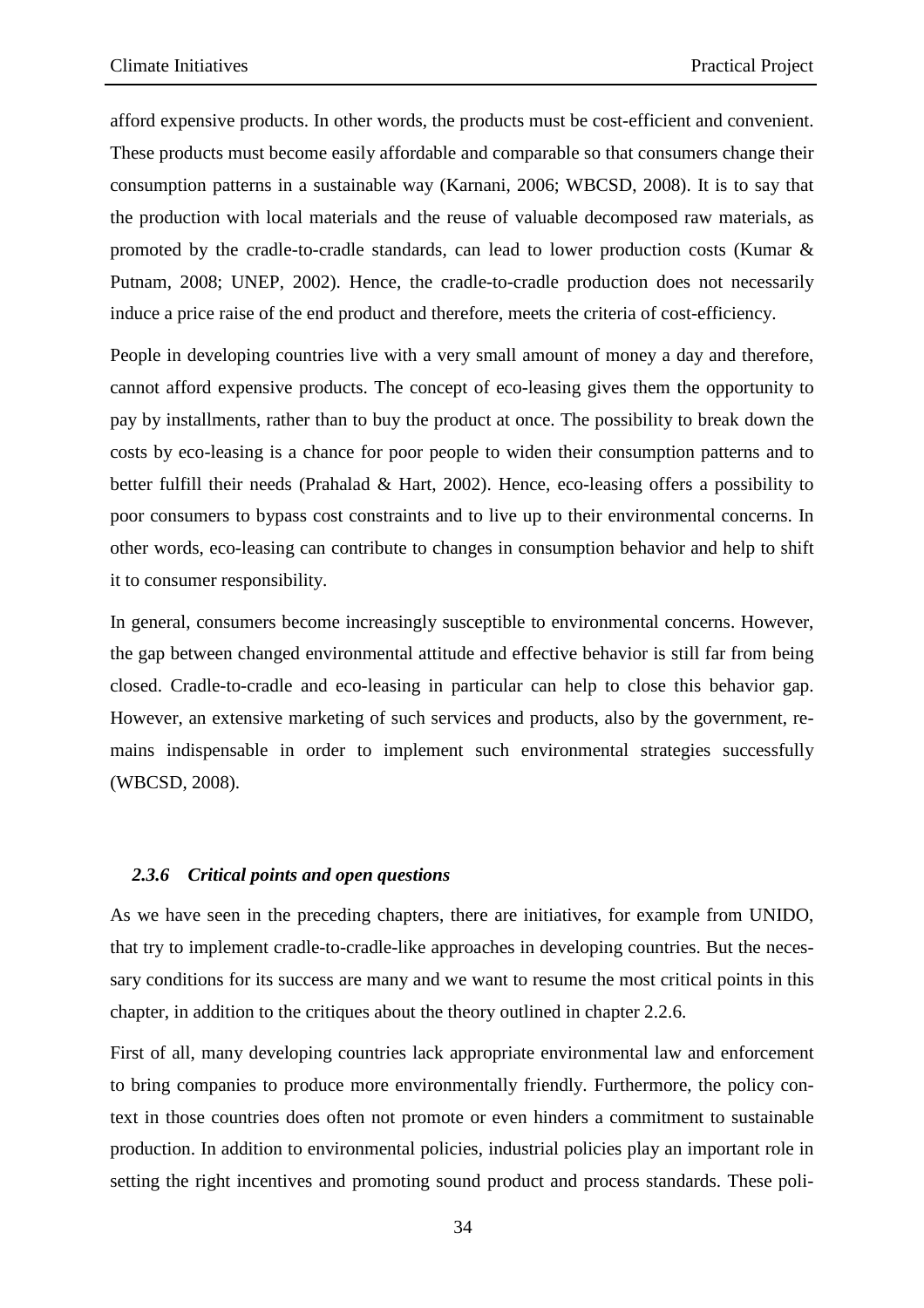cies have not always kept up with the technological advancement and do therefore not provide an adequate setting for cradle-to-cradle.

Another essential condition for the functioning of cradle-to-cradle in developing countries is an adequate infrastructure, including educational systems, a well performing utilities sector, functioning value chains that integrate the local producers and an operational environmental services industry. However, many of these conditions depend on the willingness and ability of the political regime that is in place in a country. While the ability of a regime can be positively influenced for example through development cooperation, such as knowledge transfer and capacity building initiatives, the willingness or attitude of a government is more difficult to change. One option to do so is the World Bank's approach to link financing to policy and capacity requirements and performance (IDA, 2009).

Another threat to the successful implementation of a cradle-to-cradle strategy is for example the pressure on developing countries' economies to grow. This pressure pushes aside all awareness of environmental issues and highlights monetary values, very similar to how is has been and still is in developed countries. Furthermore, developing countries present a setting in which resources are scarce and poverty is high (Chiu & Yong, 2004).

One concrete problem that can arise if cradle-to-cradle is to be applied in developing countries is the lack of a functioning environmental services industry. This industry ranges from recycling companies to companies that manage a recovery or take-back infrastructure to consulting companies for technical or managerial assistance. UNIDO believes that this lack can partly be counterbalanced by "demands being made by companies controlling global value chains for environmental management" (UNIDO, 2007, p.4). But in the long term, the corporate social responsibility approaches of companies in developed countries cannot compensate for lacking infrastructure and ineffective enforcement of environmental laws in developing countries.

A critical point that is specific to the concept of "eco-leasing" is the problem of liability if a product is damaged during the leasing period. This case requires a well established civil law as well as respective courts and enforcement. Furthermore, it could lead to a need for insurance possibilities for the poor. In that case, an insurance sector that is easily accessible for the poor would need to be established. The question that arises is if such insurance fees would not go beyond the financial means of the consumers in developing countries if they were added to the leasing fee of a product.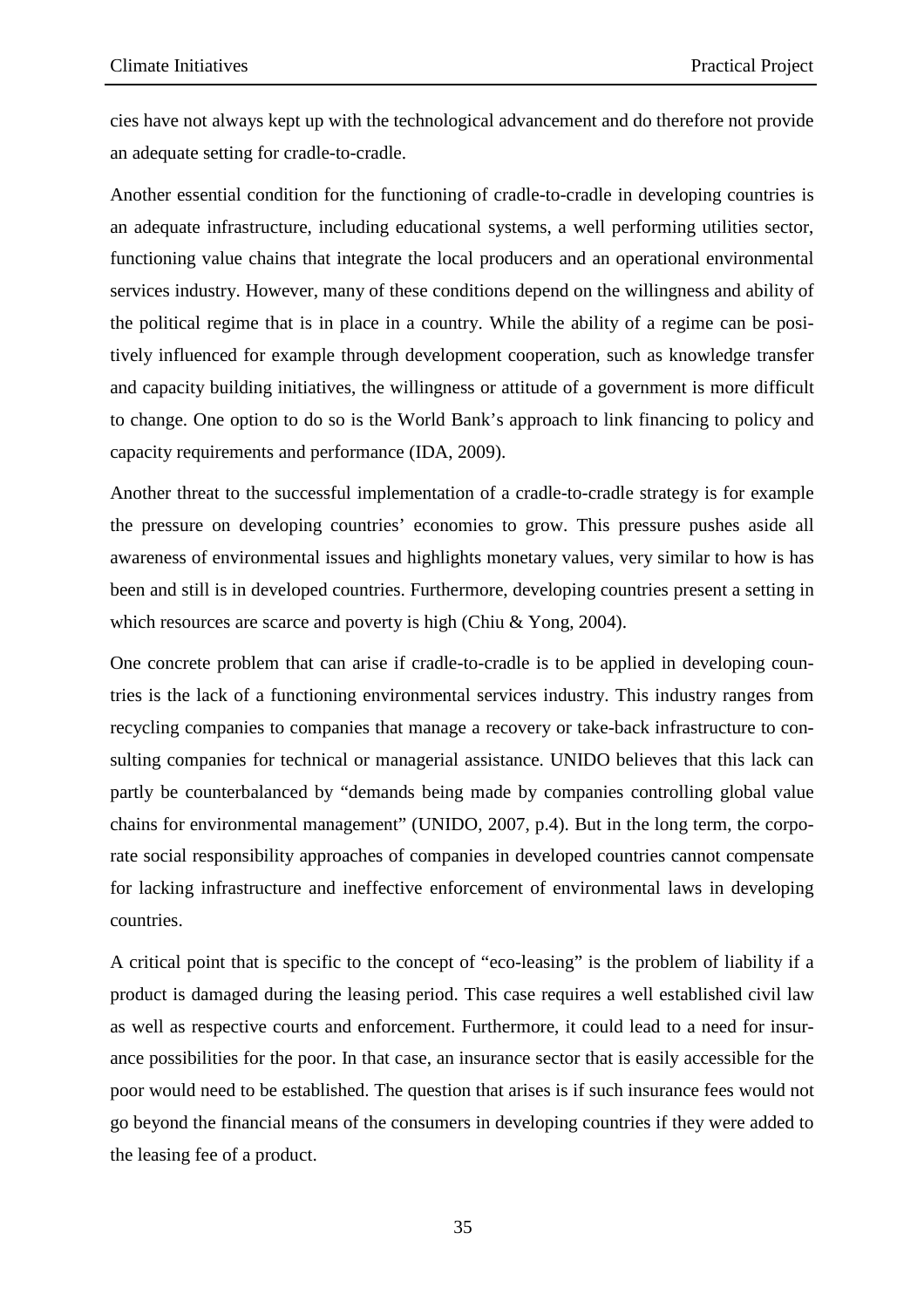A more general concern is that only MBDC is authorized to emit cradle-to-cradle certificates. Hence, they dispose of a kind of monopoly in the matter. In order to make the certification process more objectively, it is therefore necessary to negotiate these rights with MBDC and to raise the certification process to a more global institution such as UNIDO.

#### *2.3.7 Conclusion and recommendation for the work of the SECO*

The idea and objective of the cradle-to-cradle concept are very appealing and groundbreaking. Economic development without compromising the environment – especially in developing countries – should be at the heart of every development initiative or program. Still, the concept also leaves room for doubts about its feasibility and universal applicability. And especially in developing countries, there are many challenges and threats to overcome in order to successfully implement a cradle-to-cradle strategy.

Despite all the critical points, open questions and challenges that remain, we do think that the general idea of cradle-to-cradle or of SIRM strategies should be implemented into the work of the Economic Cooperation and Development section of the SECO. Besides continuing its cooperation with Cleaner Production Centers, other fields of the SECO could also base their work on the ideas of cradle-to-cradle.

The Trade Promotion Unit could intervene in favor of cradle-to-cradle by helping cradle-tocradle projects to get market access to Switzerland and Europe through a system of import preferences or by providing them with information and assistance in the field of international product and process standards. The Private Sector Development Unit could help to improve the business environments in developing countries in a way that favors and supports cradleto-cradle initiatives. Furthermore, this unit has competences in the field of enhancing access to finance for companies in developing countries, which is also a crucial element for cradleto-cradle projects. The Infrastructure Unit could also play an important role for the successful implementation of cradle-to-cradle as utilities, energy and environment infrastructures are essential conditions for the functioning of cradle-to-cradle.

The best way to integrate cradle-to-cradle or SIRM approaches in developing countries is to integrate them into the main national strategies and to view these approaches as "both the strategy and the instrument of economic development" (Chiu & Yong, 2004, p.1043). We believe that the same should be valid for the work of the SECO and that all activities of the Economic Cooperation and Development section should be conducted in the light of cradleto-cradle or SIRM approaches.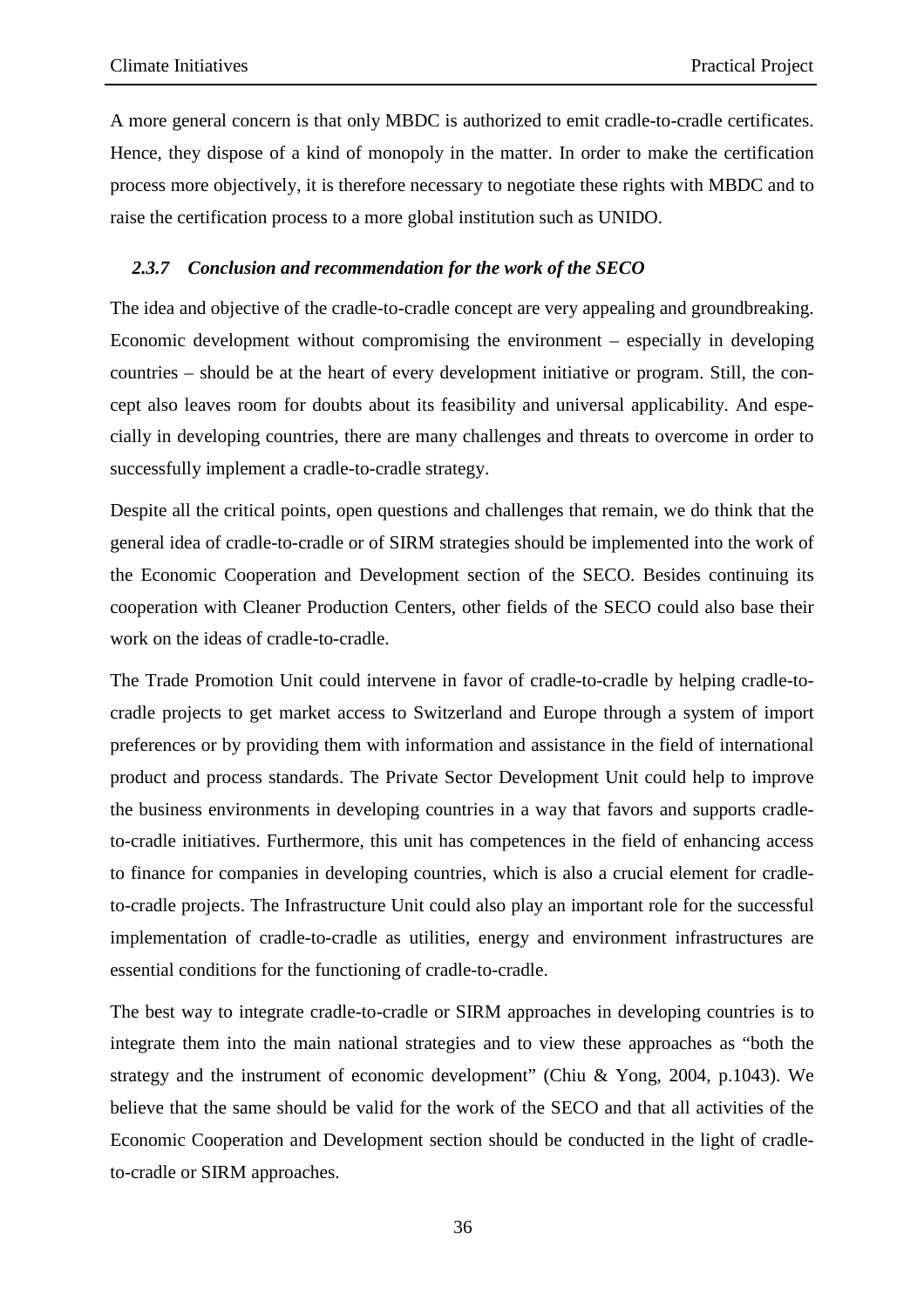# **Bibliography**

## **Part I:**

- Addison, Tony & Chowdhury (2003). *A Global Lottery and a Global Premium Bond. Discussion Paper No. 2003/80*. United Nations University World institute for Development Economics Research (WIDER).
- Eidgenössisches Departement für auswärtige Angelegenheiten [EDA] (2009). *Aussenpolitischer Bericht 2009*. Bern: EDA.
- Eidgenössische Zollverwaltung [EZV] (2010). *Fakten und Zahlen*. Accessed on April 16, 2010 at
	- http://www.ezv.admin.ch/zollinfo\_privat/informationen/00421/01659/01666/index.html?la ng=de.
- Jeder Rappen zählt [JRZ] (2010a). *Niederlande 3FM*. Accessed on April 16, 2010 at http://www.jrz.ch/www/de/drs3/jeder-rappenzaehlt/international/145993.145994.niederlande-3fm.html.
- Jeder Rappen zählt [JRZ] (2010b). Gemeinsam Leben retten. Accessed on April 16, 2010 at http://www.jrz.ch/www/de/drs3/jeder-rappen-zaehlt/142257.jeder-rappen-zaehltgemeinsam-leben-retten.html.
- Morgan, John (2000a). Funding Public Goods with Lotteries: Experimental Evidence. *Review of Economic Studies,* 67, 785-810.
- Morgan, John (2000b). Financing Public Goods by Means of Lotteries. *Review of Economic Studies,* 67, 761-784.
- OpenAir St.Gallen (2010). *Charity Partner*. Accessed on May 1, 2010 at http://www.openairsg.ch/info/charity\_partner/.
- Schweizer Casino Verband (2010a). *Konzession A und B*. Accessed on May 1, 2010 at http://www.switzerlandcasinos.ch/40.html?&L=1SafariHTML\Shell\Open\Command.
- Schweizer Casino Verband (2010b). *Spielbanken in der Schweiz*. Accessed on May 1, 2010 at http://www.switzerlandcasinos.ch/spielbanken\_schweiz.html?&L=1SafariHTML\Shell\Op en\Command.
- Swisslos (2010a). *Unternehmen. Kennzahlen*. Accessed on April 16, 2010 at http://www.swisslos.ch/swisslos/de/lottoportal/ueber\_swisslos/unternehmen/Unternehmen home.jsp.
- Swisslos (2010b). *Swisslos tut gutes*. Accessed on April 16, 2010 at http://www.swisslos.ch/swisslos/de/lottoportal/ueber\_swisslos/guter\_zweck/guter\_zweck\_ home.jsp.
- Swisslos (2010c). *Gewinnen. So oder so*. Accessed on April 16, 2010 at http://www.swisslos.ch/swisslos/de/lottoportal/ueber\_swisslos/guter\_zweck/gewinnverwen dung/Gewinnverwendung.jsp.
- Swisslos (2010d). *Euro Millions. Das ist Grenzenlose Lottospannung*. Accessed on April 16, 2010 at

http://www.swisslos.ch/euromillions/de/lottoportal/euromillions/em\_spielinformationen/e m\_ueber\_euromillions/was\_ist\_das/Was\_ist\_das.jsp.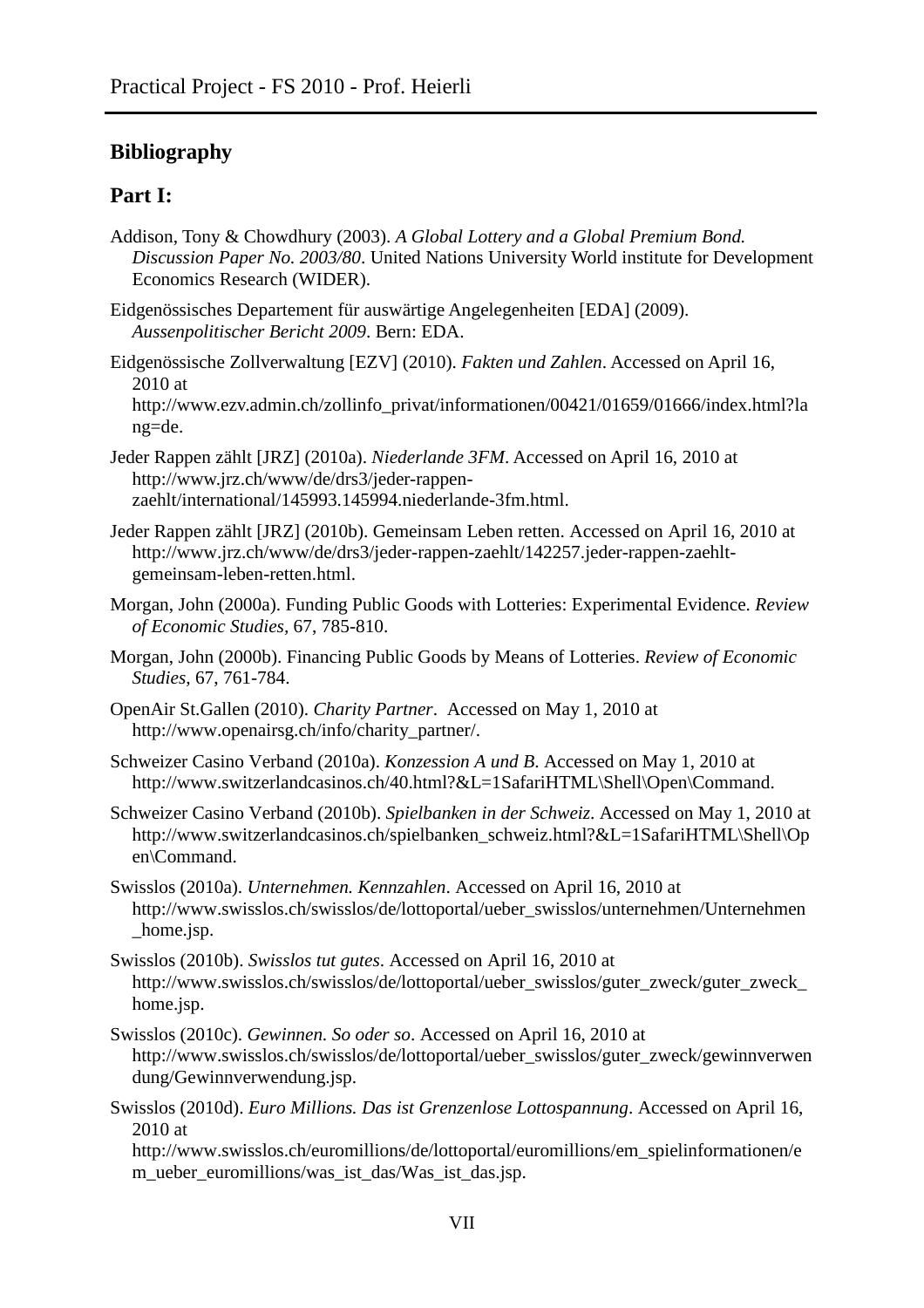Transportrechnung Jahr 2005 (2009). Bundesamt für Statistik (BFS). Neuchâtel.

- UVEK (2009). *Finanzierung des Internationalen Klimaregimes im Kontext des internationalen finanziellen Engagements der Schweiz*. Aussprachepapier, 20. Oktober 2009.
- UVEK (2010). *Kopenhagen Accord und Reduktionsziele im Rahmen der Klimakonvention sowie Umweltfinanzierung im Rahmen des Rahmenkredits für die Globale Umwelt (Verhandlungsmandat für GEF-5, Festlegung Beiträge an spezifische Klimafonds).* An den Bundesrat, 19. Februar 2010.

### **Part II:**

- Barnes, B., Cao, H., Drab, T. & Pearson, J. (2009). Design of sustainable relief housing in Ethiopia: An Implementation of cradle to cradle design in earthbag construction. *American Journal of Environmental Sciences, 5, 2,* 137-144.
- *Braungart, (n.d.). Vision.* Accessed on May 7, 2010 at http://www.braungart.com/visionDE.htm*.*
- "Celebrating The Human Footprint" (2010). *CHEManager Europe*, 1, 6-7. Accessed on Mai 6, 2010 at http://www.chemanager-online.com/en/news-opinions/interviews/celebratinghuman-footprint.
- Chemical Leasing [ChL]. (n.d.). Chemical Leasing. Accessed on June 2, 2010 at www.chemicalleasing.com.
- Chiu, A. S. F. & Yong, G. (2004). On the industrial ecology potential in Asian Developing Countries. *Journal of Cleaner Production,* 12, 1037-1045.
- Eberle, U. (2010). Die Müllschlucker. *NZZ Folio*. Accessed on March 29, 2010 at http://www.nzzfolio.ch/www/d80bd71b-b264-4db4-afd0- 277884b93470/showarticle/e9e86335-9e3b-4cc2-9a7f-2e3b0dce89d1.aspx.
- Euromonitor (2010). Key Differences Between Consumers in Emerging and Developed Economies. *World Economy Watch*. Accessed on May 8, 2010 at http://world.nextvietnam.biz/2010/key-differences-consumers-emerging-developedeconomies/.
- Fergueson B. (2008). A Value Chain Framework for affordable housing in emerging countries. Global Urban Development Magazine. Vol. 4, Issue 2
- Garner, A. & Keoleian, G. A. (1995). *Industrial Ecologoy: An Introduction*. Ann Arbor: National Pollution Prevention Center for Higher Education. University of Michigan.
- Interface (n.d.). *Closing the Loop: ReEntry® 2.0*. Accessed on May 5, 2010 at http://www.interfaceglobal.com/Sustainability/Sustainability-in-Action/Closing-the-Loop.aspx.
- International Development Association [IDA] (2009). *How IDA Resources are allocated*. Accessed on June 12, 2010 at http://web.worldbank.org/WBSITE/EXTERNAL/EXTABOUTUS/IDA/0,,contentMDK:20 052347~menuPK:2607525~pagePK:51236175~piPK:437394~theSitePK:73154,00.html
- Islam, N., Martinez, I. , Mgbeoji, I. & Xi, W. (2001). *Environmental Law in Developing Countries. Selected Issues*. Gland: IUCN.
- Karnani, A. (August 2006). Mirage at the Bottom of the Pyramid. How the private sector can help alleviate poverty. William Davidson Institute Working Paper Number 835.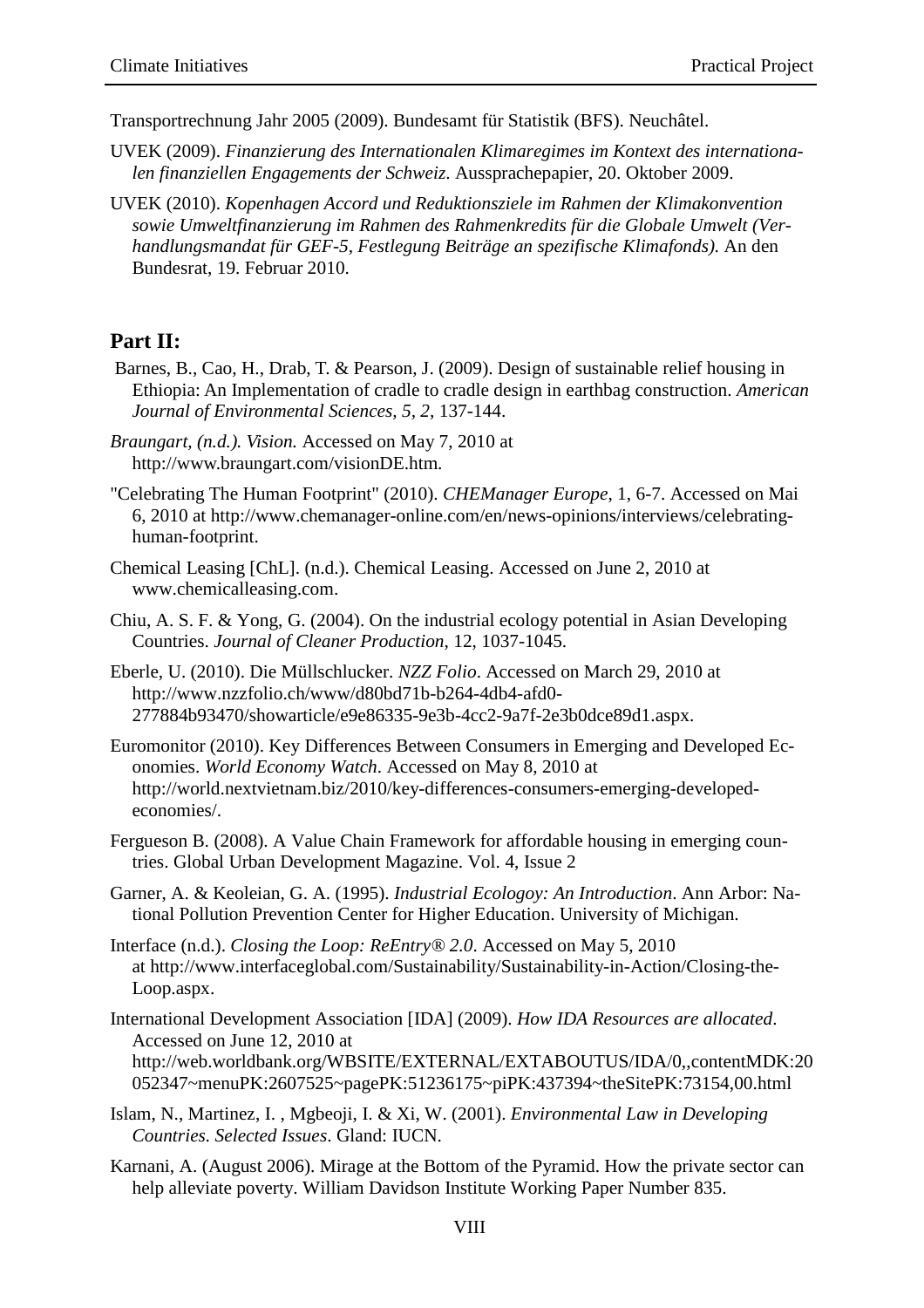- Klarer, J., Minh Chi, T. & Marchich, M. (2003). *Vietnam National Cleaner Production Centre. Report of the Independent Joint In-depth Evaluation Mission*. UNIDO Report ADM/EV A/R.4.
- Kumar, S. & Putnam, V. (2008). Cradle to cradle: Reverse logistic strategies and opportunities across three industry sectors. *International Journal of Production Economics*, 115, 305-315.
- Lee, J. J., O'Callaghan, P. & Allen, D. (1995). Critical review of life-cycle analysis and assessment techniques and their application to commercial activities. *Resources, Conservation, Recycling, 13,* 37-56.
- McDonough Braungart Design Chemistry [MBDC] (2003). *Cradle to cradle design guidelines. Design challenge for e-commerce shipping packaging and logistics*. Accessed on April 20, 2010 at http://www.mbdc.com/challenge/Cradle-To-Cradle\_Design\_Guidelines.pdf.
- McDonough Braungart Design Chemistry [MBDC] (2008). *Cradle to cradle certification program*. Accessed on May 1, 2010 at http://www.mbdc.com/docs/Outline\_CertificationV2\_1\_1.pdf.
- McDonough Braungart Design Chemistry [MBDC] (2010). *MBDC announces 2009 cradle to cradle certification milestones.* Accessed on May 2, 2010 at http://www.c2ccertified.com/.
- McDonough Braungart Design Chemistry [MBDC] (n.d.). *Cradle-to-cradle certification*. Accessed on May 1, 2010 at http://www.c2ccertified.com/.
- McDonough, W. & Braungart, M. (2001). The next industrial revolution. In M. Charter & U.Tischner (Eds.), *Sustainable Solutions* (pp. 139-150)*.* Sheffield: Greenleaf Publishing.
- McDonough, W. & Braungart, M. (2002). *Cradle to cradle. Remaking the way we make things* (1st ed.). New York: North Point Press.
- Owens, J. W. (1997). Life-cycle assessment. Constraints on moving from inventory to impact assessment. *Journal of Industrial Ecology, 1*, 1, 37-49.
- Prahalad, C.K. & Hart, S.L. (2002). The Fortune at the Bottom of the Pyramid. *Strategy + Business*, 26, 1-16.
- Seuring, S. (2004). Industrial ecology, life cycles, supply chains: differences and itnerrelations. *Business Strategy and the Envrionment*, 13, 306-319.
- Staatssekretariat für Wirtschaft [SECO] (2000). *Transfer von umweltfreundlichen Technologien-"Cleaner Production Centers"*. Bern: SECO.
- Staatssekretariat für Wirtschaft [SECO] (2009). *Klimawandel und wirtschaftliche Entwicklung. Ein Engagement des SECO*. Bern: SECO.
- Swiss Agency for Development and Cooperation [SDC] (2007). *Donor Intervention in Value Chain Development. Working Paper.* Berne: SDC.
- Swiss Agency for Development and Cooperation [SDC] (n.d.). *Value chains and cluster development*. Accessed on June 8, 2010 at http://www.deza.admin.ch/en/Home/Themes/Employment\_and\_the\_economy/Private\_Sector\_Development/Value\_chains\_and\_cluster\_development
- UN-HABITAT (2009). *Building prosperity*. Accessed on May 9, 2010 at http://www.unhabitat.org/content.asp?cid=7555&catid=7&typeid=46&subMenuId=0.